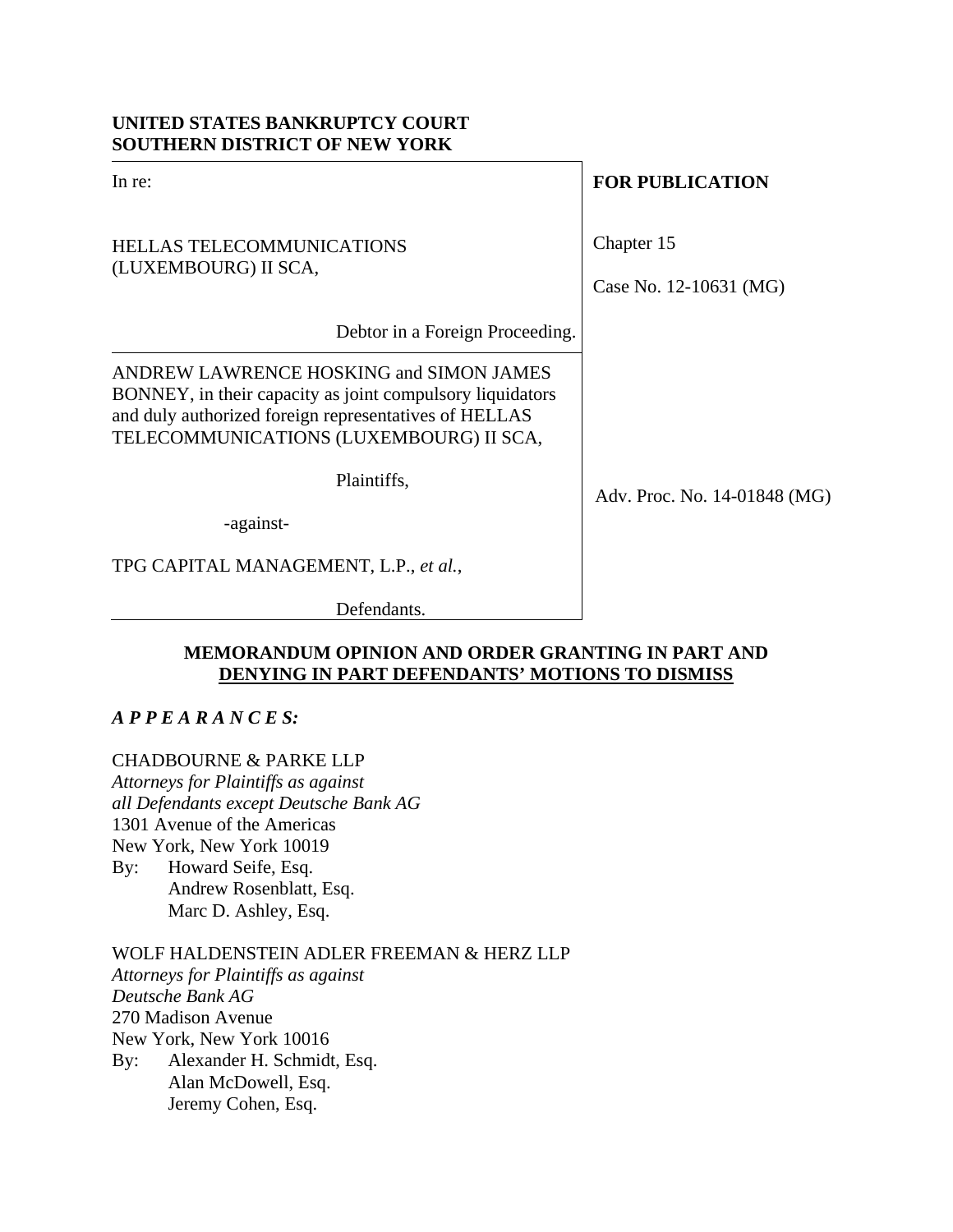### KASOWITZ, BENSON, TORRES & FRIEDMAN LLP

*Attorneys for the TPG Defendants* 

1633 Broadway

New York, New York 10019

By: Paul M. O'Connor III, Esq. Andrew K. Glenn, Esq.

### ROPES & GRAY LLP

*Attorneys for the Apax Defendants* 

1211 Avenue of the Americas

New York, New York 10036

By: Robert S. Fischler, Esq. Stephen C. Moeller-Sally, Esq.

## CAHILL GORDON & REINDEL LLP

*Attorneys for Defendant Deutsche Bank AG*  80 Pine Street

New York, New York 10005

By: Charles A. Gilman, Esq. Kevin J. Burke, Esq. Philip V. Tisne, Esq.

## LATHAM & WATKINS LLP

*Attorneys for the TCW Defendants* 

355 South Grand Avenue

Los Angeles, California 90071

By: Wayne S. Flick, Esq. (*pro hac vice*) Amy C. Quartarolo, Esq. (*pro hac vice*) Thomas Rickeman, Esq. (*pro hac vice*)

## **MARTIN GLENN UNITED STATES BANKRUPTCY JUDGE**

Pending before the Court are four motions to dismiss (the "Motions to Dismiss") the

adversary proceeding complaint (the "Complaint," ECF Doc.  $# 1$ )<sup>1</sup> filed by Andrew Lawrence

Hosking and Bruce Mackay<sup>2</sup> (the "Plaintiffs"), in their capacity as Joint Compulsory Liquidators

of Hellas Telecommunications (Luxembourg) II SCA ("Hellas II" or the "Debtor").

 $\frac{1}{1}$ Unless otherwise indicated, all citations to the docket are to Adv. Proc. No. 14-01848.

<sup>2</sup> The Court recognized Mr. Mackay's predecessor, Carl Jackson, as one of the foreign representatives in the chapter 15 case. (*See* Case No. 12-10631, ECF Doc. # 17.) Mr. Jackson was succeeded by Mr. Bonney, who was then succeeded by Mr. Mackay.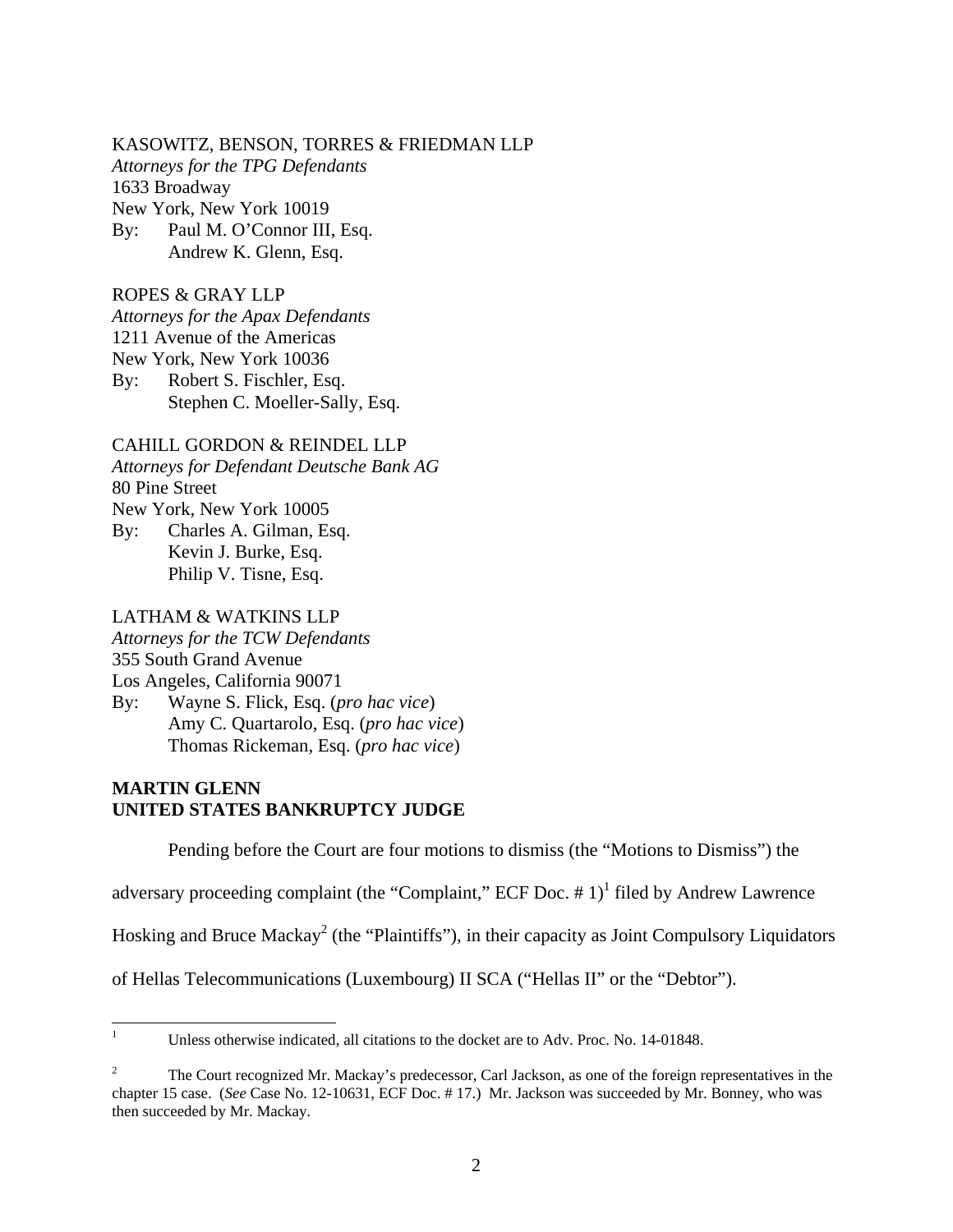The Plaintiffs seek to avoid and recover initial transfers of approximately  $\epsilon$ 1.57 billion made by Hellas II from bank accounts outside the United States (the "U.S.") to parent entities, and to avoid and recover subsequent transfers of approximately  $\Theta$ 73.7 million made to the defendants in this case. The defendants allegedly played various roles in an orchestrated restructuring, whereby Hellas II and its related entities issued over €1 billion in debt securities to fund the redemption of convertible equity securities issued by Hellas II's parent and held by special purpose vehicles controlled by many of the defendants. The Plaintiffs also seek to recover certain amounts paid by Hellas II as consulting fees to two groups of defendants based on an unjust enrichment claim.

The foreign main proceeding underlying the Debtor's chapter 15 case, in which Hosking and Mackay were appointed as liquidators, is pending in the United Kingdom (the "U.K."); however, Hellas II and several of its related companies were previously based in Luxembourg, and Hellas II's underlying business was a Greek telecommunications company. Some, but not all, of the money transferred from accounts outside the U.S. found its way to transferees in the U.S.; some, but not all, of that money found its way to transferees in New York.

The 27 named defendants in this case include 16 entities and individuals that are organized and have their principal places of business or residences in the U.S., but not in New York.<sup>3</sup> One Defendant—who allegedly marketed the Hellas II debt issued to fund the challenged

 $\overline{a}$ 

<sup>3</sup> The moving defendants (the "Defendants") consist of four groups of related entities and individuals: (i) Apax Partners Europe Managers Ltd., Apax Europe VI GP Co. Ltd., Apax Europe VI GP, L.P., Apax Europe VI-A, L.P., Apax Europe VI-1, L.P. (collectively, "Apax Europe VI"), Apax Partners LLP ("Apax Partners"), Apax Partners, L.P. ("Apax NY"), Apax WW Nominees Ltd. ("Apax Nominees"), and Martin Halusa ("Halusa" and, together with Apax Europe VI, Apax Partners, Apax NY, and Apax Nominees, "Apax"); (ii) TPG Capital Management, L.P. ("TPG Capital"), David Bonderman ("Bonderman"), James Coulter ("Coulter"), TPG Capital, LLP ("TPG London"), TPG Advisors IV, Inc., TPG GenPar IV, L.P., TPG Partners IV, L.P. ("TPG IV"), T<sup>3</sup> Advisors II, Inc.,  $T^3$  GenPar II, L.P.,  $T^3$  Partners II, L.P., and  $T^3$  Parallel II, L.P. ("TPG  $T^3$  II" and, together with TPG Capital, Bonderman, Coulter, TPG London, and TPG IV, "TPG"); (iii) Deutsche Bank Aktiengesellschaft ("DB"); and (iv) The TCW Group, Inc., TCW Asset Management Company, TCW/Crescent Mezzanine III, LLC, TCW/Crescent Mezzanine Partners III L.P., TCW/Crescent Mezzanine Trust III, and TCW/Crescent Mezzanine Partners III Netherlands, L.P. (collectively, "TCW").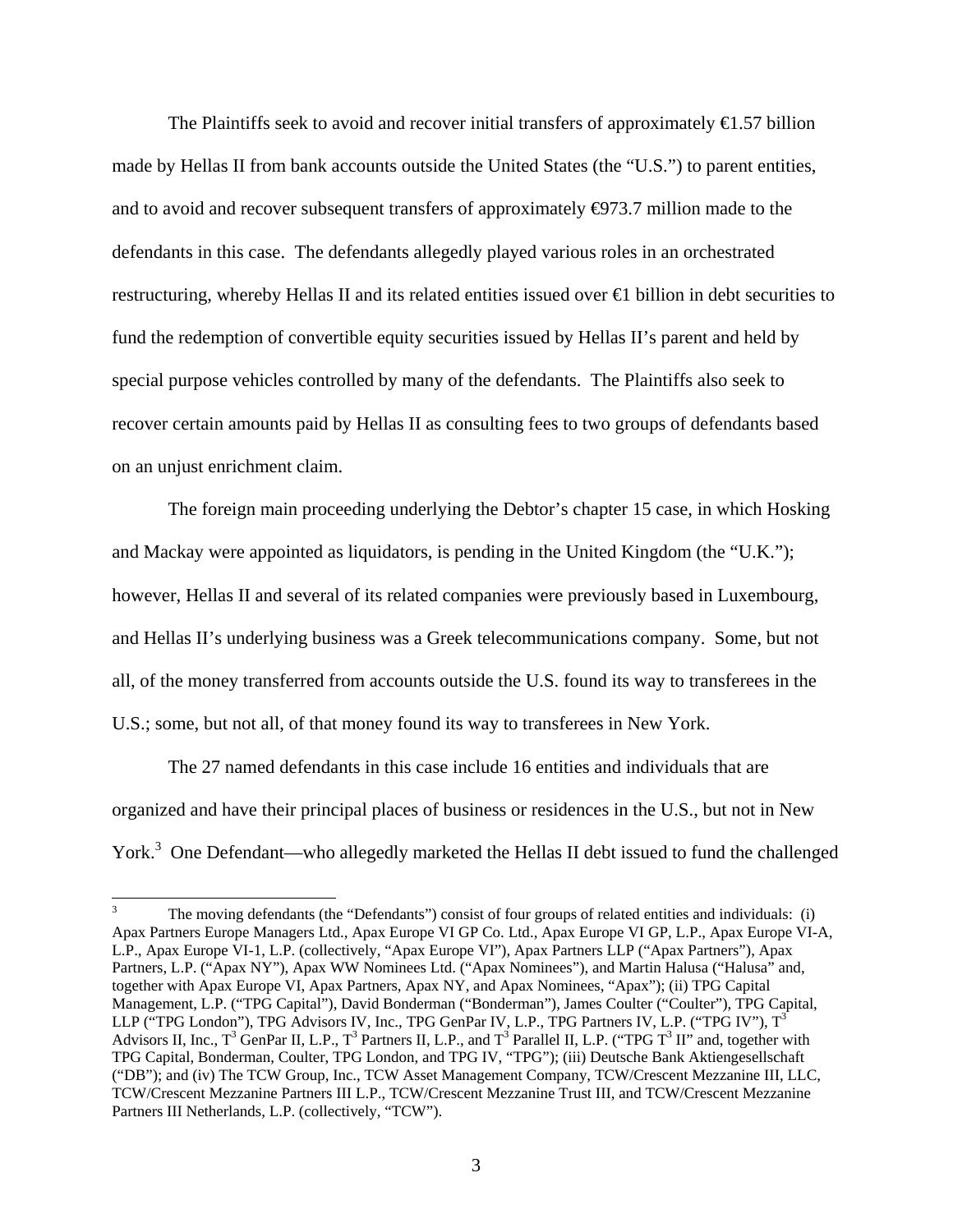transfers—is a bank organized and headquartered in Germany, but with a large office and numerous employees in New York. Nine Defendants are organized and have their principal places of business outside the U.S., with no offices in New York or the U.S., although some of their affiliates are organized and have their principal places of business in the U.S. All but one Defendant—the only one organized and with its principal place of business in New York—move to dismiss the complaint for lack of personal jurisdiction. A separate Motion to Dismiss the Complaint on other grounds was also filed by the Defendants.<sup>4</sup>

The Plaintiffs allege actual and constructive fraudulent transfer claims against all of the named Defendants and an unnamed class of transferees (the "Transferee Class") based *only* on the application of the New York Debtor and Creditor Law  $("NYDCL")$ .<sup>5</sup> The avoidance claims asserted under the NYDCL, where all of the initial transfers were made from outside the U.S., raise a host of issues: whether the Plaintiffs can obtain personal jurisdiction over each Defendant and hale domestic or foreign-based Defendants, that are not organized under New York law and are not "at home" in New York, into the bankruptcy court in New York; whether under applicable choice of law principles, New York law or foreign law should apply to the transfers if the NYDCL could be given extraterritorial effect; whether the avoidance claims can be brought in an adversary proceeding related to a chapter 15 case in light of section  $1521(a)(7)$  of the Bankruptcy Code; whether the Plaintiffs, as Joint Compulsory Liquidators of the Debtor, have standing to bring the avoidance claims (which are "creditor" claims); and whether the NYDCL has extraterritorial effect to reach the transfers. With respect to the unjust enrichment claim, the Defendants assert that the Plaintiffs do not have standing to bring this claim because the so-

 $\overline{a}$ 

<sup>4</sup> The Motion to Dismiss filed by TCW also seeks dismissal on the basis of grounds other than lack of personal jurisdiction.

<sup>5</sup> N.Y. DEBT. & CRED. LAW § 270 *et seq.* (McKinney 2010).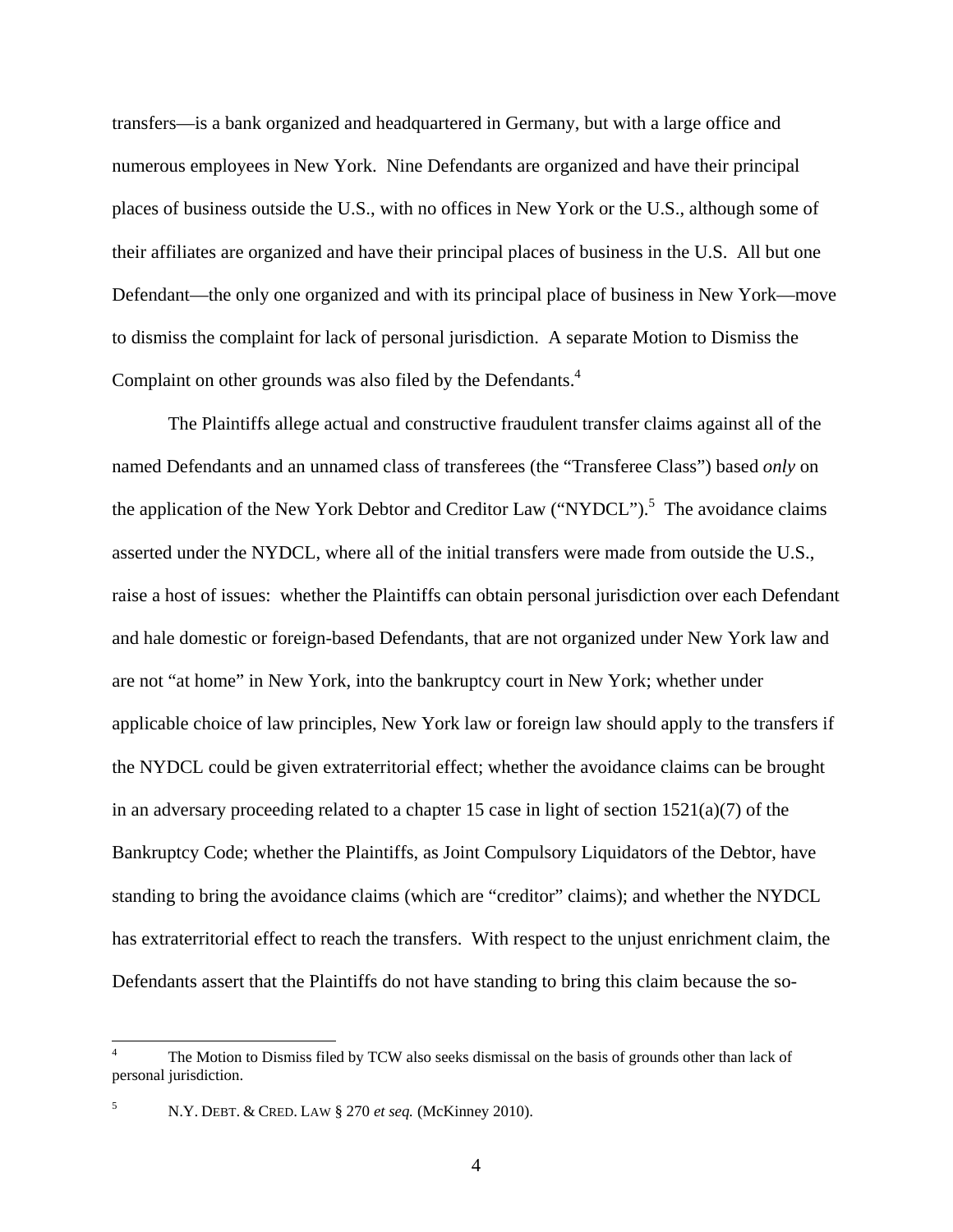called *Wagoner* rule and *in pari delicto* doctrine deny standing to a trustee to assert claims against third-parties on behalf of a debtor if the debtor was complicit in the alleged wrongdoing. Several other issues are presented as well.

Resolution of these issues requires considerable analysis and results in this lengthy opinion. As explained below, not all of the issues need to be resolved to dispose of the pending Motions to Dismiss. The Court concludes that the Plaintiffs have established a sufficient basis to assert personal jurisdiction against some, but not all, of the Defendants; choice of law principles require dismissal of the NYDCL constructive fraudulent conveyance claim, because an actual conflict exists between the laws of New York, on the one hand, and of U.K. and Luxembourg (which do not recognize a constructive fraudulent conveyance cause of action), on the other hand, and those two foreign jurisdictions have a more significant interest in applying their laws in this case; the Plaintiffs lack standing under New York law and U.K. law to bring the NYDCL actual fraudulent conveyance claim; and it is unnecessary to decide whether the NYDCL may be given extraterritorial effect to the transfers, or whether the Plaintiffs may bring the avoidance claims in light of Bankruptcy Code section  $1521(a)(7)$ , because the NYDCL avoidance claims must be dismissed on other grounds. The Court also concludes that the Complaint sufficiently alleges that the Defendants named in the unjust enrichment claim should be treated as "insiders" that controlled Hellas II and directed or authorized the transfers, such that at this stage the Complaint overcomes the asserted prudential standing challenges.

For the reasons detailed below, the Motions to Dismiss for lack of personal jurisdiction are granted in part and denied in part. The Motions to Dismiss on all other grounds are granted in part and denied in part.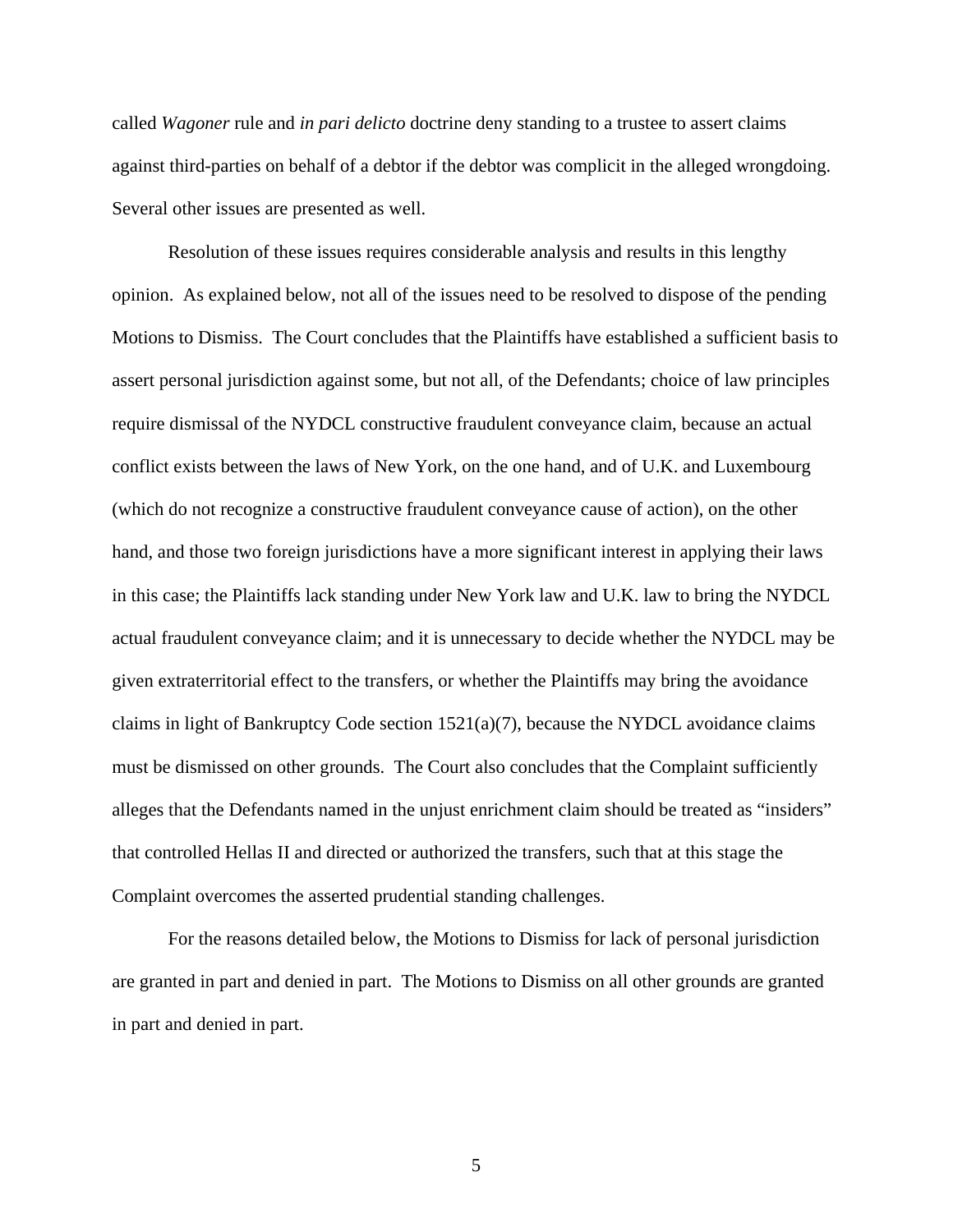### **I. BACKGROUND**

### **A. Factual Background**

In June 2005, eight investment funds (the "Sponsors"), allegedly created by TPG Capital and Apax Partners, acquired approximately 80% of the equity in TIM Hellas Communications S.A. ("TIM Hellas"), a Greek telecommunications services provider, through a special purpose vehicle ("Troy GAC") in a leveraged transaction. (*See* Compl. ¶¶ 84–89.) In preparation for the acquisition of TIM Hellas, in March 2005 TPG and Apax allegedly organized a group of entities under Luxembourg law, including Hellas Telecommunications, S.àr.l. ("Hellas"), Hellas Telecommunications I, S.à.r.l. ("Hellas I"), Hellas II, Hellas Telecommunications Finance SCA ("Hellas Finance"), and other related entities. (*See* Compl. ¶ 86.) Hellas II and Hellas Finance were wholly owned by Hellas I, which in turn was wholly owned by Hellas. (*Id.* ¶ 87.) Hellas, the ultimate parent of the Hellas entities, was wholly owned by the Sponsors. (*Id.*) The Sponsors acquired the remaining shares of TIM Hellas in November 2005 through Troy GAC, and the acquisition was principally funded by debt issued by the Hellas entities. (*See id.* ¶ 91.) Subsequently, the Sponsors' equity interests in TIM Hellas were cancelled and TIM Hellas merged into Troy GAC; the surviving entity became a wholly owned subsidiary of Hellas II. (*See id.* ¶ 92.)

Also in mid-June 2005, Hellas issued 490,000 convertible preferred equity certificates ("CPECs") to the Sponsors with a par value of €49 million. (*Id.* ¶ 97.) At the same time, Hellas I—the direct subsidiary of Hellas and direct parent of Hellas II—issued 490,000 CPECs to Hellas, and Hellas II issued an equivalent number of CPECs to Hellas I. (*Id.*)

TPG and Apax allegedly used Hellas and its related entities to acquire Q-Telecom, a business unit of a large mobile network operator in Greece, in a stock purchase deal that closed on January 31, 2006. (*See id.* ¶ 104.) The acquisition was principally financed with debt issued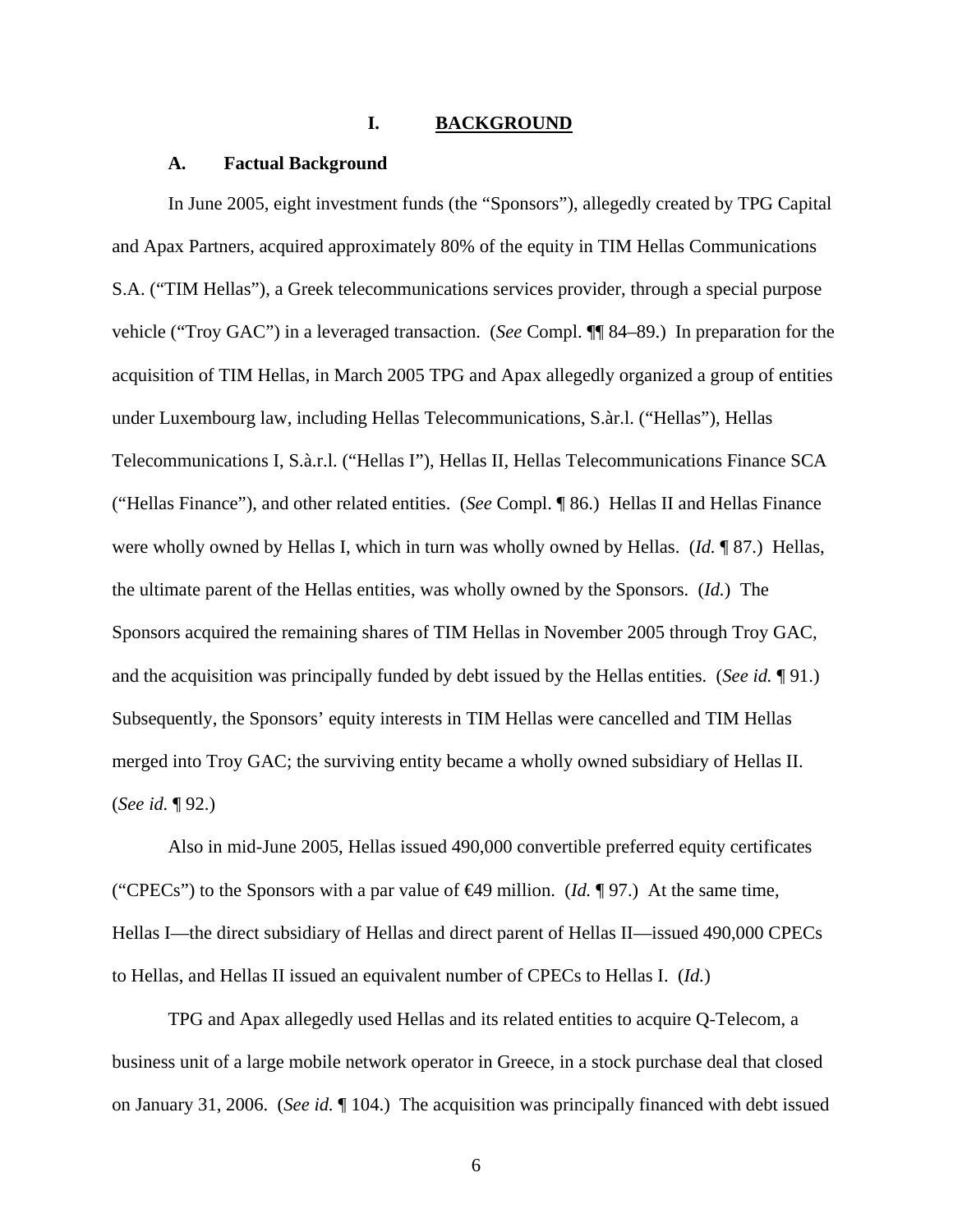by a subsidiary of Hellas II and cash contributed by certain other Hellas II subsidiaries. (*See id.*  $\P$  105.) In exchange for the transfer of  $\epsilon$ 28.3 million from the Sponsors to Hellas, Hellas issued an additional 282,681 CPECs to the Sponsors.<sup>6</sup> (*Id.*  $\P$  106.)

The Plaintiffs allege that TPG and Apax "put in motion plans to dispose of [Hellas II]'s subsidiaries in a sale to a third party" in June 2006. (*Id.* ¶ 112.) However, the sale process purportedly did not generate interest at the prices sought by TPG and Apax, and subsequently "they instead took steps to extract those returns from [Hellas II] under the guise of a purported 'refinancing' of its debt." (*Id.* ¶ 116.)

In December 2006, through a multi-step transaction (the "December 2006 Transaction"), (i) Hellas II issued  $\Theta$ 60 million and \$275 million of Floating Rate Subordinated Notes due 2015 (the "Sub Notes"); (ii) Hellas Finance and certain subsidiaries of Hellas issued additional series of notes, the proceeds of which were transferred or loaned to Hellas II; and (iii) Hellas II transferred a total of approximately  $\bigoplus$ .57 billion to its parent, Hellas I, of which approximately €978.7 million was paid to redeem CPECs issued by Hellas II. (*Id.* ¶¶ 117–118.) Subsequently, Hellas I paid approximately  $\Theta$ 73.7 million to Hellas to redeem CPECs issued by Hellas I, and Hellas then paid the Sponsors approximately  $\bigoplus$ 73.7 million to redeem CPECs issued by Hellas (the "December 2006 CPEC Redemption"). (*Id.* at 118.) The remaining portion of the  $\epsilon$ 1.57 billion transferred from Hellas II to Hellas I was allegedly used to retire other outstanding debt issued by the Hellas entities and to pay costs associated with the December 2006 Transaction. (*See id.*)

In February 2007, TPG and Apax sold Hellas and its subsidiaries to Weather Investments S.p.A., later renamed WIND Telecom S.p.A. ("Weather Investments"), a stock corporation

 $\overline{a}$ 

<sup>6</sup> Cash was allegedly transferred from Hellas to Hellas I, and then to Hellas II; in exchange, corresponding CPECs were then issued up the corporate structure from Hellas II to Hellas I, and then to Hellas. (*See id.* ¶ 106.)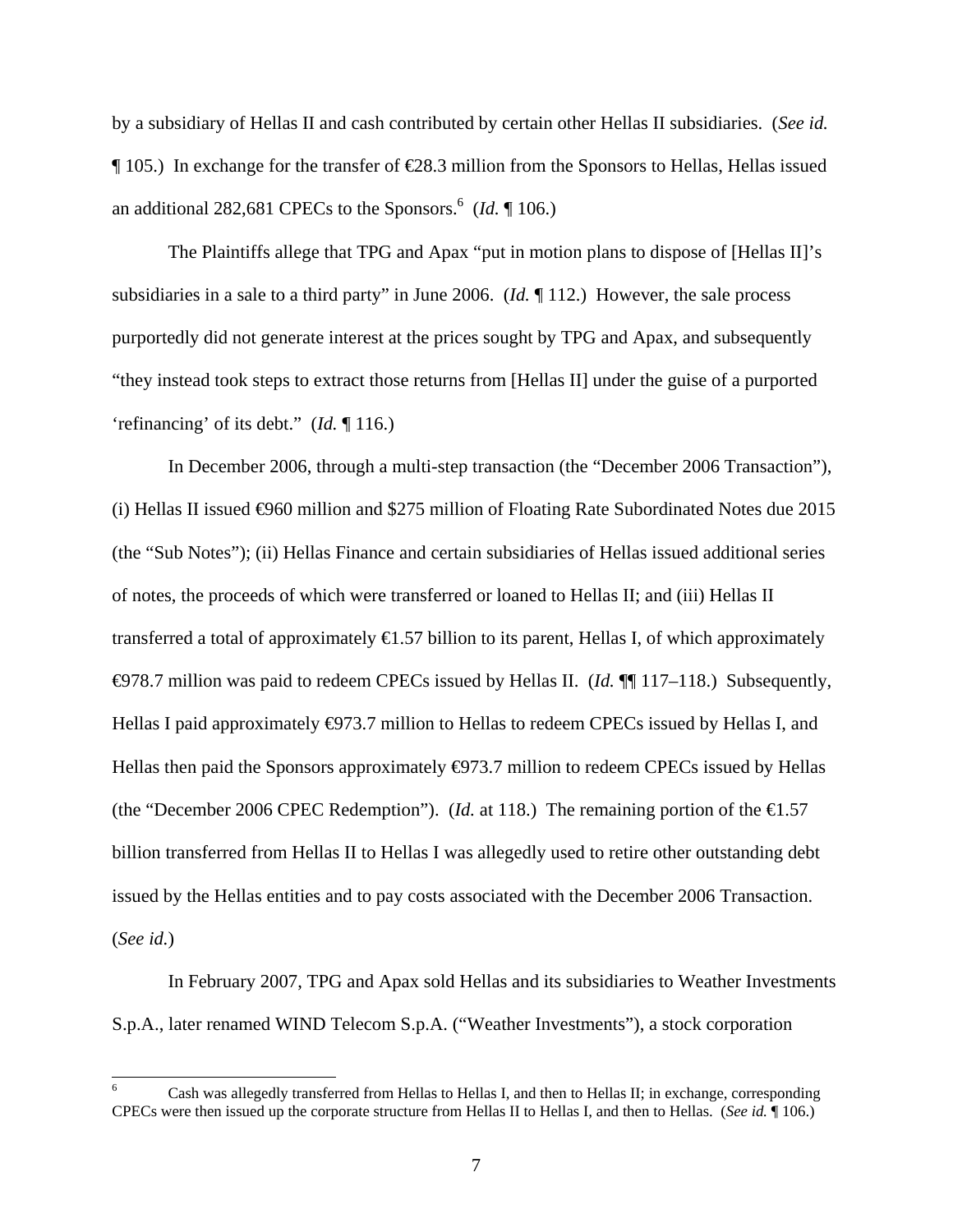organized under the laws of Italy. (*Id.* ¶ 143.) Weather Investments purchased 100% of the equity of Hellas for  $\epsilon$ 500 million,  $\epsilon$ 6,435,736 of which was allocated toward the purchase of the remaining CPECs previously issued by Hellas to the Sponsors at the par value of  $\epsilon$  per CPEC. (*Id.* ¶ 145.) Hellas II's financial statements for the year ending December 31, 2007 indicated that its debt-service obligations grew and resulted in a net financial loss of more than  $\epsilon$ 259.5 million; its "leverage remained high at 12.4x EBIT, while its cash interest coverage declined to 1.2x EBIT." (*Id.* ¶ 148.) On or about June 5, 2008, Apax Partners paid €500 million to Weather Investments for a 5% equity stake in the company. (*Id.* ¶ 149.) Additionally, Hellas II "paid a minimum of  $\epsilon$ 1.22 million in additional 'consulting fees' to Hellas I and, directly or indirectly, Hellas I then paid approximately those same amounts to TPG and Apax (the "Consulting Fees Transfer")." (*Id.* ¶ 142.)

In 2009, Hellas II began considering a potential restructuring of its capital structure. (*See id.*  $\llbracket$  151.) Accordingly, in August 2009 Hellas II "moved its center of main interests from Luxembourg to the United Kingdom, including among other steps by moving its head office and operating office to London, England." (*Id.*) On November 26, 2009, the High Court of Justice of England and Wales (the "High Court") approved placing Hellas II into administration in England and appointed joint administrators (the "Administrators"). (*Id.*) On December 1, 2011, the High Court discharged the Administrators and ruled that Hellas II should be instead woundup through a compulsory liquidation. (*Id.* ¶ 152.) The Plaintiffs were thereafter appointed as Joint Compulsory Liquidators. (*See id.* ¶ 18.)

The Plaintiffs allege that Hellas II was insolvent at the time of the December 2006 CPEC Redemption and that the Defendants received portions of the proceeds of such transaction from one or more Sponsors. (*See id.* ¶¶ 23–74, 118.) The Plaintiffs seek to avoid the initial transfer of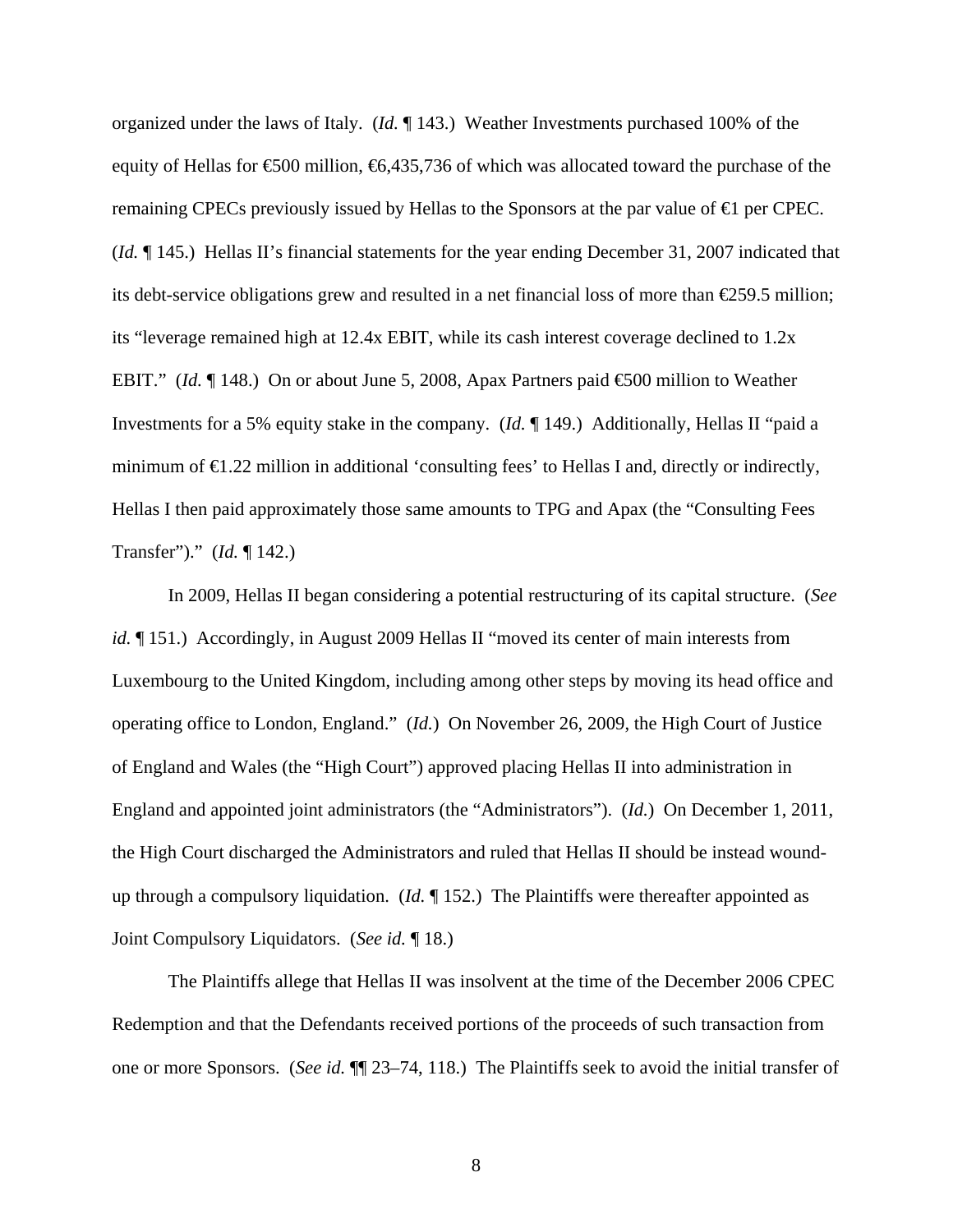€1.57 billion from Hellas II to Hellas I as an actual or constructive fraudulent transfer under the NYDCL, and to recover the alleged subsequent transfers to the Defendants. (*See id.* ¶¶ 155– 168.) The initial transfers were made from accounts maintained in London, England. (*See*  Lestelle Decl. Ex. A at 10, ECF Doc. # 93-1.) Also pursuant to the NYDCL, the Plaintiffs seek to avoid and recover the Consulting Fees Transfer allegedly paid to TPG and Apax.<sup>7</sup> (See id.) Finally, the Plaintiffs assert an unjust enrichment claim against TPG and Apax for their receipt of payments they received in connection with the December 2006 Transaction, the December 2006 CPEC Redemption, and the Consulting Fees Transfer. (*See id.* ¶¶ 169–173.)

### **B. Procedural History**

 $\overline{a}$ 

On February 16, 2012, the Debtor filed a chapter 15 petition for recognition of its foreign proceeding in this Court. (*See* ECF Doc. # 1, Case No. 12-10631.) The Court entered an order granting recognition of the Debtor's foreign main proceeding on March 14, 2012. (*See* ECF Doc. # 17, Case No. 12-10631.) This adversary proceeding was commenced nearly two years later, on March 13, 2014. (*See* ECF Doc. # 1.)

The Motions to Dismiss include: (1) the motion to dismiss for lack of personal jurisdiction filed by Apax<sup>8</sup> and TPG (the "Apax/TPG Motion," ECF Doc. #37);<sup>9</sup> (2) the motion to dismiss on all other grounds filed by Apax and TPG (the "Defendants' Motion," ECF Doc.

<sup>7</sup> The parties do not provide information regarding where this transfer originated from; however, in light of the fact that Hellas I's offices and bank accounts were located in Europe, this transfer likely originated from accounts maintained outside the United States.

<sup>8</sup> Notably, Apax NY is not a moving Defendant under the Apax/TPG Motion and does not move for dismissal for lack of personal jurisdiction. (*See* Apax/TPG Mot. at 1 n.1, ECF Doc. # 37; Dec. 3, 2014 Hr'g. Tr. 36:14–17, ECF Doc. # 127.)

<sup>9</sup> TCW joins in part the Apax/TPG Motion, including the factual background section, the legal standards section, and "those portions [of the argument section] that address the constitutionality of exercising jurisdiction over a defendant based on its contacts with the United States (as opposed to its contacts with the State of New York)." (TCW Mot. at 2 n.2, ECF Doc. # 50.)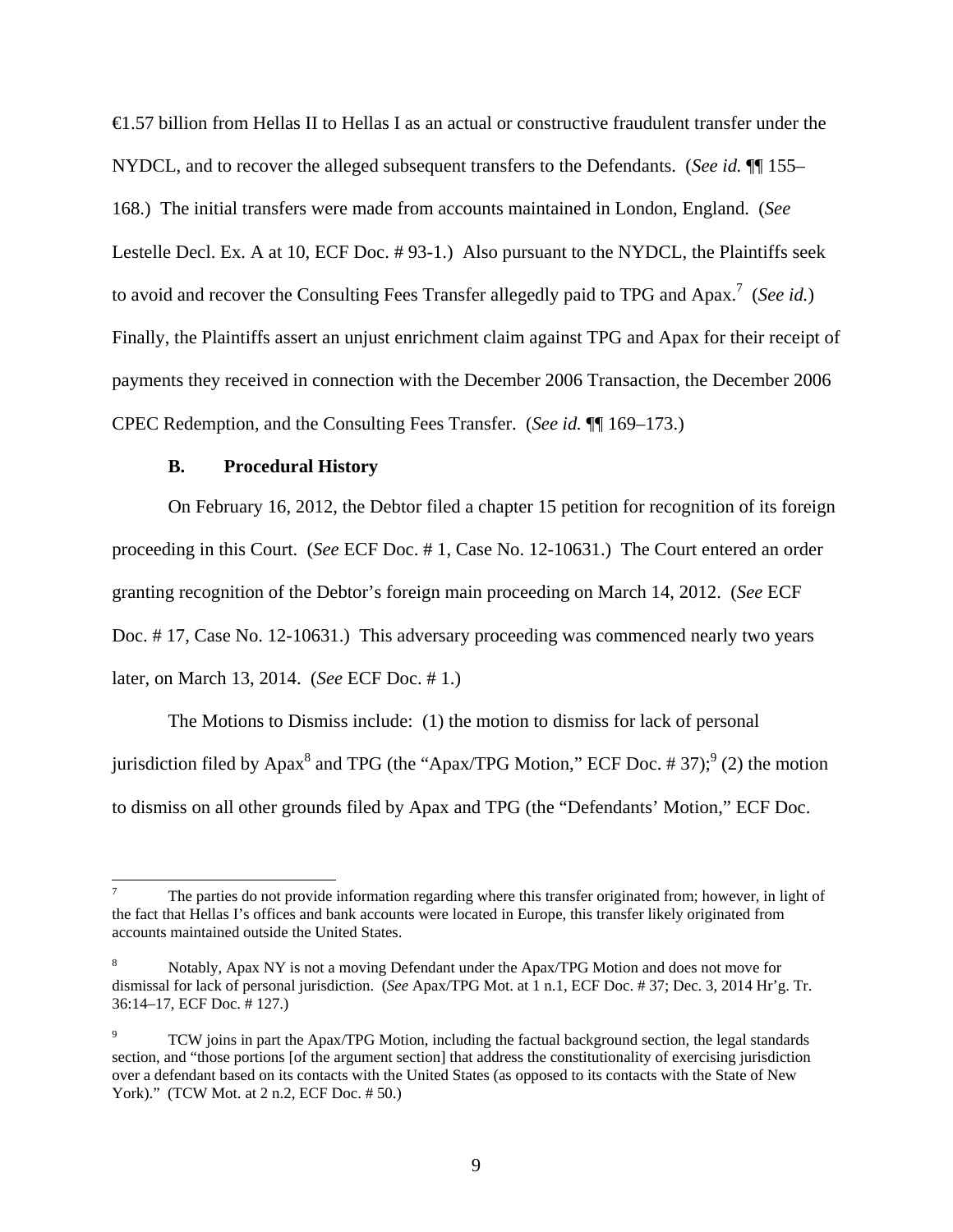$#41$ ,<sup>10</sup> which is joined in part by DB and TCW;<sup>11</sup> (3) DB's motion to dismiss for lack of personal jurisdiction (the "DB Motion," ECF Doc.  $#46$ );<sup>12</sup> and (4) TCW's motion to dismiss (the "TCW Motion," ECF Doc. # 50).

The Plaintiffs filed two memoranda of law in opposition to the Motions to Dismiss for lack of personal jurisdiction: an opposition to both the Apax/TPG Motion and the TCW Motion (the "PJ Opposition," ECF Doc. # 83), and a separate opposition to the DB Motion (the "DB Opposition," ECF Doc.  $\# 79$ .<sup>13</sup> The Plaintiffs also filed a memorandum of law in opposition to the Defendants' Motion (the "Opposition," ECF Doc.  $\# 84$ ).<sup>14</sup>

In response, (1) Apax and TPG filed a reply in support of the Apax/TPG Motion (the "Apax/TPG Reply," ECF Doc.  $\#$  91)<sup>15</sup> and a reply in support of the Defendants' Motion (the "Defendants' Reply," ECF Doc.  $\#$  94);<sup>16</sup> (2) DB filed a reply in support of the DB Motion (the "DB Reply," ECF Doc.  $\# 98$ );<sup>17</sup> and (3) TCW filed a reply in support of the TCW Motion (the

 $10\,$ The Apax/TPG Motion and the Defendants' Motion are supported by the declarations of Andrew K. Glenn (the "Glenn Declaration," ECF Doc. # 42) and Barry Isaacs QC (the "Isaacs Declaration," ECF Doc. # 44), a purported expert on English law.

<sup>&</sup>lt;sup>11</sup> Specifically, (1) DB joins in the arguments made in the Defendants' Motion, with the exception of the arguments related to the Plaintiffs' unjust enrichment claim against Apax and TPG (*see* DB Reply at 1, ECF Doc. # 98); and (2) TCW joins in the arguments made in the Defendants' Motion, with the exception of the sections regarding subsequent transferee liability and unjust enrichment (*see* TCW Mot. at 1, ECF Doc. # 50).

<sup>&</sup>lt;sup>12</sup> The DB Motion is supported by the declaration of Philip V. Tisne (the "Tisne Declaration," ECF Doc. # 45).

<sup>&</sup>lt;sup>13</sup> The Plaintiffs submitted the declaration of Marc D. Ashley (the "Ashley Declaration," ECF Doc. # 81) in support of the PJ Opposition and the DB Opposition.

<sup>&</sup>lt;sup>14</sup> The Opposition is supported by the declaration of Gabriel Moss QC (the "Moss Declaration," ECF Doc. # 82), a purported expert on English law and European Insolvency law.

<sup>&</sup>lt;sup>15</sup> The Apax/TPG Reply is supported by the declaration of Evan P. Lestelle (the "Lestelle Reply Declaration," ECF Doc. # 93).

<sup>&</sup>lt;sup>16</sup> The Defendants' Reply is supported by the declaration of Barry Isaacs QC (the "Isaacs Reply Declaration," ECF Doc. # 95), an expert on English law.

<sup>&</sup>lt;sup>17</sup> The DB Reply is supported by the declaration of Philip V. Tisne (the "Tisne Reply Declaration," ECF Doc. # 99).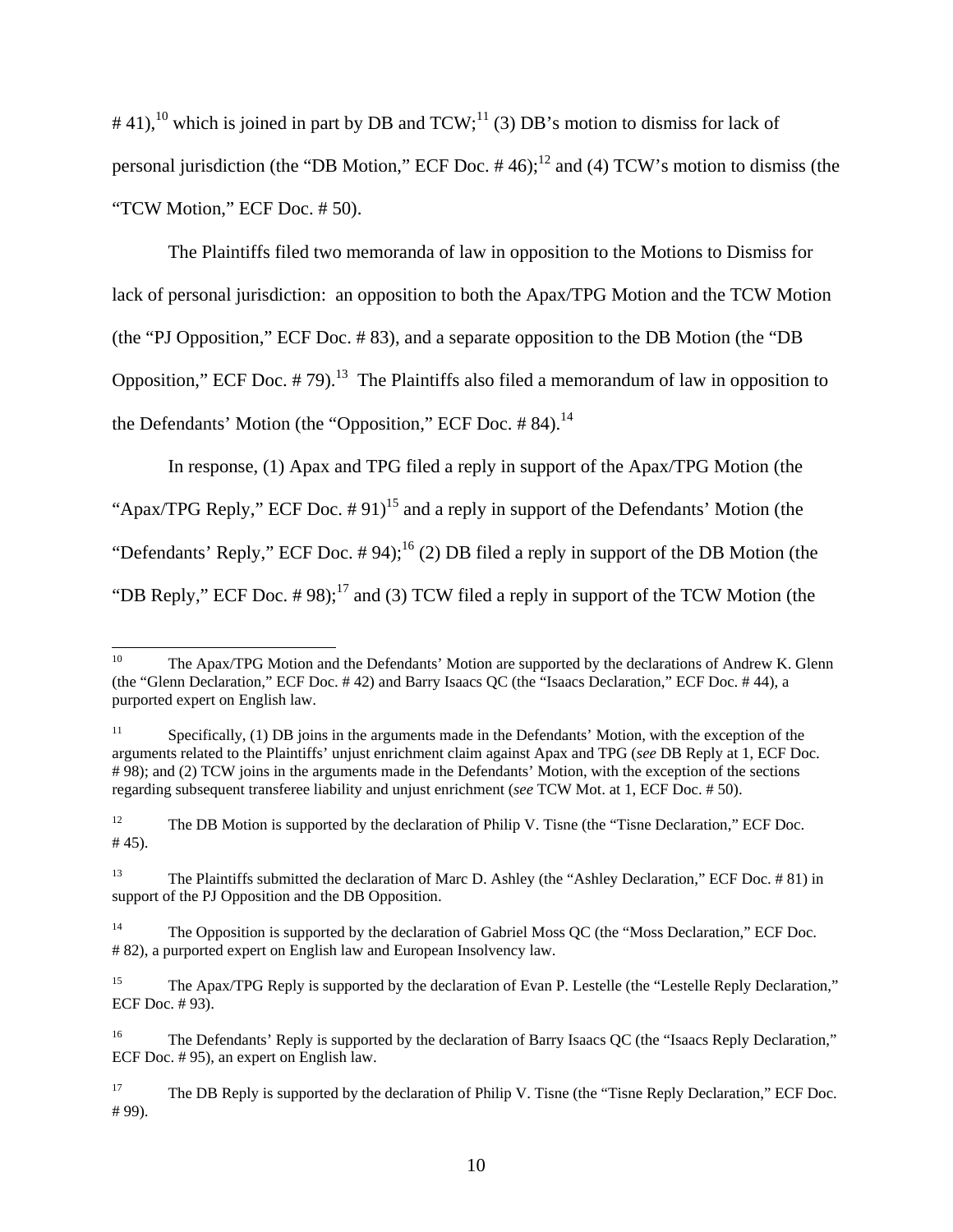"TCW Reply," ECF Doc. # 90, and together with the Apax/TPG Reply, the Defendants' Reply, and the DB Reply, the "Reply Briefs").

The Plaintiffs filed a supplemental memorandum of law in opposition to the DB Motion (the "DB Supplemental Opposition," ECF Doc.  $\#$  104), <sup>18</sup> and DB filed a surreply (the "DB Surreply," ECF Doc.  $\#$  106).<sup>19</sup>

Pursuant to the Court's *Order Scheduling Oral Argument and Directing Supplemental Briefing* (the "Supplemental Briefing Order," ECF Doc. #115), the Court scheduled a hearing on the Motions to Dismiss and directed the parties to submit supplemental briefs on choice of law issues. In response to the Supplemental Briefing Order, the Defendants filed a supplemental memorandum of law (the "Defendants' Supplemental Brief," ECF Doc.  $\#$  122),<sup>20</sup> and the Plaintiffs likewise filed a supplemental memorandum of law (the "Plaintiffs' Supplemental Opposition," ECF Doc.  $121$ ).<sup>21</sup>

On December 3 and 16, 2014 (together, the "Hearing") the Court heard oral argument on the Motions to Dismiss and took the matter under submission. This Opinion follows.

 $\overline{a}$ 

<sup>&</sup>lt;sup>18</sup> The DB Supplemental Opposition is supported by the supplemental declaration of Alan A.B. McDowell (the "McDowell Supplemental Declaration," ECF Doc. # 105).

<sup>&</sup>lt;sup>19</sup> The DB Surreply is supported by the Supplemental Declaration of Philip V. Tisne (the "Tisne" Supplemental Declaration," ECF Doc. # 107).

<sup>&</sup>lt;sup>20</sup> The Defendants' Supplemental Brief is supported by the declarations of Professor André Prüm (the "Prüm Declaration," ECF Doc. # 120), a purported expert on Luxembourg law, and Barry Isaacs QC (the "Supplemental Isaacs Declaration," ECF Doc. # 118).

<sup>&</sup>lt;sup>21</sup> The Plaintiffs' Supplemental Opposition is supported by the declarations of Marc D. Ashley (the "Supplemental Ashley Declaration," ECF Doc. # 119), Gabriel Moss QC (the "Supplemental Moss Declaration," ECF Doc. # 117), and Marc Thewes (the "Thewes Declaration," ECF Doc. # 116).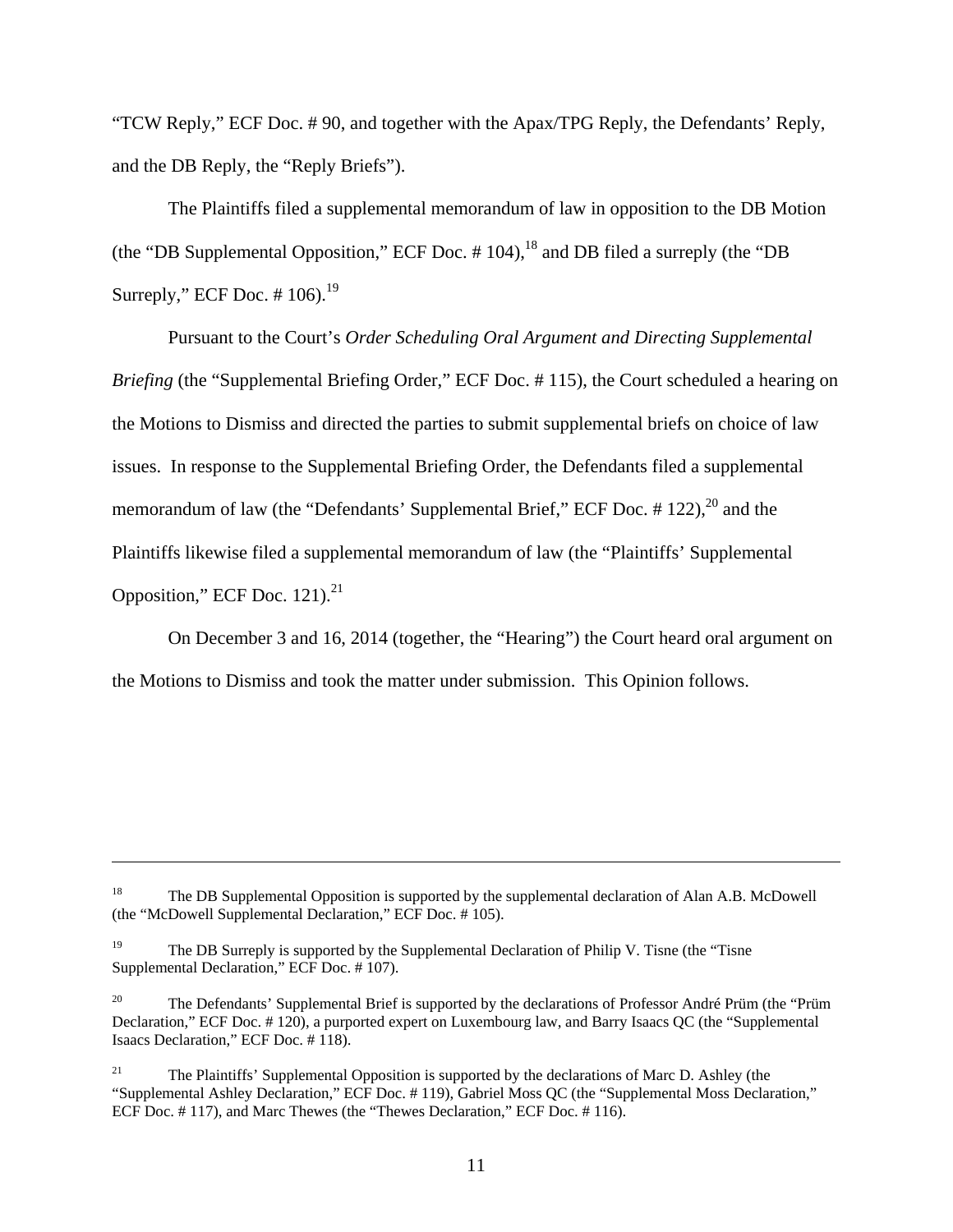## **C. The Parties' Positions**

## *1. Personal Jurisdiction*

All of the Defendants except for Apax NY argue that the Complaint should be dismissed for lack of personal jurisdiction pursuant to Federal Rule of Civil Procedure ("FRCP") 12(b)(2), arguing that the Plaintiffs have failed to adequately allege that either general (i.e. all-purpose) or specific jurisdiction exists over these Defendants. Apax, TPG, and TCW all contend that the applicable forum by which their minimum jurisdictional contacts are to be assessed is New York, rather than the U.S. (*See* Apax/TPG Mot. at 2; TCW Mot. at 8.) They argue that, following the Supreme Court's recent decision in *Daimler AG v. Bauman*, 134 S. Ct. 746 (2014), a defendant is generally only subject to general jurisdiction in its place of incorporation, principal place of business, or domicile; general jurisdiction exists over a foreign defendant only when its contacts with the forum state "are so 'continuous and systematic as to render [it] essentially at home' in the forum state." (Apax/TPG Mot. at 5 (citing *Daimler*, 134 S. Ct. at 761 (alteration in original) (citation omitted)); *see* TCW Mot. at 7.) Since New York is not the state of incorporation, principal place of business, or domicile of any of the Defendants moving to dismiss for lack of personal jurisdiction, and the Plaintiffs have not otherwise sufficiently alleged that such Defendants are "at home" in New York, the Defendants argue that they are not subject to general jurisdiction. (*See* Apax/TPG Mot. at 7–17; TCW Mot. at 9–14.) DB also argues that it is not subject to general jurisdiction even if the relevant forum for assessing its minimum contacts is the U.S., because it was neither incorporated in the U.S. nor is the U.S. where its principal place of business is located. (*See* DB Mot. at 3 n.1.) According to all of the Defendants, the Plaintiffs have also failed to adequately allege that the Court has specific jurisdiction over the Defendants, because none of the Defendants' suit-related conduct bears a sufficient nexus to New York or the U.S. (*See* Apax/TPG Mot. at 2; TCW Mot. at 14; DB Mot. at 6–7.)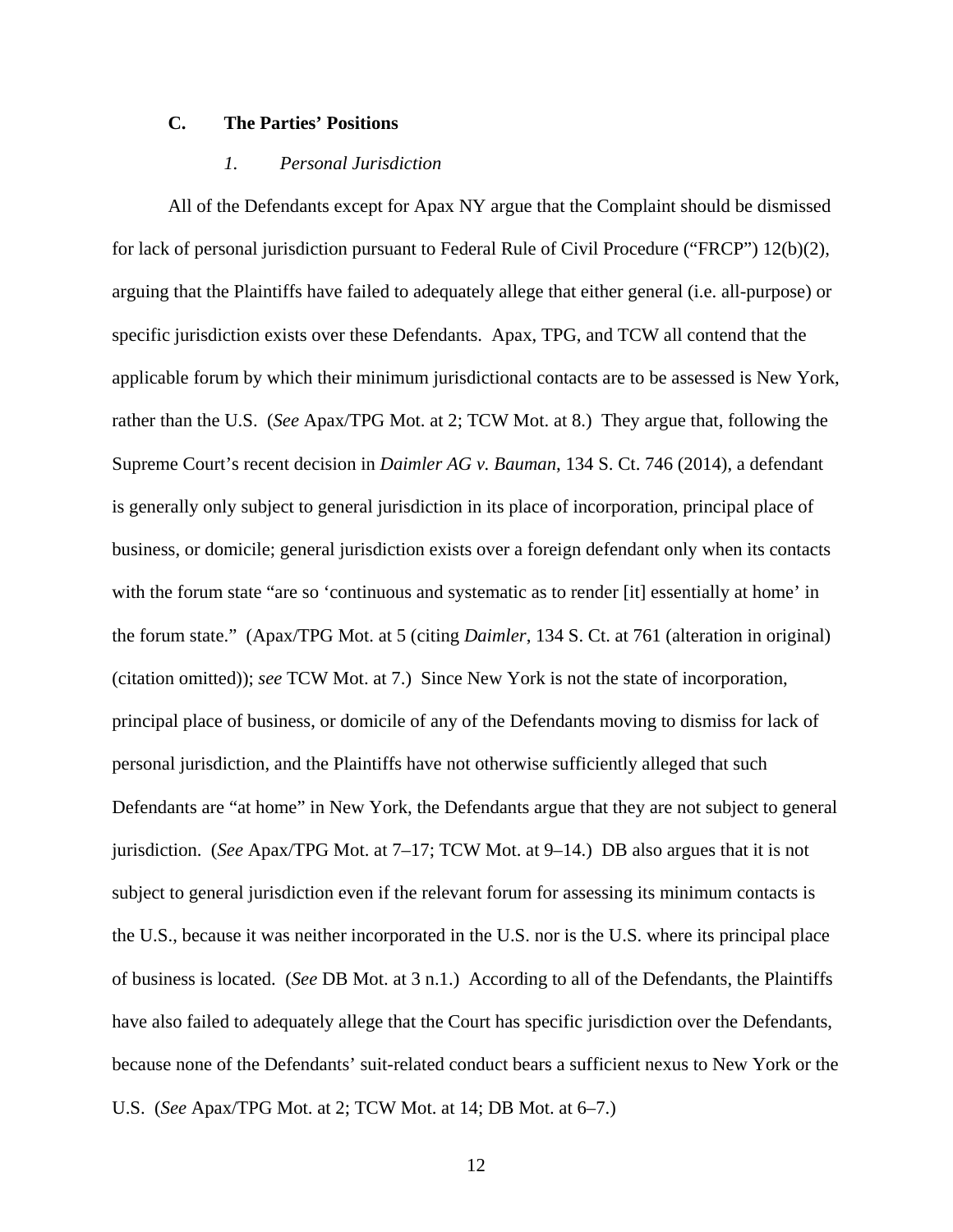In response, the Plaintiffs argue that the U.S.—not New York—is the pertinent forum with respect to which a defendant's minimum jurisdictional contacts are to be assessed where, as here, nationwide service of process is authorized by a federal statute. (*See* Apax/TPG Mot. at 11–12.) According to the Plaintiffs, all of the Defendants' contacts with the U.S. are sufficient to subject them to personal jurisdiction. (*Id.* at 17; DB Supp. Opp. at 1.) The Apax, TPG, and TCW Defendants with their residence, principal place of business, or place of incorporation in the U.S. are subject to general jurisdiction; the remaining foreign Apax and TPG Defendants are subject to specific jurisdiction based on their suit-related conduct purposefully directed at the U.S. (*See* Apax/TPG Mot. at 17–18.) DB is subject to general jurisdiction because its New York operations are so substantial and of such a nature as to render it at home in New York. (*See* DB Supp. Opp. at 1.) The Plaintiffs contend that DB is also subject to specific jurisdiction because, through its wholly-owned and controlled subsidiary, Deutsche Bank Securities Inc. ("DBSI"), DB marketed and sold Sub Notes to U.S. investors, and proceeds from the Sub Notes were used to fund the December 2006 CPEC Redemption. (*Id.* at 2–12.)

#### *2. Other Grounds*

The Defendants also collectively move to dismiss the Complaint for lack of subject matter jurisdiction and failure to state a claim pursuant to FRCP 12(b)(1) and (6), respectively. (*See* Defs.' Mot. at 1.) First, the Defendants argue that the Complaint should be dismissed on the basis that "the Court lacks core subject matter jurisdiction over this dispute." (*Id.* at 35.) Specifically, the Defendants contend that this adversary proceeding is not a core proceeding within the meaning of 28 U.S.C. § 157, and therefore the Court cannot finally adjudicate the Plaintiffs' claims. (*See id.* at 35–39.) Second, the Defendants argue that Count II of the Complaint, which asserts a constructive fraudulent conveyance claim under the NYDCL, must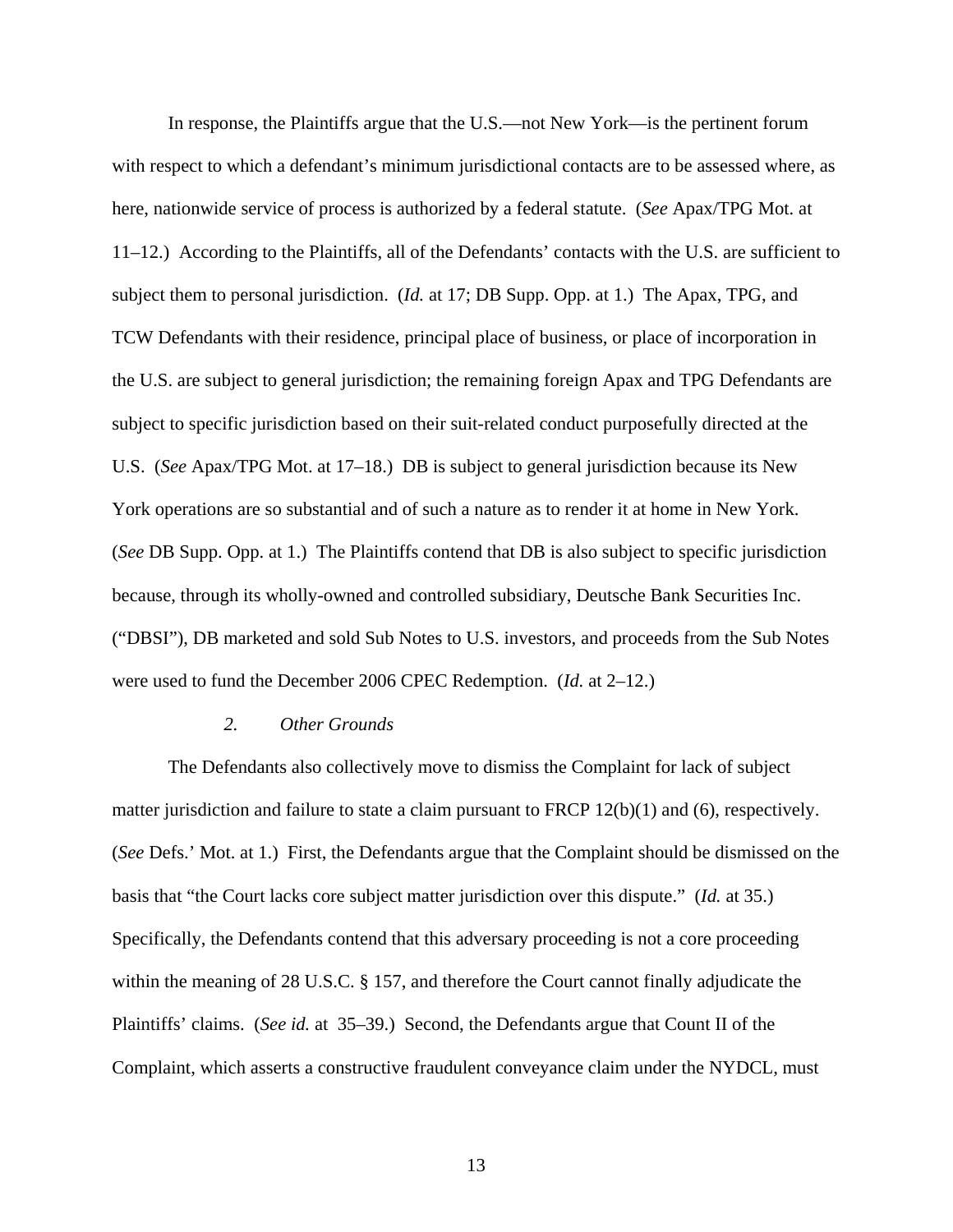be dismissed because, under New York choice of law rules, Luxembourg or U.K. law has the greatest interest in regulating the December 2006 CPEC Redemption, and the law of either jurisdiction does not recognize a claim for constructive fraudulent conveyance. (*See* Defs.' Supp. Br. at 1.) The Defendants do not argue that any actual conflict between New York law and either Luxembourg or U.K. law exists with respect to the Plaintiffs' actual fraudulent conveyance claim (Count I of the Complaint) or unjust enrichment claim (Count III of the Complaint). (*See id.*) However, the Defendants contend that the Plaintiffs lack standing to assert these claims. (*See* Defs.' Mot. at 9–10, 18.) With respect to the Plaintiffs' actual fraudulent conveyance claim, the Defendants argue that the Plaintiffs "lack standing because (i) Section 1521(a)(7) of the Bankruptcy Code prohibits them from obtaining relief under Section 544—the only mechanism by which a debtor or trustee may assert state law fraudulent conveyance claims belonging to creditors, . . . (ii) the [Plaintiffs] represent Hellas II, not its creditors, and (iii) Section 1521(a)(7)'s bar preempts state law." (*Id.* at 10.) Defendants also argue that the Plaintiffs lack standing to assert their unjust enrichment claim under the *Wagoner* rule, which "bars a trustee from suing to recover for a wrong that he himself essentially took part in." (*Id.* at 18 (citing *O'Connell v. Arthur Anderson, LLP (In re Alphastar Ins. Grp. Ltd.)*, 383 B.R. 231, 272 (Bankr. S.D.N.Y. 2008) (citations and internal quotations omitted)).)

Finally, the Defendants argue that the Complaint fails to state a claim for five separate reasons.22 First, the Defendants argue that the Plaintiffs' claims are barred by the applicable statutes of limitations. (*Id.* at 19.) Second, the Defendants contend that there is a well-settled presumption against the extraterritorial application of the NYDCL to avoid a foreign transaction

 $22$ 22 The Defendants also assert as an affirmative defense that the Plaintiffs' NYDCL claims must be dismissed because the holders of the Sub Notes consented to the December 2006 CPEC Redemption, and therefore the Plaintiffs cannot now seek to avoid the December 2006 CPEC Redemption on their behalf. (*Id.* at 24.)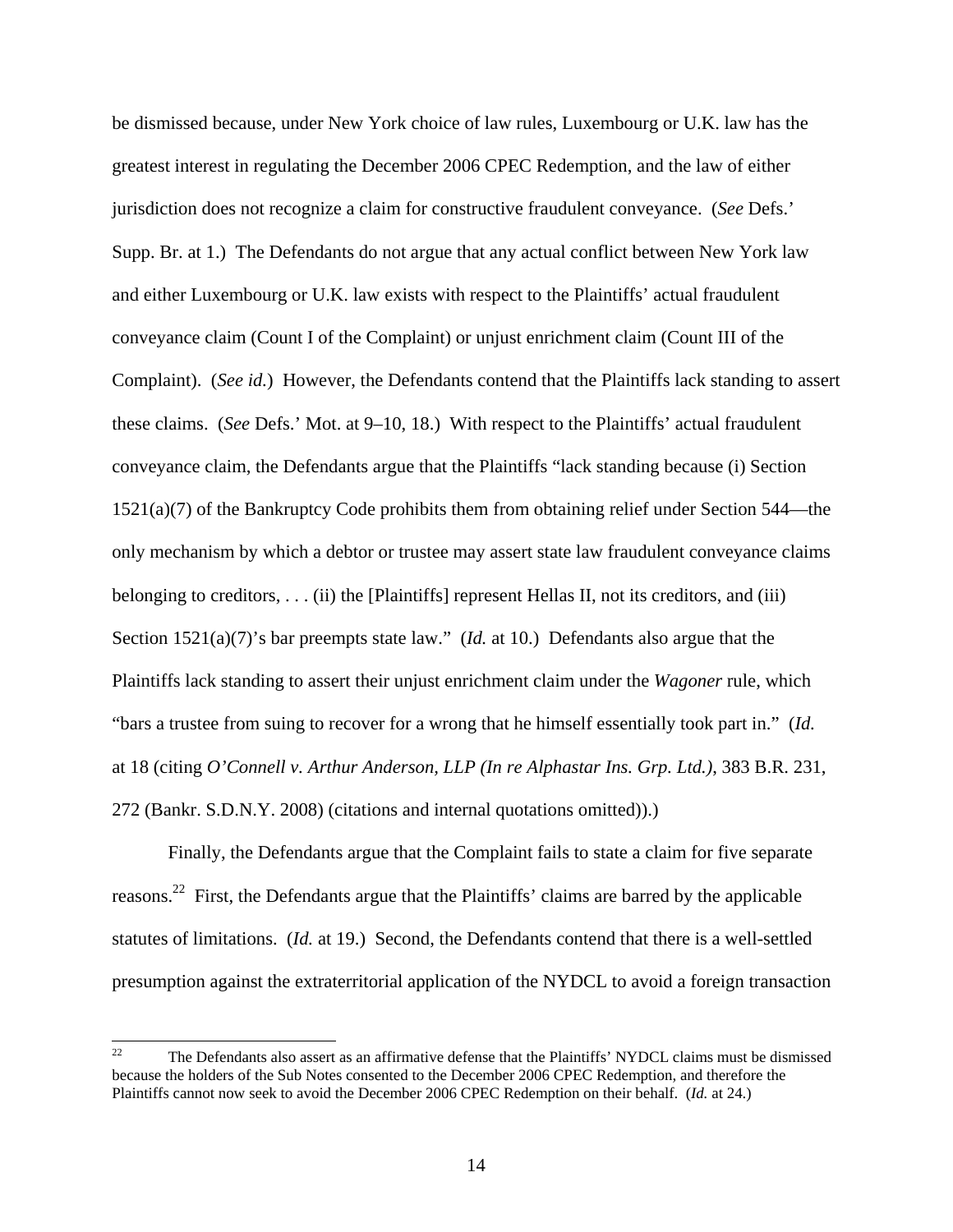lacking a close nexus to New York because the drafters of the NYDCL did not clearly indicate that it should apply extraterritorially. (*See id.* at 21–24.) Third, the Plaintiffs fail to adequately allege subsequent transferee liability against TPG or Apax because they assert no facts "to plausibly show that any portion of the [December 2006 CPEC Redemption] was actually received by any TPG or Apax Defendant." (*Id.* at 30.) Fourth, the Defendants argue that the Plaintiffs' NYDCL claims are barred by section 546(e) of the Bankruptcy Code because the December 2006 CPEC Redemption constitutes a settlement payment made by, to, or for the benefit of a financial institution. (*See id.* at 39–41.) Alternatively, Bankruptcy Code section 546(e) preempts the Plaintiffs' state law claims.<sup>23</sup> (*See id.* at 42–44.) Lastly, Apax and TPG argue that the Complaint fails to allege an unjust enrichment claim against them, because the Plaintiffs do not plead that a sufficiently close relationship existed between Apax and TPG and the holders of the Sub Notes. (*Id.* at 33.)

The Plaintiffs contend that the Court has subject matter jurisdiction over their claims under section 1334 of title 28 of the U.S. Code. (Opp. at 48.) According to the Plaintiffs, "whether this action falls within this Court's 'core' or 'non-core' jurisdiction is irrelevant to whether this Court possesses subject matter jurisdiction, which it plainly does." (*Id.* at 48–49.) The Plaintiffs also argue that New York law, rather than Luxembourg or U.K. law, governs their claims. (*See* Pls.' Supp. Opp. at 1.) However, even if the Court were to apply Luxembourg or U.K. law to their claims, the Plaintiffs contend that they would still have standing to pursue their

<sup>23</sup> 23 Because the NYDCL claims are dismissed on other grounds, the Court does not reach the merits of the Defendants' remaining arguments regarding these claims, including that the NYDCL does not apply extraterritorially, the Complaint fails to allege subsequent transferee liability, the holders of the Sub Notes consented to the December 2006 CPEC Redemption, and section 546(e) bars or preempts the NYDCL claims.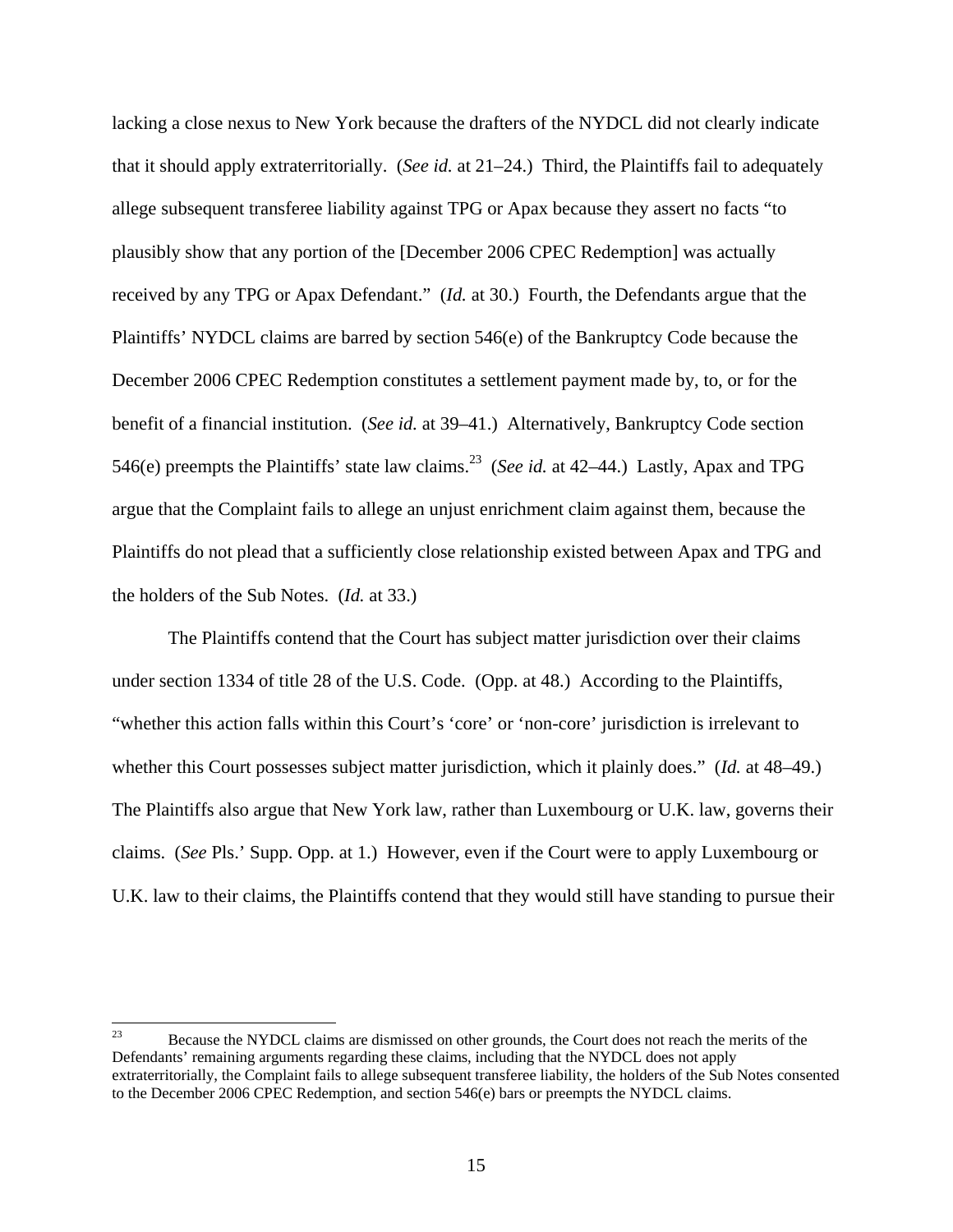claims.24 (*See id.* at 15–16.) According to the Plaintiffs, they have standing to bring their claims by virtue of their status as liquidators of the Debtor, and "English law—which defines the scope of the [Debtor's] foreign insolvency estate—vests [them] with authority to bring actions on behalf of the [Debtor's] creditors." (Opp. at 26–27.)

The Plaintiffs also maintain that they have adequately alleged their claims at this pleading stage and therefore the Motions to Dismiss should be denied.<sup>25</sup> (*Id.* at 1.) First, the Plaintiffs argue that their claims are timely because section 108(a) of the Bankruptcy Code extends the time within which a foreign representative may commence adversary proceedings in a chapter 15 case, and the Plaintiffs' claims vested with the Plaintiffs prior to the commencement of the Debtor's chapter 15 case. (*See id.* at 42–44.) Second, the Plaintiffs argue that the NYDCL may be applied extraterritorially to reach the transfers at issue, regardless of whether they have a close nexus to New York. (*See id.* at 13–15 (citing cases).) Third, the Plaintiffs contend that they satisfied their pleading requirements under FRCP 8(a) in alleging that the Defendants received proceeds from the December 2006 CPEC Redemption. (*See id.* at 9.) Fourth, the Plaintiffs argue that Bankruptcy Code section 546(e)'s safe harbor with respect to settlement payments is not applicable in a chapter 15 case. (*Id.* at 44–45.) Nor does Bankruptcy Code section 546(e) implicitly preempt the Plaintiffs' state law claims. (*Id.* at 45–48.) Finally, the Plaintiffs contend that the Complaint adequately alleges that Apax and TPG had a sufficiently close relationship with Hellas II for purposes of stating an unjust enrichment claim, noting that the Complaint sets forth that the December 2006 CPEC Redemption was planned, approved, and executed by Apax and TPG executives. (*See id.* at 26.)

 $24$ 24 Alternatively, the Plaintiffs argue that the Court should decline to make a choice of law determination at this stage in the adversary proceeding, because such a determination is fact intensive and discovery is ongoing. (Pls.' Supp. Opp. at 17–18.)

<sup>&</sup>lt;sup>25</sup> In the event any claims are dismissed, however, the Plaintiffs contend that they should be granted leave to amend their Complaint. (*See* Opp. at 49.)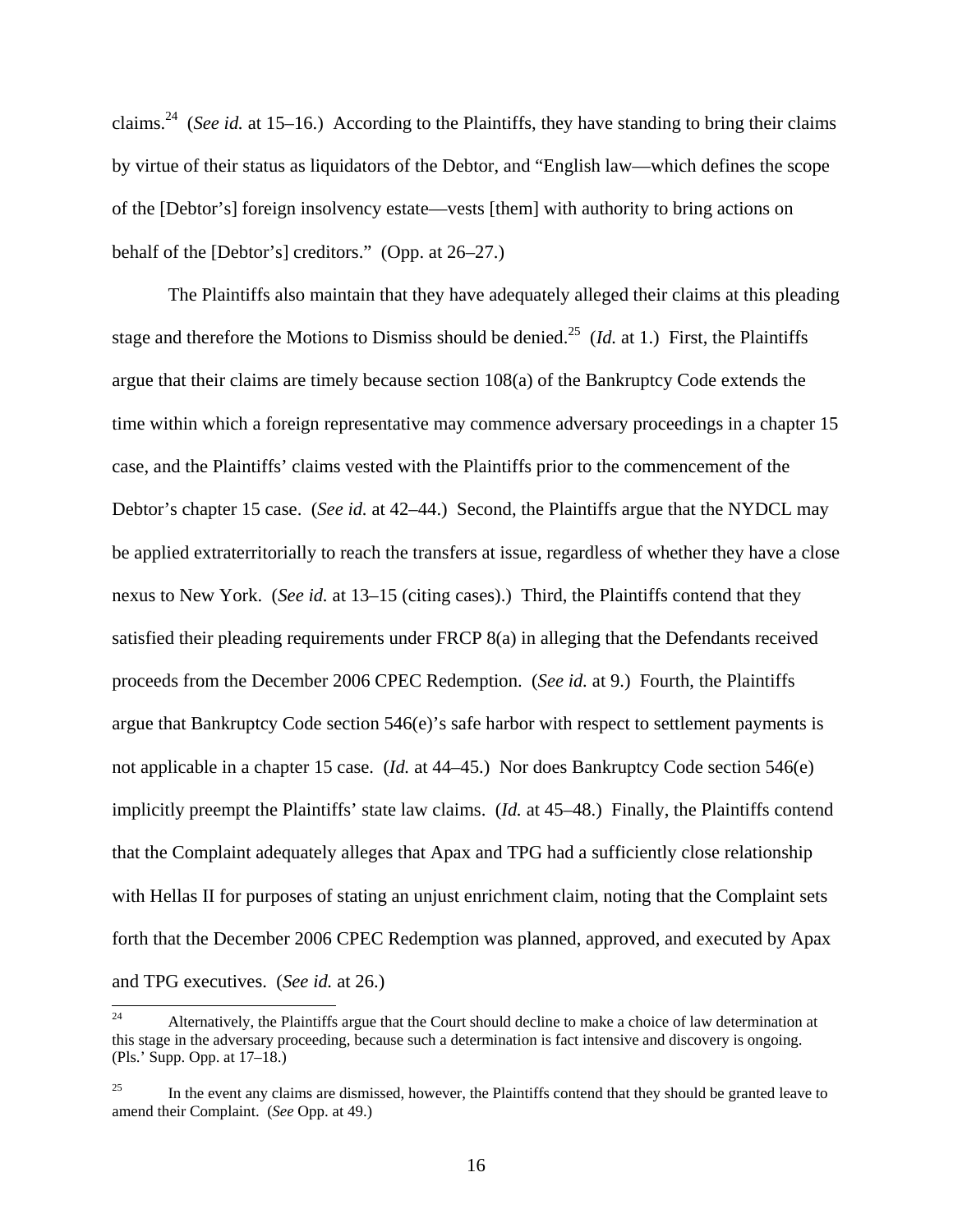#### **II. DISCUSSION**

### **A. Personal Jurisdiction**

On a motion to dismiss under FRCP 12(b)(2), a plaintiff bears the burden of making "a *prima facie* showing 'through its own affidavits and supporting materials' that personal jurisdiction exists." *Picard v. Cohmad Sec. Corp. (In re Bernard L. Madoff Inv. Sec. LLC)*, 418 B.R. 75, 79 (Bankr. S.D.N.Y. 2009) (citing *Marine Midland Bank, N.A. v. Miller*, 664 F.2d 899, 904 (2d Cir. 1981)); *see also Metro. Life Ins. Co. v. Robertson-Ceco Corp.*, 84 F.3d 560, 566 (2d Cir. 1996) ("On a Rule  $12(b)(2)$  motion to dismiss for lack of personal jurisdiction, the plaintiff bears the burden of showing that the court has jurisdiction over the defendant." (citation omitted)). The plaintiff must make "legally sufficient allegations of jurisdiction, including an averment of facts that, if credited[,] would suffice to establish jurisdiction over the defendant." *Penguin Grp. (USA) Inc. v. Am. Buddha*, 609 F.3d 30, 35 (2d Cir. 2010) (alteration in original) (citations and internal quotation marks omitted). When personal jurisdiction is averred on affidavits or declarations, "all allegations are construed in the light most favorable to the plaintiff and doubts are resolved in the plaintiff's favor, notwithstanding a controverting presentation by the moving party." *A.I. Trade Fin., Inc. v. Petra Bank*, 989 F.2d 76, 79–80 (2d Cir. 1993) (citations omitted).

Rule 7004(f) of the Federal Rules of Bankruptcy Procedure (the "Bankruptcy Rules") provides:

> [i]f the exercise of jurisdiction is consistent with the Constitution and laws of the United States, serving a summons or filing a waiver of service in accordance with this rule . . . is effective to establish personal jurisdiction over the person of any defendant with respect to a case under the Code or a civil proceeding arising under the Code, or arising in or related to a case under the Code.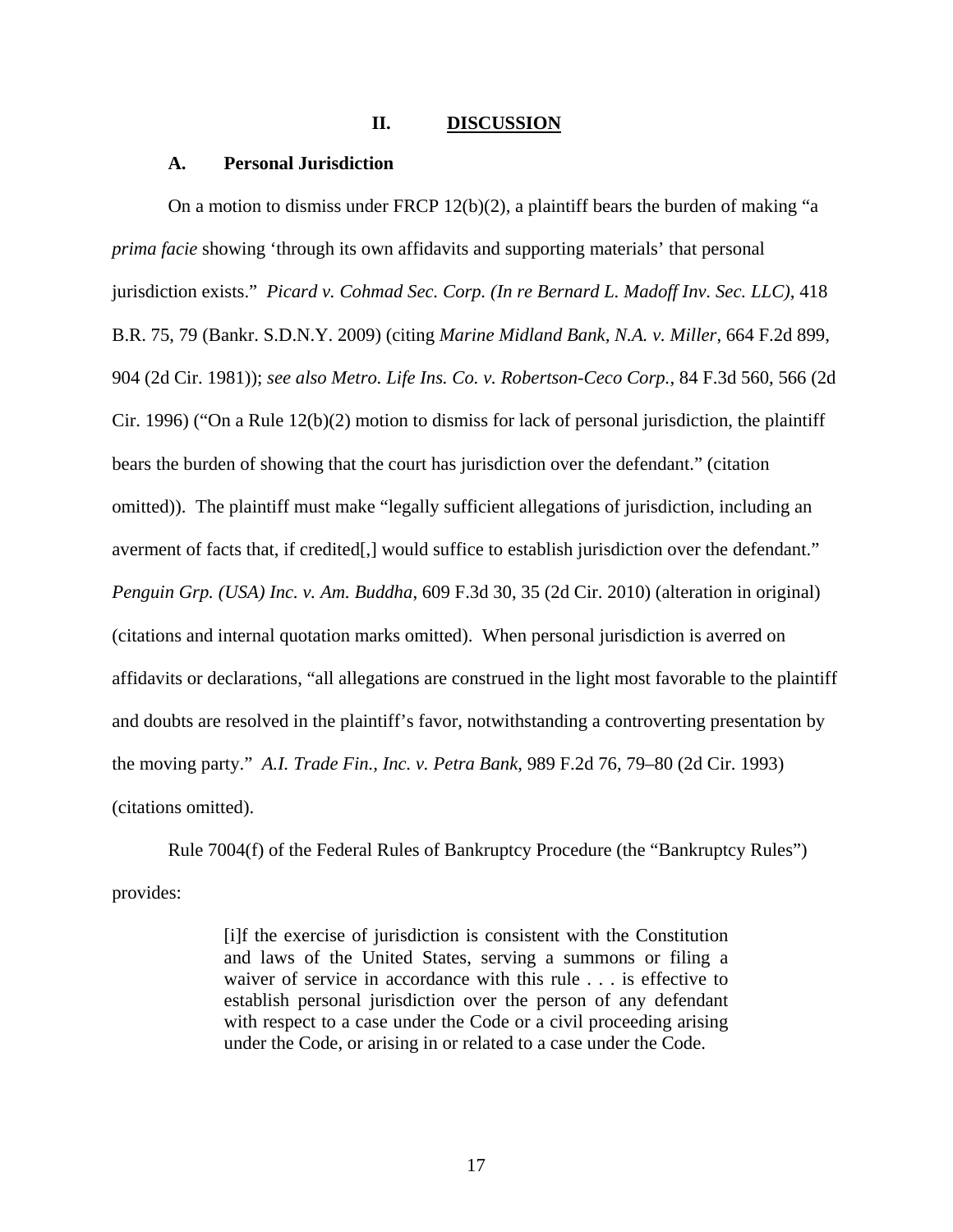FED. R. BANKR. P. 7004(f). Pursuant to Bankruptcy Rule 7004(d), "[t]he summons and complaint and all other process except a subpoena may be served anywhere in the United States." *Id.* 7004(d). The Defendants were served pursuant to Bankruptcy Rule 7004 (PJ Opp. at 17), and they do not object to service (*see* "Response Extension Stipulation," ECF Doc. 7, ¶ 1 ("The Defendants waive any objection to the manner or validity of service of process in the above-captioned action.")). Accordingly, the Defendants are subject to personal jurisdiction so long as constitutional due process requirements are met. *See Bickerton v. Bozel S.A. (In re Bozel S.A.)*, 434 B.R. 86, 97 (Bankr. S.D.N.Y. 2010) ("Since [the defendant] does not contend that service of process was improper [under Bankruptcy Rule 7004], he is subject to personal jurisdiction in this Court so long as the Due Process requirements are satisfied.").

"To establish personal jurisdiction over a defendant, due process requires a plaintiff to allege (1) that a defendant has 'certain minimum contacts' with the relevant forum, and (2) that the exercise of jurisdiction is reasonable in the circumstances." *In re Terrorist Attacks on Sept. 11, 2001*, 714 F.3d 659, 673 (2d Cir. 2013) (citing *Int'l Shoe Co. v. Washington*, 326 U.S. 310, 316 (1945); *World-Wide Volkswagen Corp. v. Woodson*, 444 U.S. 286, 297 (1980)).

In assessing the sufficiency of a defendant's "minimum" contacts, courts distinguish between "general" and "specific" personal jurisdiction. *Id.* General, or "all-purpose," jurisdiction over a foreign defendant allows a court to hear any and all claims against such defendant. *Daimler*, 134 S. Ct. at 754 (citing *Goodyear Dunlop Tires Operations, S.A. v. Brown*, 564 U.S. \_\_\_, \_\_\_, 131 S. Ct. 2846, 2851 (2011)). Specific jurisdiction over a foreign defendant allows a court to hear claims that "aris[e] out of or relate[] to the defendant's contacts with the forum . . . ." *Helicopteros Nacionales de Colom., S.A. v. Hall*, 466 U.S. 408, 414 n.8 (1984) (citation omitted). A determination of the reasonableness of exercising personal jurisdiction over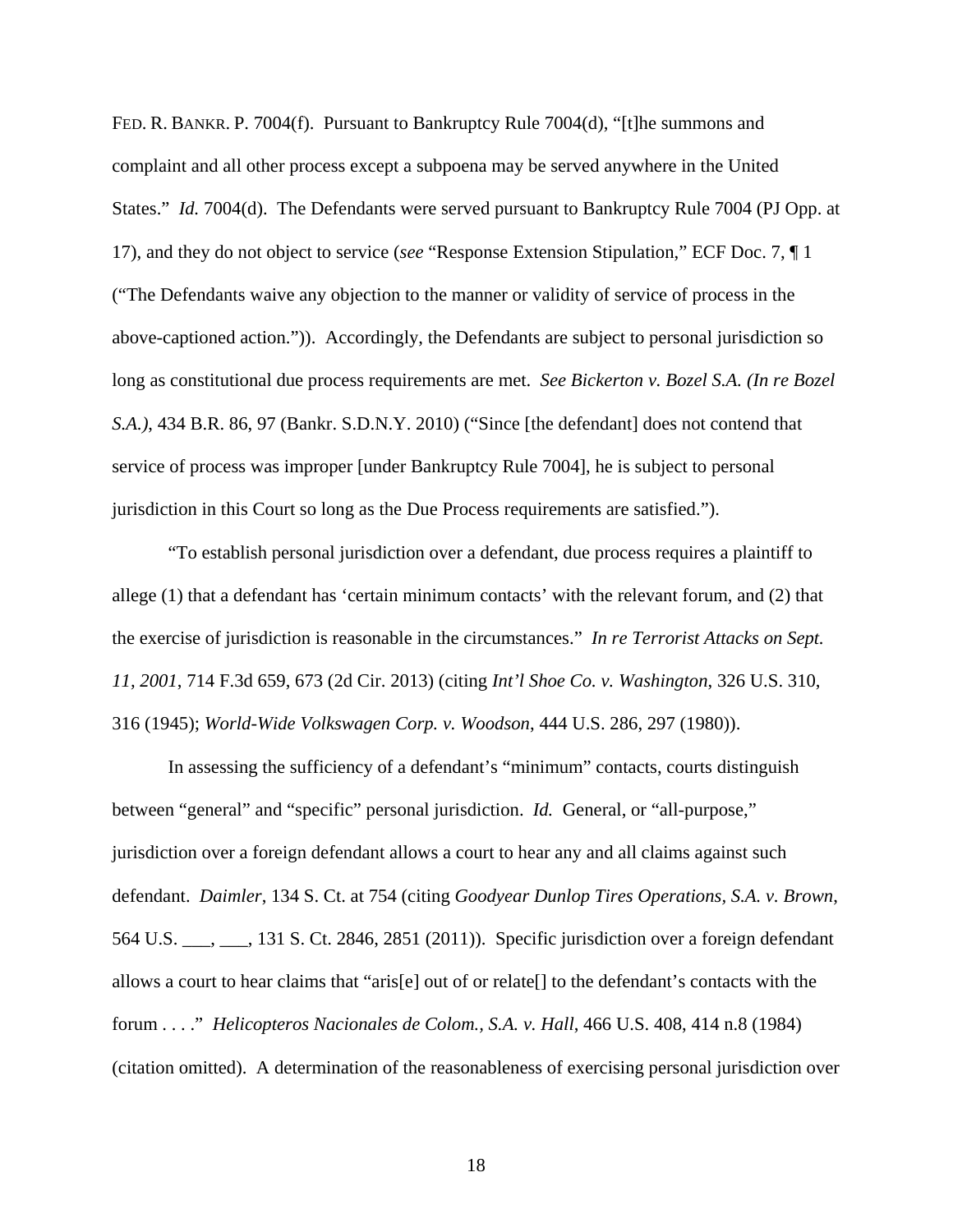a defendant entails inquiring whether the exercise of jurisdiction "would offend 'traditional notions of fair play and substantial justice.'" *Asahi Metal Indus. Co., Ltd. v. Superior Ct. of Cal., Solano Cnty.*, 480 U.S. 102, 113 (1987) (quoting *Int'l Shoe*, 326 U.S. at 216).

#### *1. General Jurisdiction*

Only a narrow set of affiliations with a forum will subject a defendant to general jurisdiction in that forum. *Daimler*, 134 S. Ct. at 760. An individual's paradigm basis for general jurisdiction is his or her domicile. *Id.* "With respect to a corporation, the place of incorporation and principal place of business are 'paradig[m] . . . bases for general jurisdiction.'" *Id.* (citing Lea Brilmayer et al., *A General Look at General Jurisdiction*, 66 TEX. L. REV. 721, 735 (1988)). These paradigms are sufficient, but not exclusive, bases for general jurisdiction. *See id.* ("*Goodyear* did not hold that a corporation may be subject to general jurisdiction *only* in a forum where it is incorporated or has its principal place of business; it simply typed those places paradigm all-purpose forums."). At the same time, however, "engag[ing] in a substantial, continuous, and systematic course of business" in a forum is not alone sufficient to render a defendant subject to general jurisdiction in such forum. *Id.* at 761. Rather, beyond the paradigm bases for general jurisdiction over a corporation, general jurisdiction exists where such corporation's "affiliations with the State are so 'continuous and systematic' as to render [it] essentially at home in the forum State." *Id.* (quoting *Goodyear*, 564 U.S. at \_\_\_, 131 S. Ct. at 2851)).

Central to the determination of whether the Defendants are subject to general jurisdiction is the issue whether their minimum contacts are to be assessed with respect to New York or the U.S. If the pertinent forum for assessing minimum jurisdictional contacts is the U.S., then each Defendant who is "at home" in the U.S. is subject to general jurisdiction; however, if minimum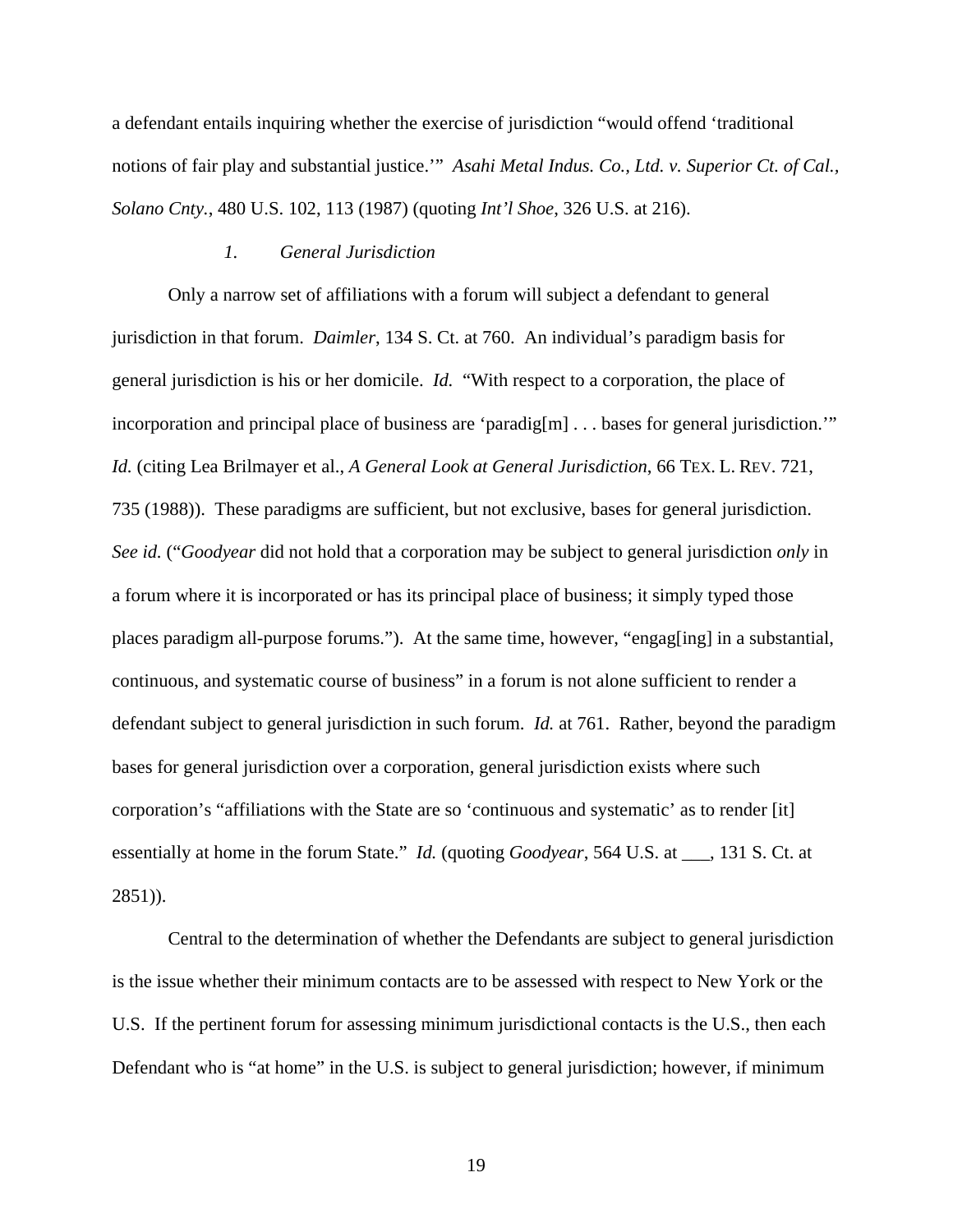contacts must be assessed with respect to New York, then each Defendant's contacts with New York must be evaluated in order to determine whether it is "essentially at home" in New York. *See id.* at 761.

The Plaintiffs contend that a nationwide minimum contacts test is all that is required where a federal statute provides for nationwide service of process, and here, Bankruptcy Rule 7004(d)—a federal rule implicitly authorized by Congress and thus tantamount to a statute authorizes nationwide service of process. (PJ Opp. at 12–13.) In support for their position, the Plaintiffs cite to several cases holding that a national minimum contacts standard applies to cases implicating Bankruptcy Rule 7004, adversary proceedings asserting purely state law claims, and even to an adversary proceeding related to a chapter 15 case. (*Id.* at 13–15 (collecting cases).)

The Defendants argue that the "Plaintiffs ignore Bankruptcy Rule 7004(f) which expressly requires that personal jurisdiction under this rule be 'consistent with the Constitution and laws of the United States.'" (Apax/TPG Mot. at 12 (quoting FED. R. BANKR. P. 7004(f)).) The Defendants contend that nationwide service of process does not subject a defendant to personal jurisdiction in any bankruptcy court in the country in light of *Daimler*, particularly where, as here, the suit is based solely on state law claims arising out of foreign transactions and therefore has no connection to the U.S. (*See id.* at 12–14.)

"[I]n federal question cases . . . no inquiry into a defendant's 'minimum contacts' with the forum state is needed to exercise jurisdiction pursuant to Bankruptcy Rule 7004; rather, only a federal 'minimum contacts' test is required, whereby the Fifth Amendment's Due Process Clause limits a bankruptcy court's exercise of personal jurisdiction over a defendant." *Enron Corp. v. Arora (In re Enron Corp.)*, 316 B.R. 434, 444 (Bankr. S.D.N.Y. 2004) (citing cases); *see also Bozel*, 434 B.R. at 99 (finding that, in the context of an adversary proceeding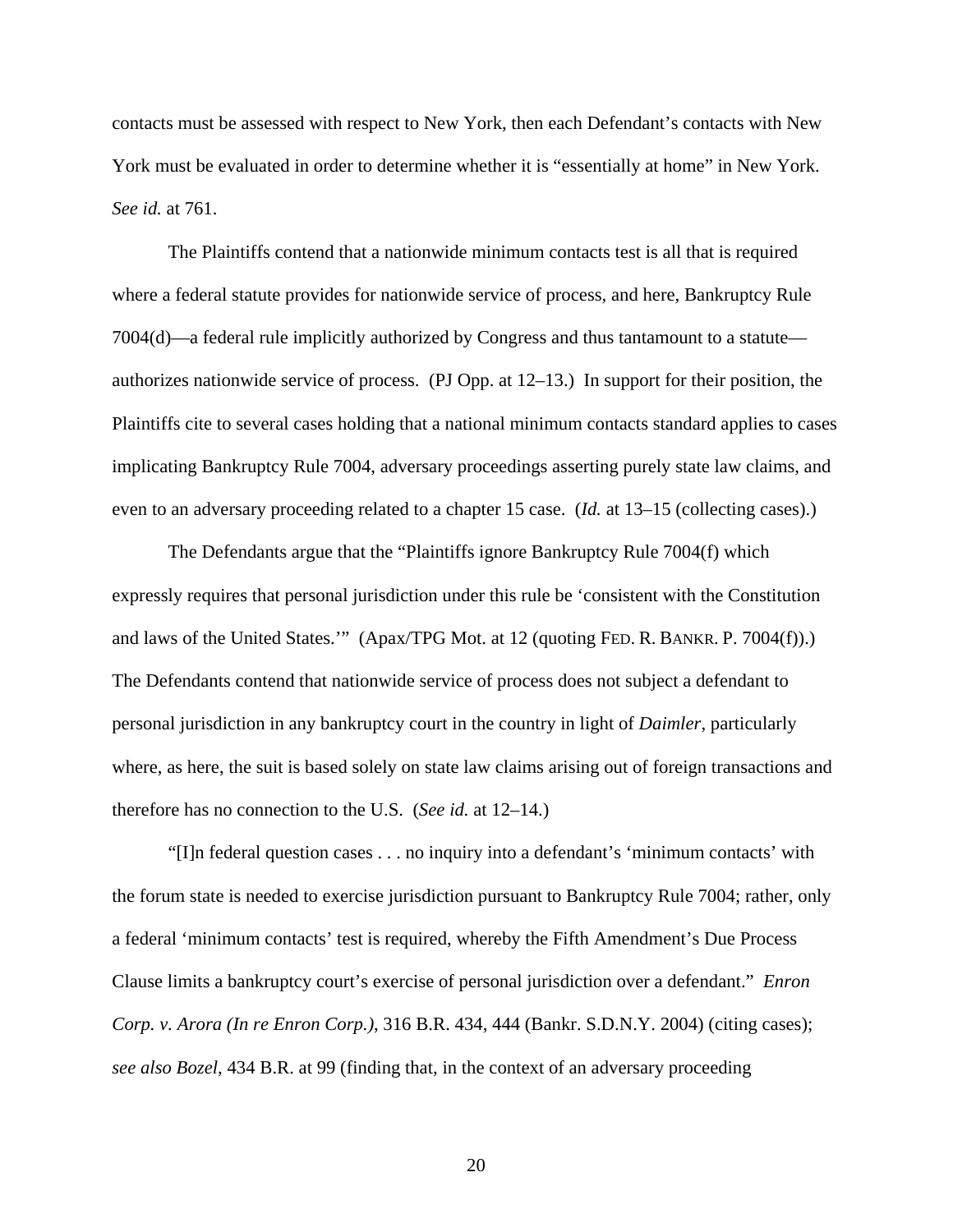commenced in a bankruptcy proceeding, "the minimum contacts analysis should evaluate the defendant's contacts with the United States as a whole, not merely contacts with the forum state" (citation omitted)); *British Am. Ins. Co. Ltd. v. Fullerton (In re British Am. Ins. Co. Ltd.)*, Adv. Proc. No. 11-03118 (EPK), 2013 WL 1881712, at \*2 (Bankr. S.D. Fla. Apr. 30, 2013) (applying nationwide minimum contacts test to evaluate defendant's jurisdictional contacts in an adversary proceeding commenced in a chapter 15 proceeding). The rationale for this holding is that the sovereign exercising jurisdiction under 28 U.S.C. § 1334 is the U.S., not the particular state in which the federal court is situated. *See Diamond Mortg. Corp. of Ill. v. Sugar*, 913 F.2d 1233, 1244 (7th Cir. 1990) ("Since section 1334 provides federal question jurisdiction, the sovereign exercising its authority over the [defendants] is the United States, not the State of Illinois. Hence, whether there exist sufficient minimum contacts between the [defendants] and the State of Illinois has no bearing upon whether the United States may exercise its power over the [defendants] pursuant to its federal question jurisdiction."); *see also Owens-Illinois, Inc. v. Rapid Am. Corp. (In re Celotex Corp.)*, 124 F.3d 619, 630 (4th Cir. 1997) ("[W]hen an action is in federal court on 'related to' jurisdiction, the sovereign exercising authority is the United States, not the individual state where the federal court is sitting." (citing *Diamond*, 913 F.2d at 1244; *Am. Freight Sys., Inc. v. W.A. Walker & Assocs., Inc. (In re Am. Freight Sys., Inc.)*, 153 B.R. 316, 321 (D. Kan. 1993); *J.T. Moran Fin. Corp. v. Am. Consolidated Fin. Corp. (In re J.T. Moran Fin. Corp.)*, 124 B.R. 931, 943 (S.D.N.Y. 1991)).

Despite having been served pursuant to Bankruptcy Rule 7004(f), the Defendants argue that a nationwide minimum contacts test is inappropriate where, as here, the Plaintiffs' claims are all based on state law and the Plaintiffs' only jurisdictional hook to federal court is the Debtor's chapter 15 proceeding. (*See* Apax/TPG Mot. at 12; TCW Mot. at 8.) However, the fact that the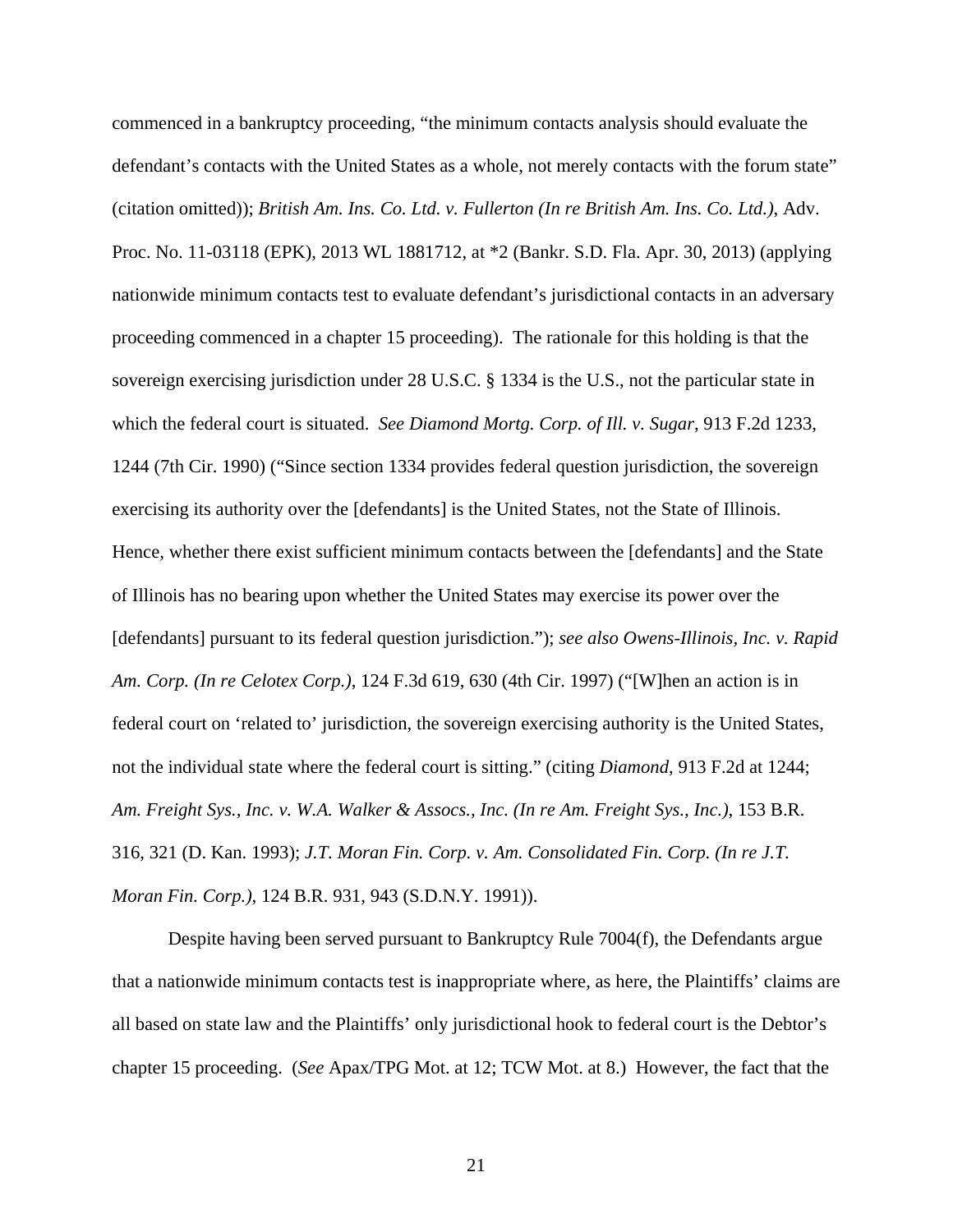Plaintiffs' claims are grounded in state law is not dispositive. *See Diamond*, 913 F.2d at 1244 (holding that nationwide minimum contacts test applies to non-core bankruptcy proceedings involving state law claims, where service has been made pursuant to Bankruptcy Rule 7004(d)); *see also J.T. Moran*, 124 B.R. at 942–43 (noting in dicta that nationwide minimum contacts continue to satisfy due process requirements even after withdrawal of the reference of non-core state law claims). Nationwide contacts satisfy due process requirements where the court has federal jurisdiction and nationwide service of process is authorized under an applicable federal statute. Indeed, courts have routinely held that a nationwide minimum contacts test applies where nationwide service of process is authorized by federal law. *See, e.g.*, *Enron*, 316 B.R. at 444 (noting that, after the 1996 amendments to the Bankruptcy Rules, "courts have recognized in federal question cases that no inquiry into a defendant's 'minimum contacts' with the forum state is needed to exercise jurisdiction pursuant to Bankruptcy Rule 7004; rather, only a federal 'minimum contacts' test is required, whereby the Fifth Amendment's Due Process Clause limits a bankruptcy court's exercise of personal jurisdiction over a defendant" (citations omitted)). Accordingly, each Defendant's contacts with the U.S. as a whole, rather than with New York specifically, should be evaluated for purposes of personal jurisdiction.

With the exception of TPG London, which the Plaintiffs allege is organized under U.K. law and has a principal place of business in England (*see* Compl. ¶ 31), all TPG Defendants are subject to general jurisdiction because the U.S. is their domicile, place of incorporation, or principal place of business. *See Daimler*, 134 S. Ct. at 760. The Plaintiffs allege, and TPG admits, that Bonderman resides in Fort Worth, Texas and that Coulter resides in San Francisco,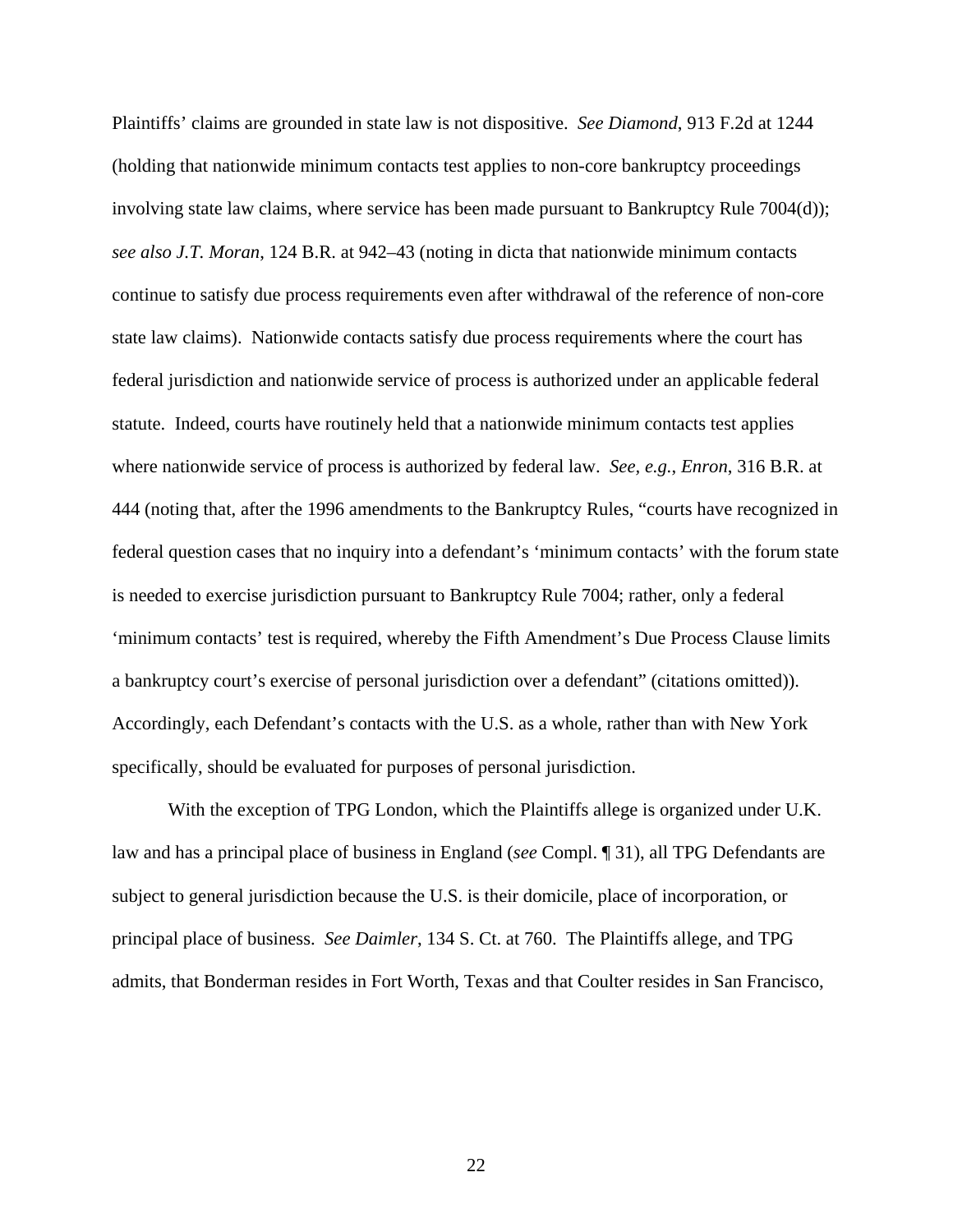California.26 (*See* Compl. ¶¶ 27, 29; Apax/TPG Mot. at 16.) Additionally, the Plaintiffs allege, and TPG admits, that "[e]ach TPG Advisors IV Defendant,  $T^3$  II Defendant, and TPG Capital [Management, L.P.] is . . . a company or limited partnership organized under the laws of Texas or Delaware with their principal place of business in Fort Worth, Texas." (*See* Apax/TPG Mot. at 11; Compl. ¶¶ 23, 49–51, 53–56.) Thus, the Complaint sufficiently alleges the paradigm bases for general jurisdiction described in *Daimler* with respect to each TPG Defendant, with the exception of TPG London.

The paradigm bases for general jurisdiction are similarly alleged with respect to each TCW Defendant.<sup>27</sup> The Plaintiffs allege, and TCW admits, that each TCW Defendant is organized under the laws of Nevada, California, or Delaware and has principal places of business in those states. (*See* Compl. ¶¶ 65–70; TCW Mot. at 9–13.)

By contrast, the Plaintiffs do not allege that the U.S. is the domicile, place of incorporation, or principal place of business for any Apax Defendant moving under the Apax/TPG Motion. Nor do the Plaintiffs allege facts establishing that any Apax Defendant's contacts with the U.S. are sufficiently continuous and systematic so as to render it "at home" in the U.S. *See Daimler*, 134 S. Ct. at 761. Thus, no Apax Defendant moving under the Apax/TPG Motion is subject to general jurisdiction.

<sup>26</sup> 26 While the Plaintiffs do not use the term domicile, the additional allegations that Bonderman and Coulter conduct business in the cities in which they reside support the Court's finding that their place of domicile is adequately alleged. (*See* Compl. ¶¶ 27, 29.)

<sup>&</sup>lt;sup>27</sup> This conclusion results in a seeming anomaly. If the Plaintiffs filed the same claims less than one mile away in New York Supreme Court, minimum contacts with New York rather than with the United States would be the applicable test for general jurisdiction. But jurisdiction in the bankruptcy court is based on 28 U.S.C. § 1334 and is intended to permit a single bankruptcy court (or district court) to deal with all claims that arise under the Bankruptcy Code, arise in or are related to a bankruptcy case. The Plaintiffs would still have to show "that the exercise of jurisdiction is reasonable in the circumstances." *In re Terrorist Attacks*, 714 F.3d at 673. As explained below, the Court concludes on the facts here that the exercise of jurisdiction is reasonable.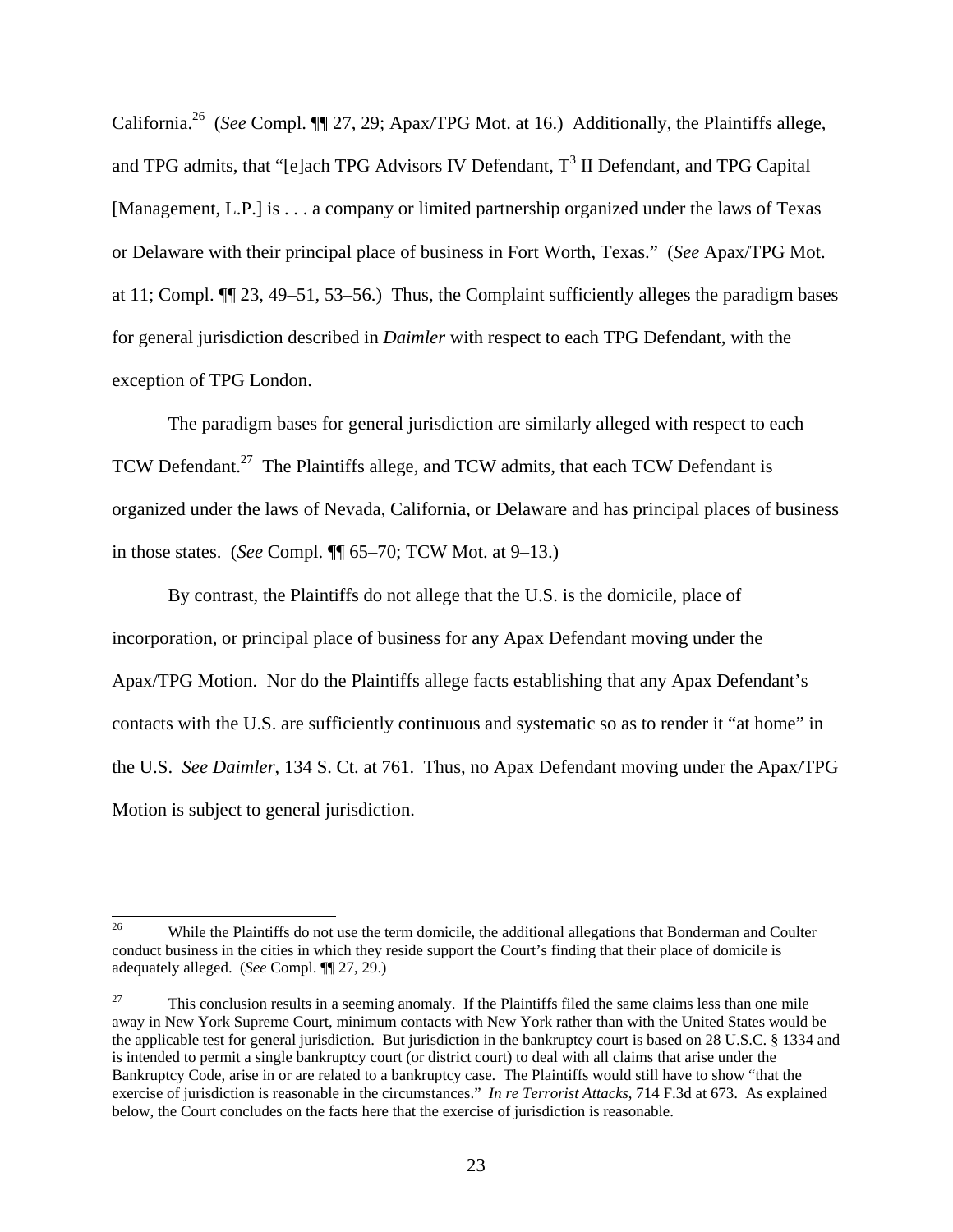As to DB, for which an alleged paradigm basis of general jurisdiction in the U.S. is also lacking, the analysis is more nuanced. While *Daimler* suggests that a corporate defendant's place of incorporation and principal place of business are two paradigm forums where it would be subject to general jurisdiction, the Supreme Court did not hold that such paradigm forums represent the only places where a defendant may be subject to general jurisdiction. *Id.* at 760. Here, the Plaintiffs rely on allegations that DB has substantial contacts with the U.S., including a principal location "in New York, where it has \$5 billion in assets and operates out of a massive 1.6 million square foot Regional Head Office at 60 Wall Street that employs some 1,600 personnel, including 1,000 executives." (DB Supp. Opp. at 1; *see* McDowell Supp. Ex. 18.) But unlike in *Daimler*, the Plaintiffs do not allege that DB's New York office belongs to a subsidiary or affiliate. *See id.* at 751 ("Jurisdiction over the lawsuit was predicated on the California contacts of Mercedes–Benz USA, LLC (MBUSA), a subsidiary of Daimler incorporated in Delaware with its principal place of business in New Jersey.") Rather, they allege that DB's New York office is the North American Regional Head Office for DB itself, which "serves as a critical hub of [DB's] core banking operations, and physically spans over 1.6 million square feet of space, for which [DB] pays some \$67 million annually in rent, pursuant to a 15-year lease." (DB Opp. at 6 (citing McDowell Decl. Ex. 7 at 7).) These allegations portray DB's presence in the U.S. as more than merely transitory, but rather "so 'continuous and systematic' as to render [it] essentially at home [here]." *Daimler*, 134 S. Ct. at 761 (quoting *Goodyear*, 564 U.S. at \_\_\_, 131 S. Ct. at 2851). The Plaintiffs allegations establish that DB maintains a substantial, longterm presence in the U.S. and in New York; DB's contacts with the U.S. are not limited to the instate operations of its affiliate as in *Daimler*. The Plaintiffs therefore adequately allege that DB is subject to general jurisdiction.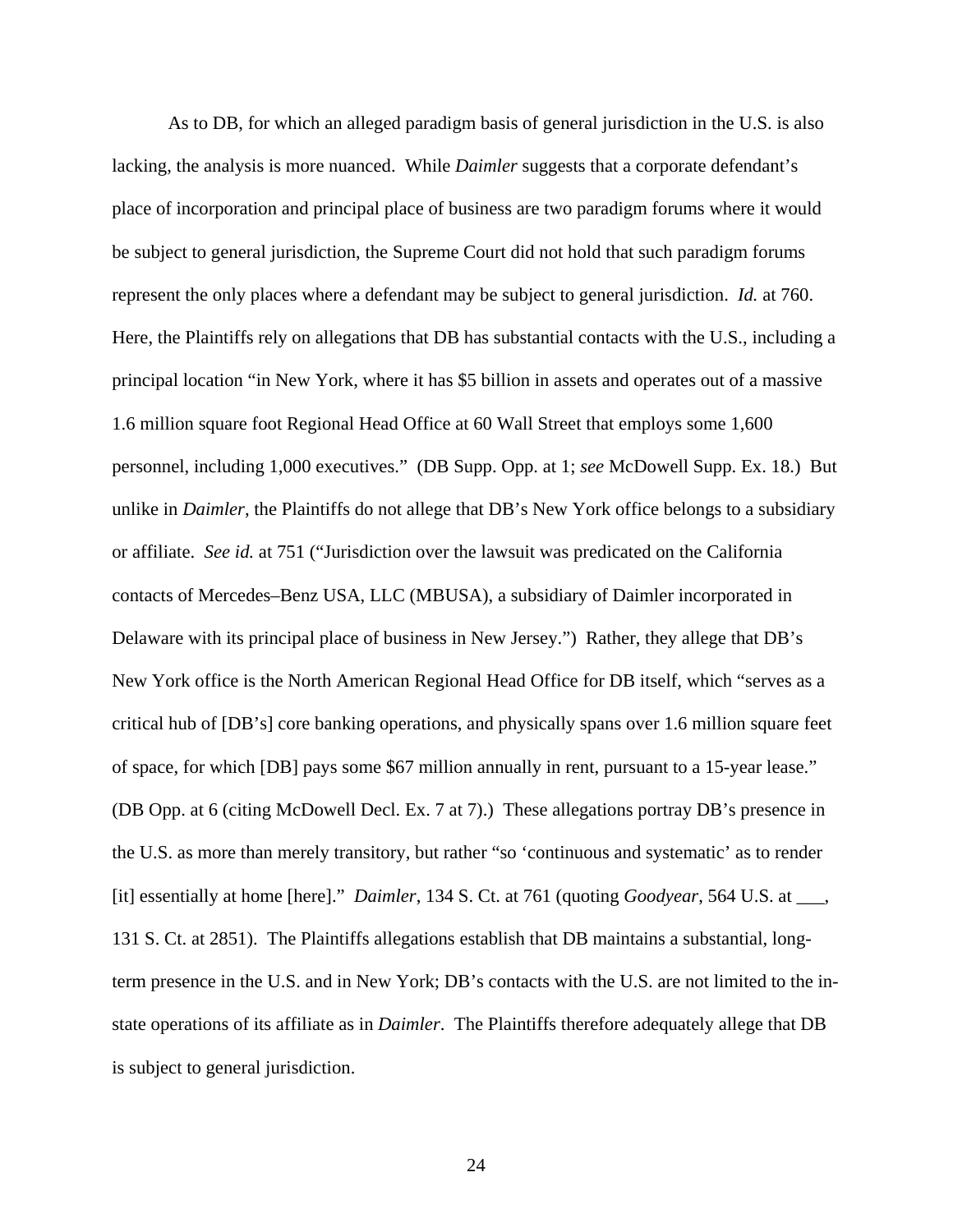In sum, all Defendants are subject to general jurisdiction, with the exception of TPG London and each Apax Defendant moving under the Apax/TPG Motion (collectively, the "Non-U.S. Defendants"). The Court considers whether these Non-U.S. Defendants are subject to specific jurisdiction below.

## *2. Specific Jurisdiction*

The Plaintiffs allege that specific jurisdiction exists over the Non-U.S. Defendants by virtue of their suit-related conduct directed at the U.S., including (i) their role in orchestrating the marketing and sale of U.S. dollar-denominated Sub Notes in order to partially fund the December 2006 CPEC Redemption; and (ii) their subsequent transfer of proceeds of the December 2006 CPEC Redemption to the U.S. (*See* PJ Opp. at 4–10.) More specifically, the Plaintiffs assert that, in light of diminished interest in an auction of Hellas II's subsidiaries to potential bidders, in an October 27, 2006 presentation to Apax and TPG, DB proposed "an aggressive recapitalization that will allow shareholders to realize a significant dividend." (*Id.* at 5 (quoting Ashley Decl. Ex. 8 at 07190) (internal quotation marks omitted).) In support of this allegation, the Plaintiffs point to a December 8, 2006 email in which TPG London's "Philippe Costeletos reported to TPG President David Bonderman that 'we decided to move ahead with a recap' and 'w[e] are issuing a 2nd unsecured €1.1 billion FRN [*i.e.*, Sub Notes].'" (*Id.* at 6 (alterations in original) (quoting Ashley Decl. Ex. 11 at 10661).) This email indicates that proceeds of the recapitalization would "'repay the current  $\epsilon$ 540 million PIK and distribute  $\epsilon$ 900 million to shareholders,' including ' $\bigoplus$  million to TPG (on an initial investment of  $\bigoplus$  94 million).'" (*Id.* (quoting Ashley Decl. Ex. 11 at 10661).) The email further indicates that if all went according to plan, TPG London "anticipated wiring funds to Fort Worth on December 19th." (*Id.* (quoting Ashley Decl. Ex. 11 at 10661).)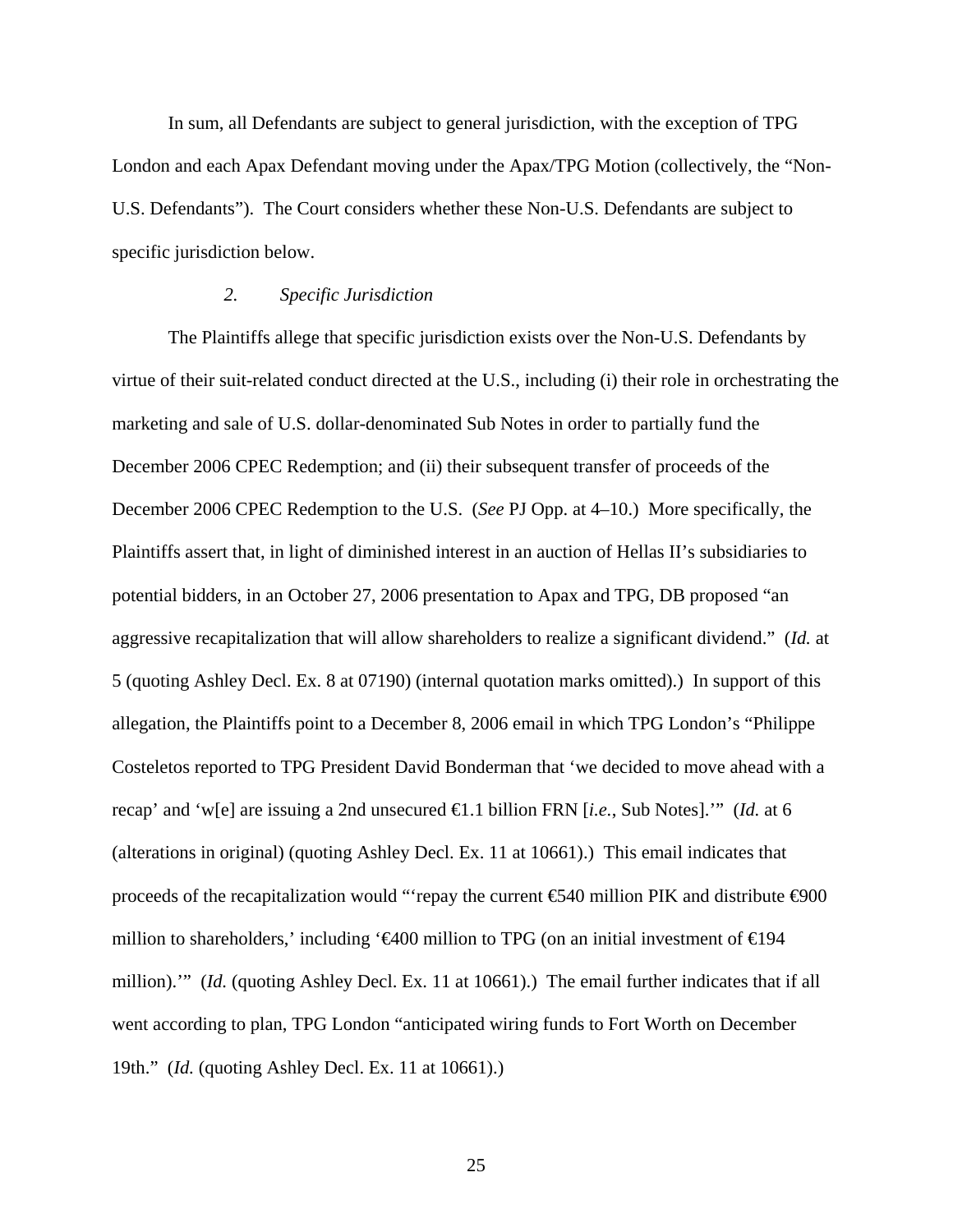According to the Plaintiffs, TPG, Apax, and DB subsequently endeavored to issue a dollar-denominated tranche of Sub Notes to target investors in the U.S. (*See id.* at 7.) The Plaintiffs allege that these Defendants developed an "agreed storyline for what [they] w[ould] tell the debt markets . . . for why [they] . . . decided to go down the recap route." (*Id.* (quoting Ashley Decl. Ex. 19 at 14999).) The alleged "storyline" originated with an Apax employee and set forth that "the auction was 'a limited process to test the market,' and that they 'received offers to refinance the company at attractive valuations, which would enable [them] to . . . support the [company's] future growth.'" (*Id.* at 7–8 (alterations in original) (quoting Ashley Decl. Ex. 19 at 14999).) An Apax employee later sent an email to a DB employee, providing "the story line as promised." (*Id.* at 8 (quoting Ashley Decl. Ex. 19 at 14998).)

The Plaintiffs allege that after the fully subscribed Sub Notes were issued, proceeds from the dollar-denominated tranche of Sub Notes were held in a New York bank account maintained by DB, and such proceeds were subsequently transferred to Hellas II. (*Id.* (citing Ashley Decl. Ex. 21 at 1942).) According to the Plaintiffs, Apax and TPG then announced an "outsized dividend" (*id.*), collectively received €800 million in proceeds of the December 2006 CPEC Redemption (*see id.* at 9 (citing Compl. ¶¶ 26, 36–38, 40–43, 49–63; Ashley Decl. Exs. 30–34), and transferred approximately  $\mathfrak{S}16$  million of those proceeds to the U.S. (*id.* (citing Compl.  $\P$ 26, 36–38, 40–43, 49–63; Ashley Decl. Exs. 30–34)). Specifically, the Plaintiffs assert that "Apax Europe VI GP Co. Ltd., Apax Europe VI GP, L.P., Apax Europe VI-A, L.P., and Apax Europe VI-1, L.P. acknowledge receipt of Apax's €400 million share, of which on December 29, 2006 they distributed  $\bigoplus$  15 million to 57 investors in the U.S. (with  $\bigoplus$  6 million distributed in New York)." (*Id.* at 10 (citing Ashley Decl. Ex. 37).) The Plaintiffs allege that "TPG acknowledges that the full amount of its €400 million share of the proceeds was transferred to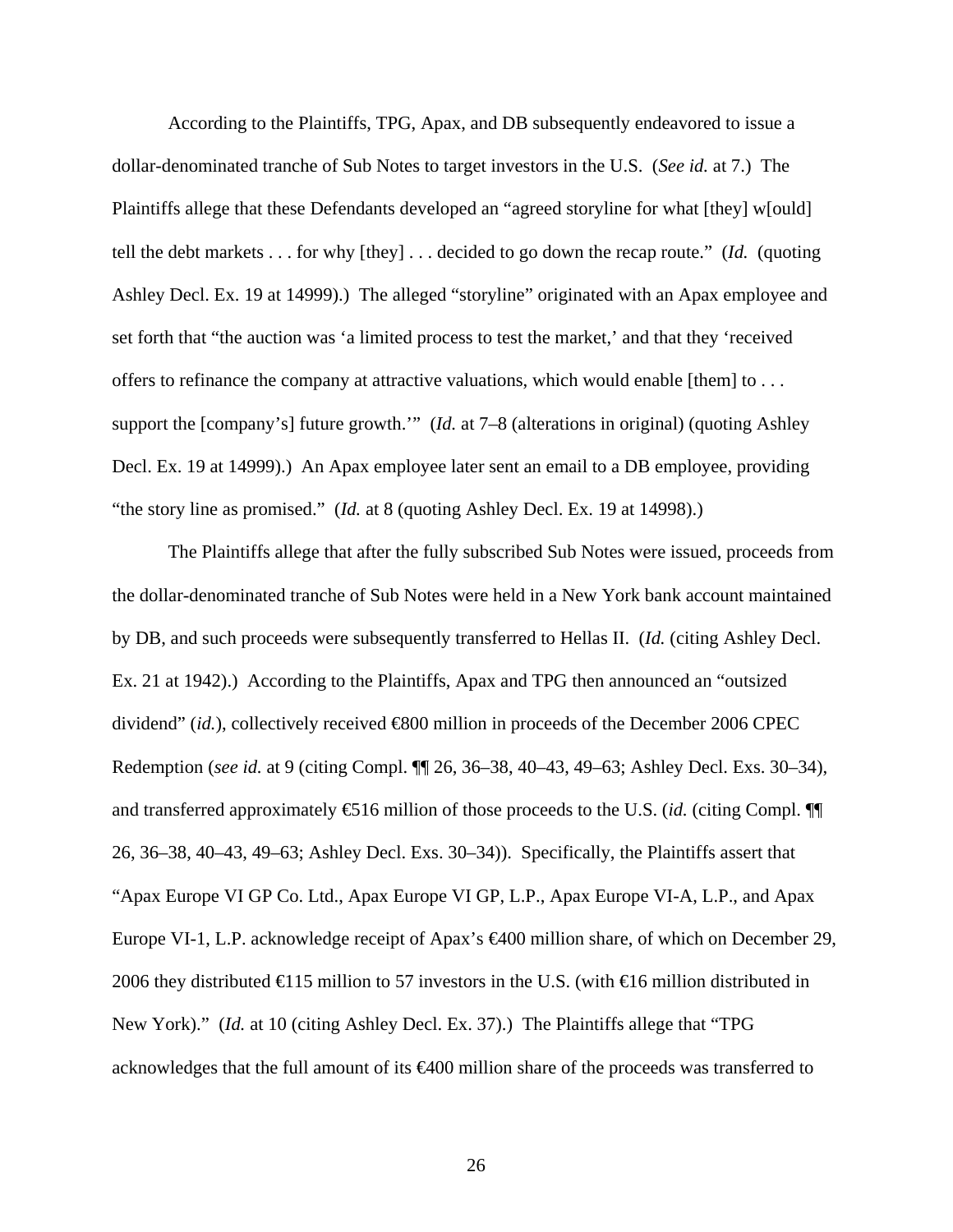the U.S. on December 27, 2006, of which \$296 million was distributed that same day to 150 investors in the U.S. (with \$45 million distributed in New York)." (*Id.* (citing Ashley Decl. Ex. 38).)

Apax and TPG argue that the Plaintiffs improperly group the various Apax and TPG Defendants together, referring to them collectively as "Apax or "TPG" in the Complaint. (Apax/TPG Reply at 1.) As such, Apax and TPG contend that the Complaint fails to adequately allege that specific jurisdiction exists over any Non-U.S. Defendant individually. (*See id.*) In any event, Apax and TPG argue that DB's contacts with the U.S. do not support the exercise of specific jurisdiction over any Non-U.S. Defendant because the Plaintiff's claims are not sufficiently related to DB's alleged U.S. contacts. (*See id.* at 2.) Because the Plaintiffs' claims are premised on an initial fraudulent conveyance between Hellas II and Hellas I, and on subsequent transfers to the Non-U.S. Defendants, all of which "occurred entirely overseas," Apax and TPG contend that the "potential 'transferee' liability of the Non-U.S. Defendants does not depend on how or to whom DB marketed Sub Notes in the U.S." (*Id.* ("[T]his case is about the transfers, not the Sub Notes sales." (citation omitted)).) Apax and TPG also argue that the dollar-denominated Sub Notes sales and the transfers underlying the Plaintiffs' claims are too attenuated to support the exercise of specific jurisdiction over the Non-U.S. Defendants in light of the fact that (i) "the U.S. tranche represented only 18% of the Sub Notes offering, which primarily was marketed in Europe" (*id.* at 3 (emphasis omitted)); and (ii) the Plaintiffs "have made no showing . . . that any proceeds raised in the U.S. were transferred to or otherwise touched any Non-U.S. Defendant . . . ." (*id.* (emphasis omitted)). Apax and TPG further assert that the Plaintiffs have not shown that DB acted as an agent of any Non-U.S. Defendant in marketing and selling Sub Notes in the U.S. (*Id.* at 4.) To the contrary, pursuant to the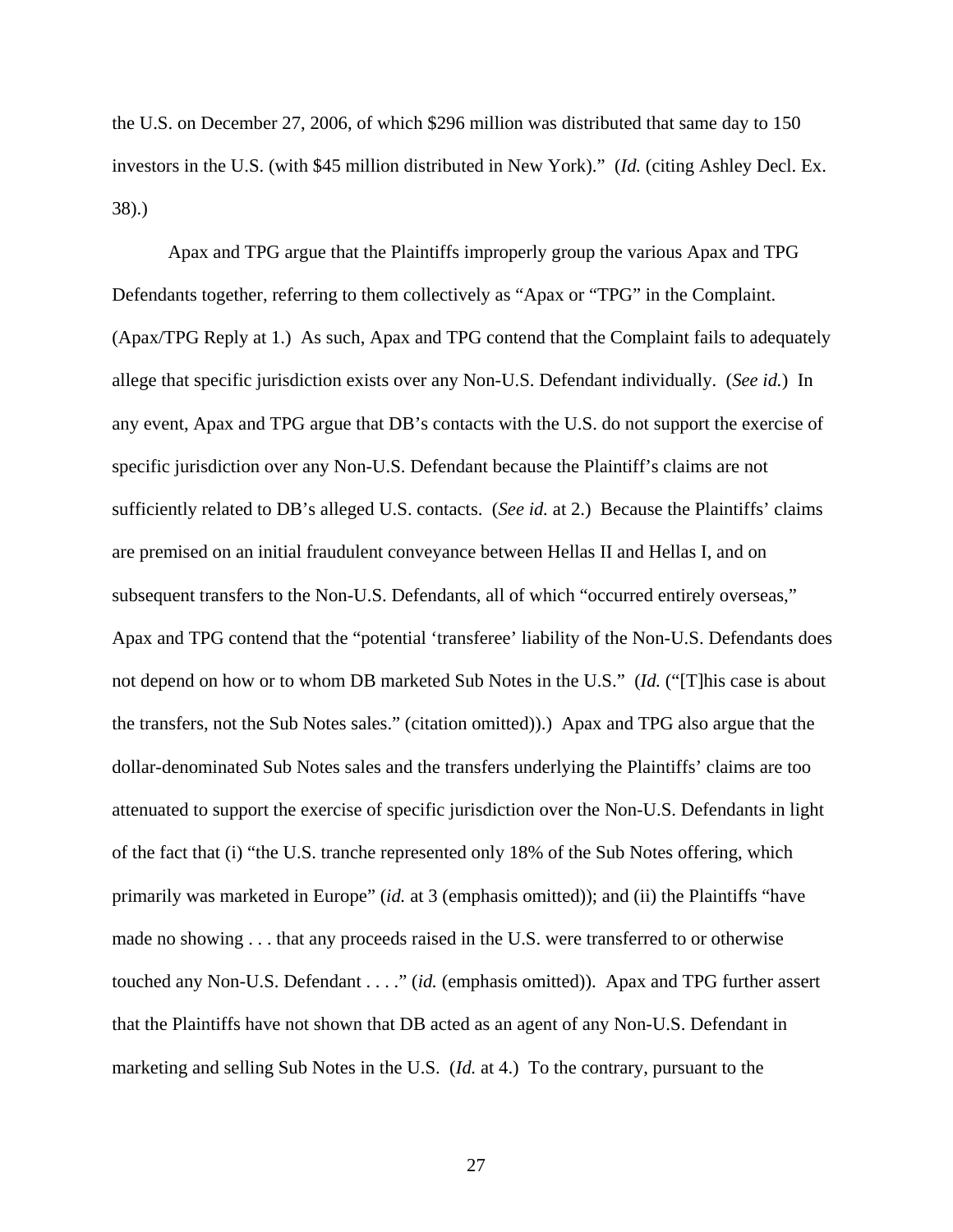applicable purchase agreement between Hellas II and DB and other underwriters, TPG and Apax argue that DB engaged in a "firm commitment underwriting" of the Sub Notes whereby it purchased the Sub Notes from Hellas II for its own account.<sup>28</sup> (*See id.* (citing Lestelle Decl. Ex.) B § 1, at 2).)

Moreover, Apax and TPG argue that transfers of proceeds of the December 2006 CPEC Redemption from the Non-U.S. Defendants to the U.S. are not sufficiently connected to the Plaintiffs' claims because the "[P]laintiffs seek to impose *transferee*, not *transferor*, liability on the Non-U.S. Defendants based solely on transfers made *to* them, not *by* them." (*Id.* at 6 (emphasis in original).) Accordingly, any Non-U.S. Defendant's transfer of proceeds made subsequent to its receipt thereof bears no relationship to the Plaintiffs' claims and is therefore irrelevant to a determination of whether specific jurisdiction may be exercised over such Non-U.S. Defendant.29 (*See id.* at 6–7.)

"The inquiry whether a forum State may assert specific jurisdiction over a nonresident defendant focuses on the relationship among the defendant, the forum, and the litigation." *Walden v. Fiore*, 134 S. Ct. 1115, 1121 (2014) (quoting *Keeton v. Hustler Magazine, Inc.*, 465 U.S. 770, 775 (1984)) (internal quotation marks omitted). The defendant's suit-related conduct with the forum must form the basis for specific jurisdiction. *See id.* at 1121; *Picard*, 418 B.R. at 80 ("Specific personal jurisdiction exists where a foreign defendant 'purposefully direct[s] his

<sup>28</sup> 28 "Indeed, in the Purchase Agreement between Hellas II and the Initial Purchasers (*i.e.*, the underwriters, including DB), Hellas II acknowledged that 'the Initial Purchasers have acted at arm's length, *are not agents of* . . . the Issuer *or any other person*.'" (*Id.* (emphasis in original) (quoting Lestelle Decl. Ex. B § 12, at 22).)

<sup>&</sup>lt;sup>29</sup> Apax and TPG also contest the accuracy of the Plaintiffs' allegations regarding the Non-U.S. Defendants' transfers of redemption proceeds to the United States. First, they state that the Non-U.S. Defendants only transferred  $\in$  15 million of redemption proceeds to the United States, not the  $\in$  16 million alleged by the Plaintiffs. (*Id.* at 6 (citing Ashley Decl. Ex. 37, Nos. 7–62, 64).) Second, they maintain that the Non-U.S. Defendants did not make "[m]ore than 200 bank transfers totaling \$296 million and €115 million," as alleged by the Plaintiffs. (*Id.* (citing PJ Opp. at 19).) "In fact, two Apax Moving Defendants made a total of 56 such transfers totaling €115 million." (*Id.* (citing Ashley Decl. Ex. 37, Nos. 7–62, 64).)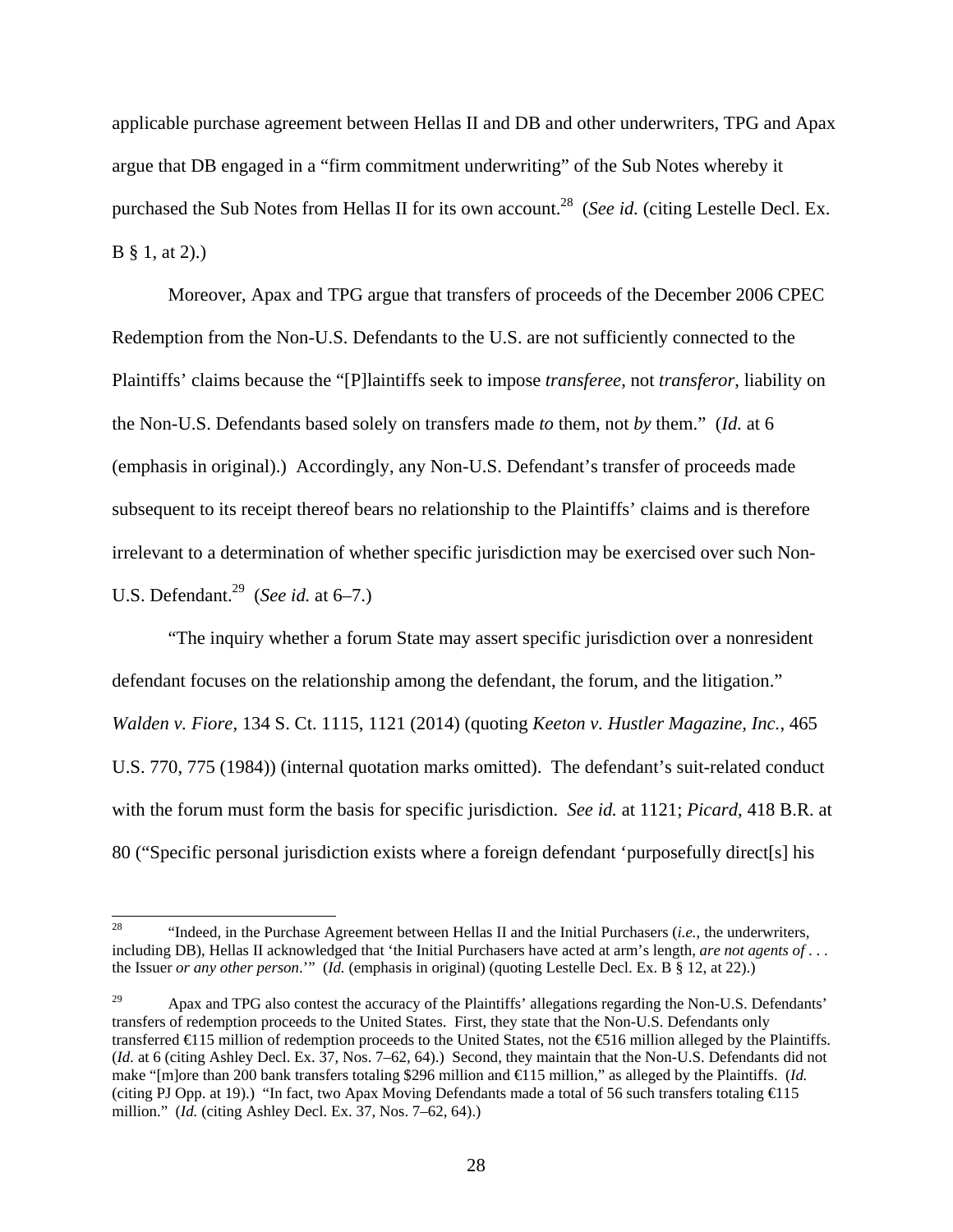activities at residents of the forum,' and the underlying cause of action 'arise[s] out of or relate[s] to those activities.'" (quoting *Burger King Corp. v. Rudzewicz*, 471 U.S. 462, 472 (1985))). "Where the claim arises out of, or relates to, the defendant's contacts with the forum—i.e., specific jurisdiction [is asserted]—minimum contacts [necessary to support such jurisdiction] exist where the defendant purposefully availed itself of the privilege of doing business in the forum and could foresee being haled into court there." *Licci ex rel. Licci v. Lebanese Canadian Bank, SAL*, 732 F.3d 161, 170 (2d Cir. 2013) (alteration in original) (quoting *Bank Brussels Lambert v. Fiddler Gonzalez & Rodriguez*, 305 F.3d 120, 127 (2d Cir. 2002)).

The circuit courts have adopted different approaches for determining whether a claim "arises from or relates to" a defendant's contacts with a forum for purposes of evaluating the existence of specific jurisdiction. *Del Ponte v. Universal City Dev. Partners, Ltd.*, No. 07-CV-2360 (KMK) (LMS), 2008 WL 169358, at \*9 (S.D.N.Y. Jan. 16, 2008). Under one approach, "jurisdiction over a defendant is proper only when the defendant's conduct within the forum is the 'proximate cause' of the plaintiff's injury." *Id.* (citing *Chew v. Dietrich*, 143 F.3d 24, 29 (2d Cir. 1998)). Under an alternative approach, sufficient minimum contacts exist when a defendant's forum-related conduct is merely a "but for" cause of the plaintiff's injury. *Id.* (citation omitted). The Second Circuit has adopted a third, more flexible standard:

> Where the defendant has had only limited contacts with the state it may be appropriate to say that he will be subject to suit in that state only if the plaintiff's injury was proximately caused by those contacts. Where the defendant's contacts with the jurisdiction that relate to the cause of action are more substantial, however, it is not unreasonable to say that the defendant is subject to personal jurisdiction even though the acts within the state are not the proximate cause of the plaintiff's injury.

*Chew*, 143 F.3d at 29 (citations and internal quotation marks omitted).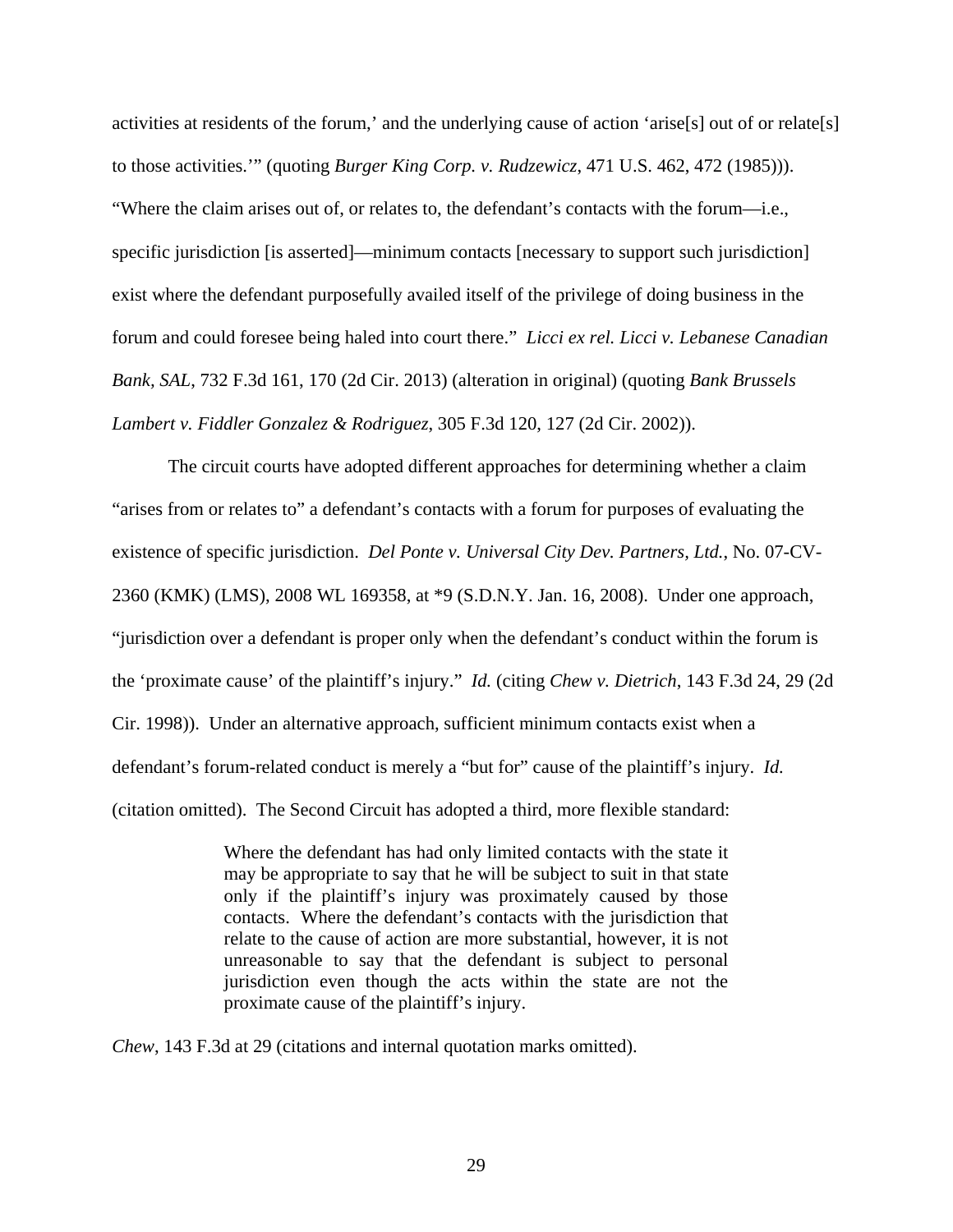In this case, the alleged contacts between the Non-U.S. Defendants and the U.S. are not sufficiently related to the Plaintiffs' claims such that specific jurisdiction over the Non-U.S. Defendants exists. The Plaintiffs allege that "[t]hrough the December 2006 Transaction and the December 2006 CPEC Redemption, [Hellas II] transferred approximately €1.57 billion in cash proceeds to its parent Hellas I, of which at minimum  $\bigoplus$ 73,657,610 was transferred" ultimately to the Defendants. (Compl.  $\P$ [ 156, 162). The remainder of the approximately  $\bigoplus$ .57 billion transferred to Hellas I was used to pay other outstanding debt and transaction costs associated with the December 2006 Transaction. (*Id.*) Of the  $\bigoplus$ .57 billion transferred from Hellas II to Hellas I, only 13% was comprised of the \$275 million attributable to the dollar-denominated Sub Notes. (DB Reply at 7 n.6.) The dollar-denominated Sub Notes only constituted a fraction of the entire Sub Notes offering, which in turn was "only one series of three separate notes issuances used to fund the ultimate transfer from Hellas II . . . to Hellas I, of which '€978,659,712 was paid to Hellas I in redemption of outstanding CPECs.'" (*Id.* at 7 (citations omitted).)

No cause of action is asserted in this case challenging the sale of the Sub Notes; nor is it clear that the Plaintiffs, as foreign representatives (as opposed to the trustee under the note indenture or the note holders), would have standing to challenge that sale.<sup>30</sup> Instead, the Plaintiffs' claims arise from challenged transfers, including the December 2006 CPEC Redemption and the Consulting Fees Transfer. (*See* Compl. ¶¶ 155–168.) They are also premised on Apax and TPG unjustly retaining benefits belonging to Hellas II by virtue of their receipt of proceeds from the December 2006 CPEC Redemption and the Consulting Fees

 $30<sup>°</sup>$ Indeed, the Hellas transactions at issue in this case have been the source of other litigation in the district court and this Court. *See Cortlandt St. Recovery Corp. v. Aliberti*, No. 12-CV-8686 (JPO), 2014 WL 6907548 (S.D.N.Y. Dec. 9, 2014); *TCS Capital Mgmt., LLC v. Apax Partners, L.P.*, No. 06–CV–13447 (CM), 2008 WL 650385 (S.D.N.Y. Mar. 7, 2008); *In re TPG Troy, LLC*, 492 B.R. 150 (Bankr. S.D.N.Y. 2013).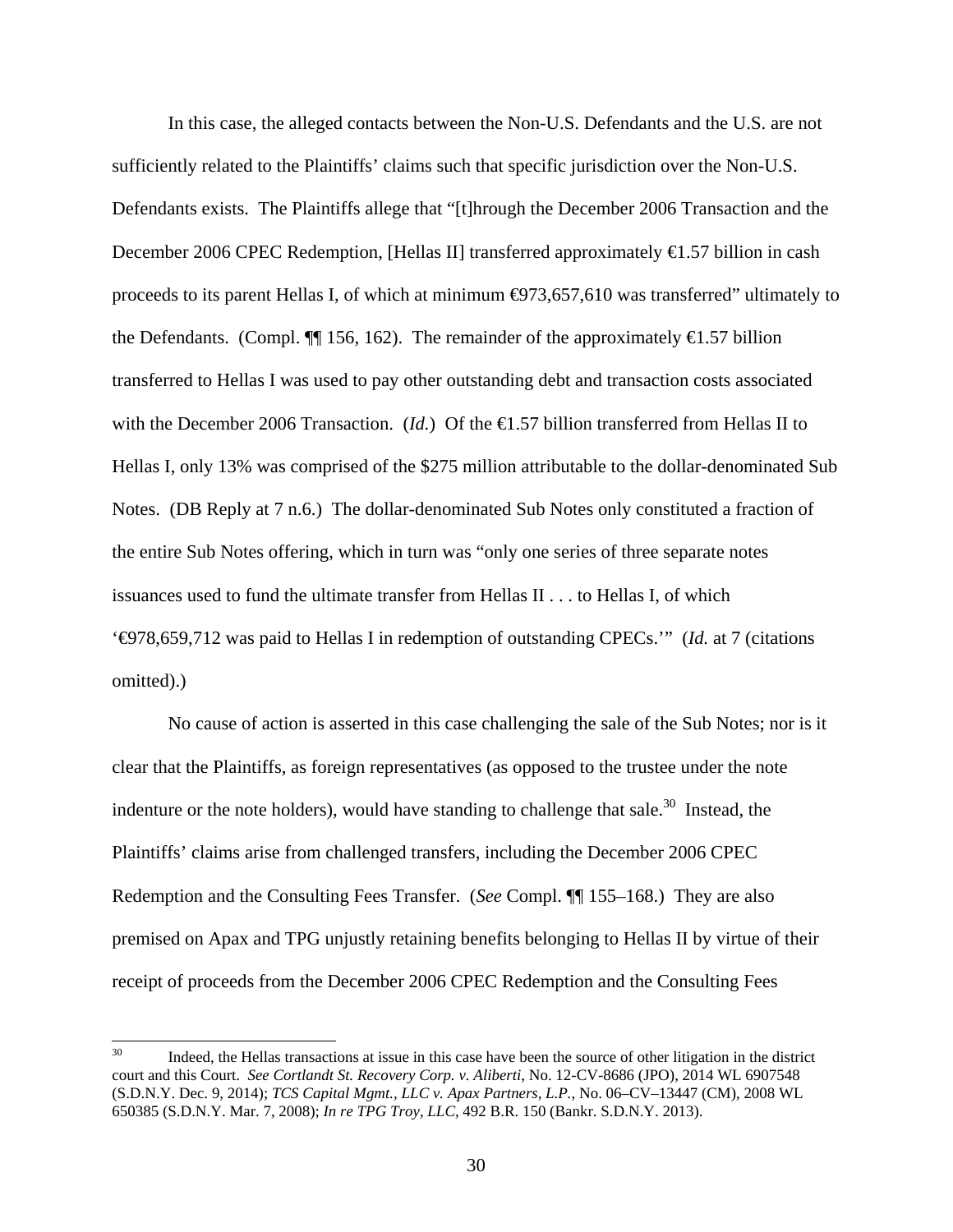Transfer. (*Id.* ¶¶ 169–173.) However, the Non-U.S. Defendants' alleged U.S. contacts relating to the challenged transfers were not "but for" causes of such transfers. The proceeds generated from the issuance of dollar-denominated Sub Notes were not required to fund the December 2006 CPEC Redemption. Nor was the Non-U.S. Defendants' transfer of December 2006 CPEC Redemption proceeds to the U.S., after the fact, a cause of the challenged transfers underlying the Plaintiffs' claims. To contend that these subsequent transfers from the Non-U.S. Defendants to the U.S. in any way *caused* the December 2006 CPEC Redemption or the Consulting Fees Transfer is to put the cart before the horse.

To be sure, the December 2006 CPEC Redemption could have been accomplished if Hellas II never even issued the dollar-denominated Sub Notes. Hellas II possessed over €1 billion before accounting for the proceeds from the dollar-denominated Sub Notes, an amount greater than the amount allegedly transferred to the Defendants. (*See* Compl. ¶ 18 (alleging that approximately  $\epsilon$ 200 million was transferred to Hellas II from a subsidiary, and  $\epsilon$ 960 million of proceeds were received by Hellas II from the issuance of the euro-denominated Sub Notes).) Accordingly, the Plaintiffs fail to allege that the sale of the dollar-denominated Sub Notes was the proximate, let alone "but for," cause of the December 2006 CPEC Redemption.

Additionally, any attempt of the Plaintiffs to implicate the Non-U.S. Defendants by way of the transfer of the December 2006 CPEC Redemption proceeds is unpersuasive because (1) the Non-U.S. Defendants were the recipients, not the transferors of such proceeds, and (2) the Non-U.S. Defendants' receipt of those proceeds occurred abroad, not in the U.S. (*See* Ashley Decl. Ex. 37 (flow of funds document indicating a foreign country of origin for each transfer of redemption proceeds made by an Apax Defendant); *id.* Ex. 38 (flow of funds document indicating no transfers from TPG London to the U.S.).) Any subsequent transfer of redemption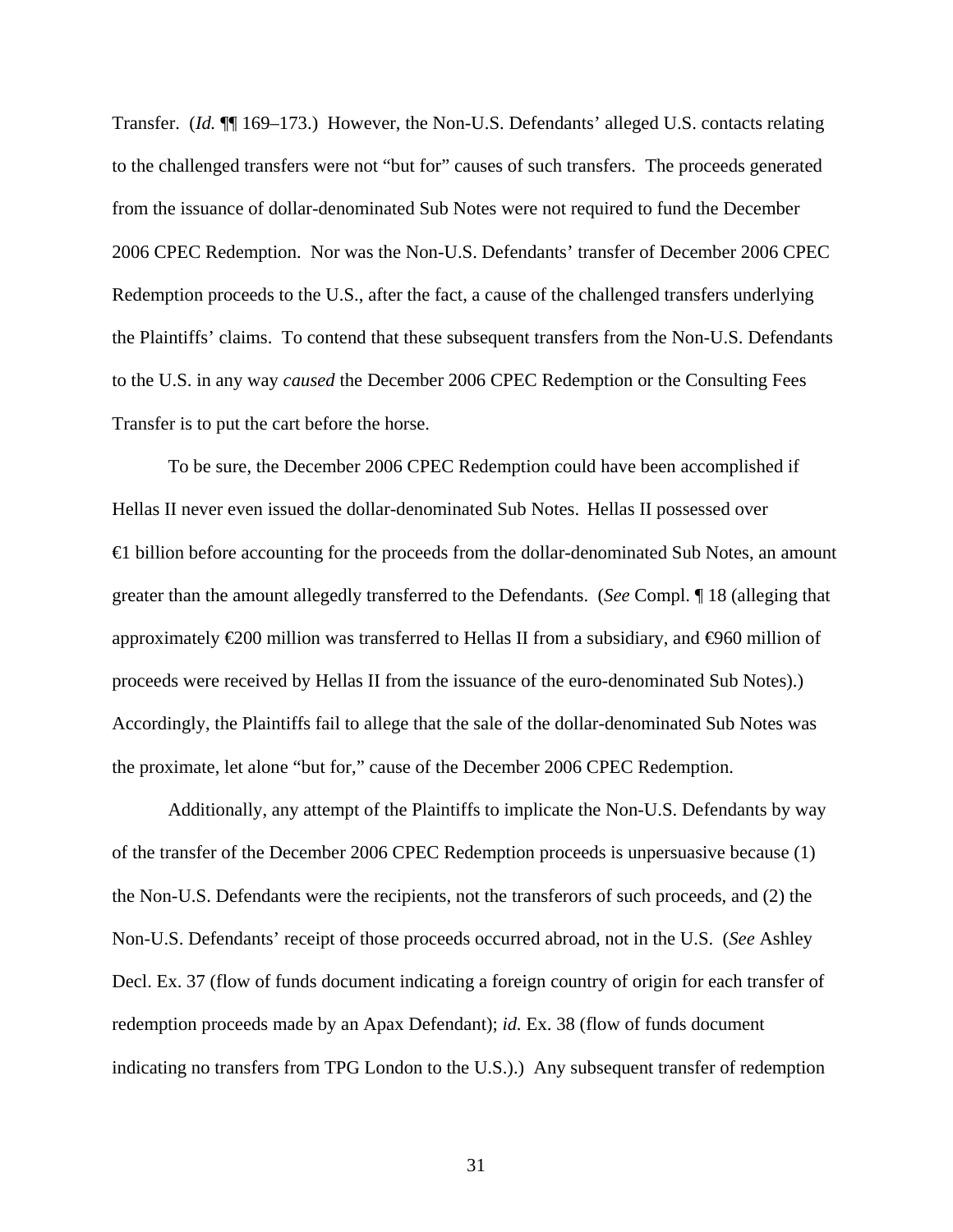proceeds made by the Non-U.S. Defendants to recipients in the U.S. is irrelevant to their liability as transferees and therefore cannot constitute sufficient minimum contacts for purposes of establishing specific jurisdiction. The Apax/TPG Motion is therefore **GRANTED** in part and all claims against the Non-U.S. Defendants are **DISMISSED**.

### *3. Reasonableness of Exercising Personal Jurisdiction*

In determining the reasonableness of exercising jurisdiction over a defendant, "the defendant's contacts with the forum State must be such that maintenance of the suit does not offend traditional notions of fair play and substantial justice." *World-Wide Volkswagen*, 444 U.S. at 292 (internal quotation marks omitted) (quoting *Int'l Shoe*, 326 U.S. at 316). "The Court must take into account five factors in this inquiry: (1) the burden that the exercise of jurisdiction will impose on the defendant; (2) the interests of the forum state in adjudicating the case; (3) the plaintiff's interest in obtaining convenient and effective relief; (4) the interstate judicial system's interest in obtaining the most efficient resolution of the controversy; and (5) the shared interest of the states in furthering substantive social policies." *Schutte Bagclosures Inc. v. Kwik Lok Corp.*, No. 12 Civ. 5541 (JGK), \_\_\_ F. Supp. 3d \_\_\_, \_\_\_, 2014 WL 4802917, at \*7 (S.D.N.Y. Sept. 29, 2014) (citations omitted). Where constitutional minimum contacts have been established, "often the interests of the plaintiff and the forum in the exercise of jurisdiction will justify even the serious burdens placed on the alien defendant." *Bozel*, 434 B.R. at 100 (quoting *Asahi*, 480 U.S. at 114) (internal quotation marks omitted). In such instance the burden shifts to the defendant "to present a 'compelling case' that establishing personal jurisdiction would be unreasonable." *Id.* (citations omitted).

The Defendants subject to general jurisdiction do not satisfy their burden of making a compelling case that the exercise of general jurisdiction would be unreasonable. The TPG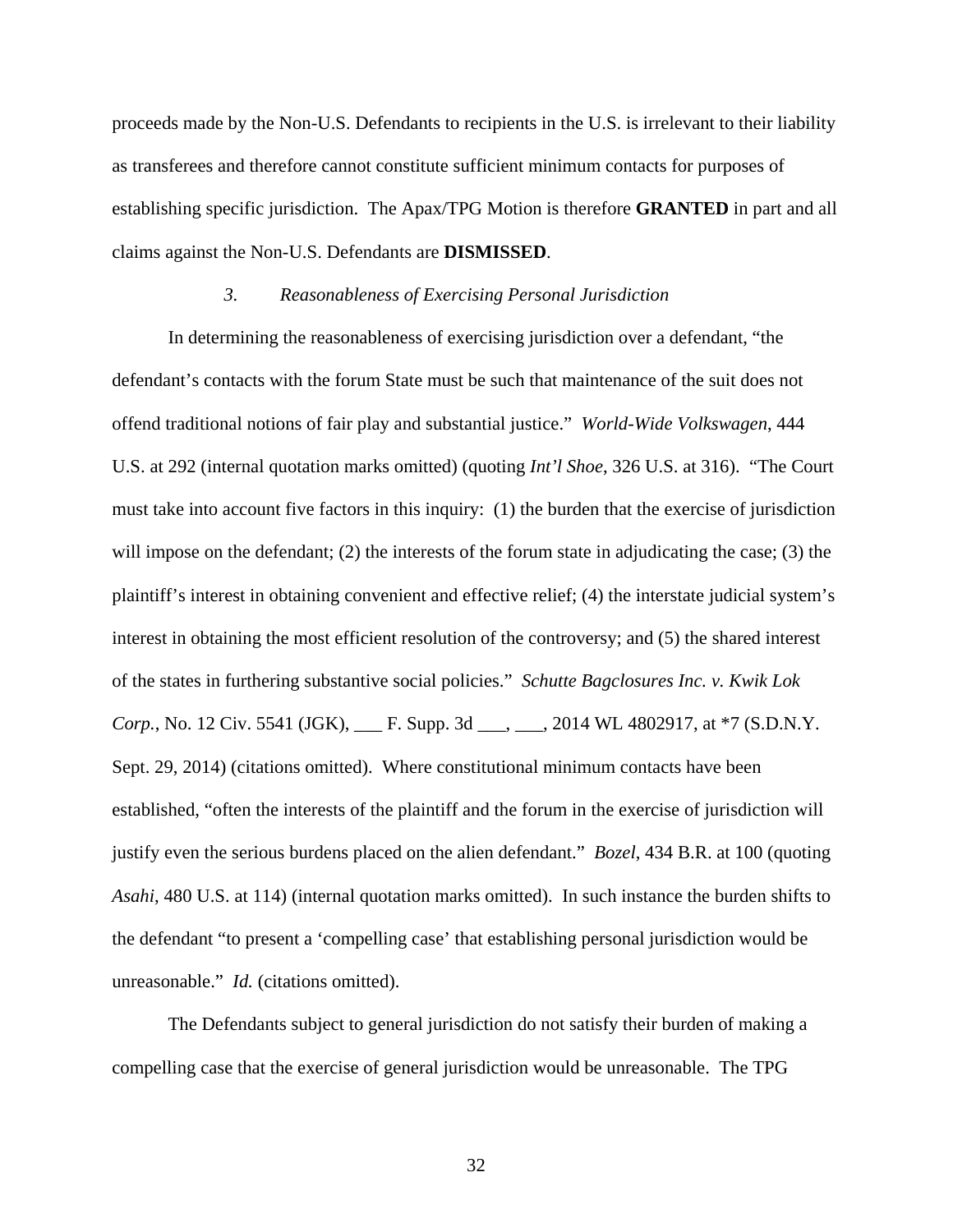Defendants raised this argument for the first time in their Reply Brief, stating in a conclusory fashion that "it would be unreasonable to exercise personal jurisdiction over [them] because none of them had reason to expect being haled into court in New York in relation to the claims in this litigation, and neither the [Plaintiffs] nor any Moving Defendant has meaningful ties to the forum." (Apax/TPG Mot. at 17 n.9.) Neither TCW nor DB address whether it would be unreasonable for the Court to exercise personal jurisdiction over them.

The burden on these Defendants to litigate in this Court is not great, as each such Defendant is "at home" in the U.S. and is represented by counsel in the U.S. The U.S. has a significant interest in adjudicating this adversary proceeding, since it facilitates the foreign Plaintiffs' efforts to maximize the value of the Debtor's estate. *See In re British Am. Ins. Co. Ltd. v. Fullerton (In re British Am. Ins. Co. Ltd.)*, Adv. Proc. Nos. 11-03118, 11-03117 (EPK), 2012 WL 4508611, at \*5 (Bankr. S.D. Fla. Sept. 28, 2012) ("By enacting chapter 15 of the Bankruptcy Code, Congress exhibited a clear intent for the United States to participate in a coordinated manner with insolvency proceedings taking place in foreign nations."). The Plaintiffs also have an interest in obtaining convenient and effective relief. Finally, at this time, there does not appear to be another more efficient forum for resolving the Plaintiffs' claims, as they arise under New York law with which this Court is familiar. Accordingly, with respect to the TPG, DB, and TCW Defendants subject to general jurisdiction, the exercise of personal jurisdiction over such Defendants is reasonable under the circumstances. The Apax/TPG Motion is therefore **DENIED** in part as to all TPG Defendants other than TPG London, and the DB Motion and the TCW Motion are both **DENIED**.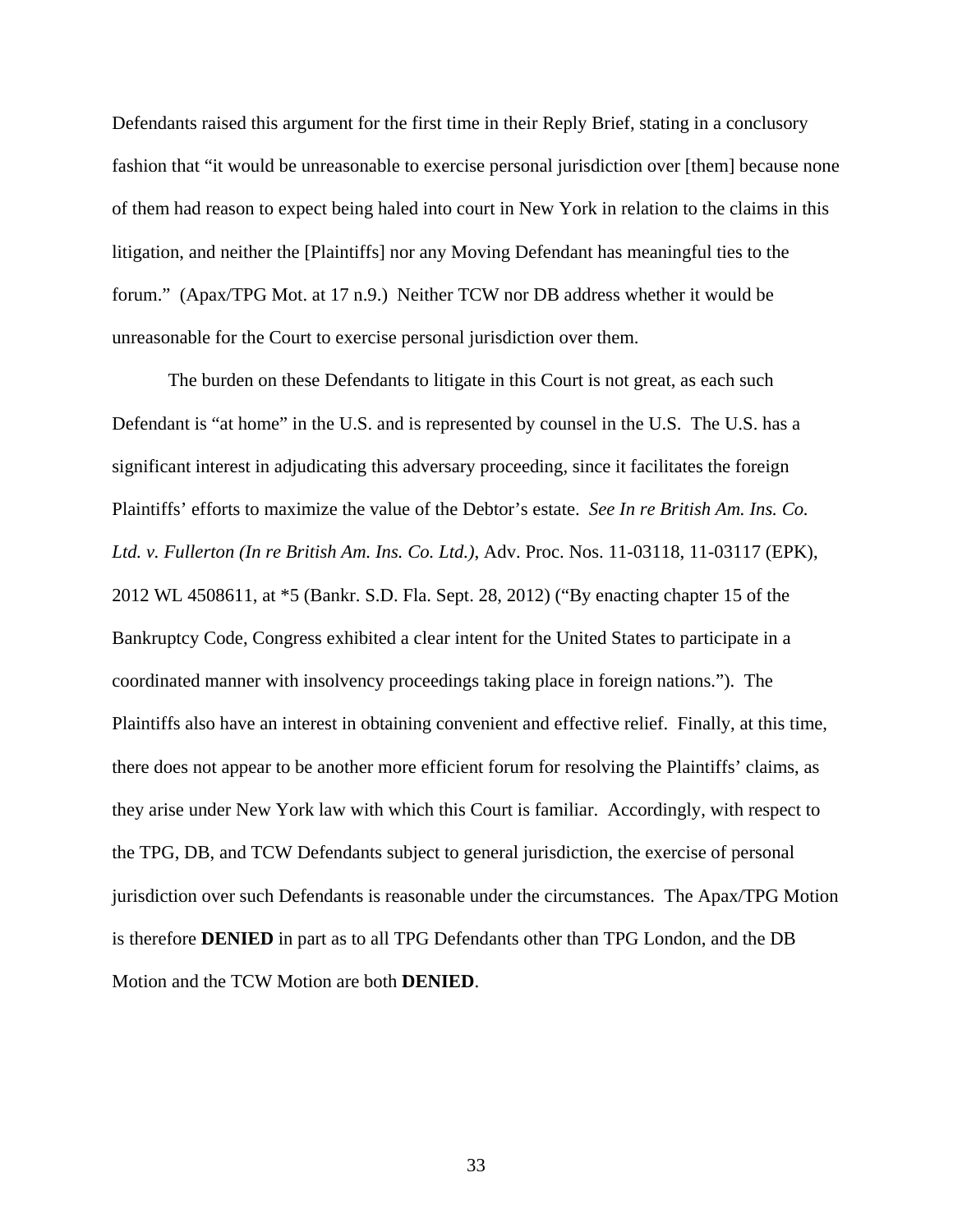#### **B. Subject Matter Jurisdiction**

In ruling on a motion to dismiss for lack of subject matter jurisdiction pursuant to FRCP 12(b)(1), "the district court must take all uncontroverted facts in the complaint (or petition) as true, and draw all reasonable inferences in favor of the party asserting jurisdiction." *Tandon v. Captain's Cove Marina of Bridgeport, Inc.*, 752 F.3d 239, 243 (2d Cir. 2014) (citing *Amidax Trading Grp. v. S.W.I.F.T. SCRL*, 671 F.3d 140, 145 (2d Cir. 2011) (per curiam)). A motion to dismiss for lack of subject matter jurisdiction is properly granted where the court "lacks the statutory or constitutional power to adjudicate it." *Mastafa v. Chevron Corp.*, 770 F.3d 170, 177 (2d Cir. 2014) (quoting *Makarova v. United States*, 201 F.3d 110, 113 (2d Cir. 2000)) (internal quotation marks omitted). Where the parties dispute jurisdictional facts, the court must decide issues of fact by reference to evidence beyond the pleadings, including affidavits. *Tandon*, 752 F.3d at 243 (quoting *APWU v. Potter*, 343 F.3d 619, 627 (2d Cir. 2003)). In the event of such a dispute, "the party asserting subject matter jurisdiction 'has the burden of proving by a preponderance of the evidence that it exists.'" *Id.* (quoting *Makarova*, 201 F.3d at 113).

According to the Defendants, the Complaint should be dismissed on the basis that "the Court lacks core subject matter jurisdiction over this dispute." (Defs.' Mot. at 35.) They contend that the Plaintiffs' claims neither arise under title 11 nor arise in proceedings under the Bankruptcy Code, because unlike claims asserted under section 544 of the Bankruptcy Code, the Plaintiffs' NYDCL and unjust enrichment claims "unquestionably exist outside of bankruptcy." (*Id.* at 36 (citation omitted).) Additionally, while 28 U.S.C. § 157(b)(2)(P) provides for core jurisdiction over chapter 15 recognition proceedings, "only that recognition itself is core; whether another proceeding in [c]hapter 15 is core must be determined elsewhere." (*Id.* (citing *In re Fairfield Sentry Ltd.*, 458 B.R. 665, 674 (S.D.N.Y. 2011).) The Defendants assert that the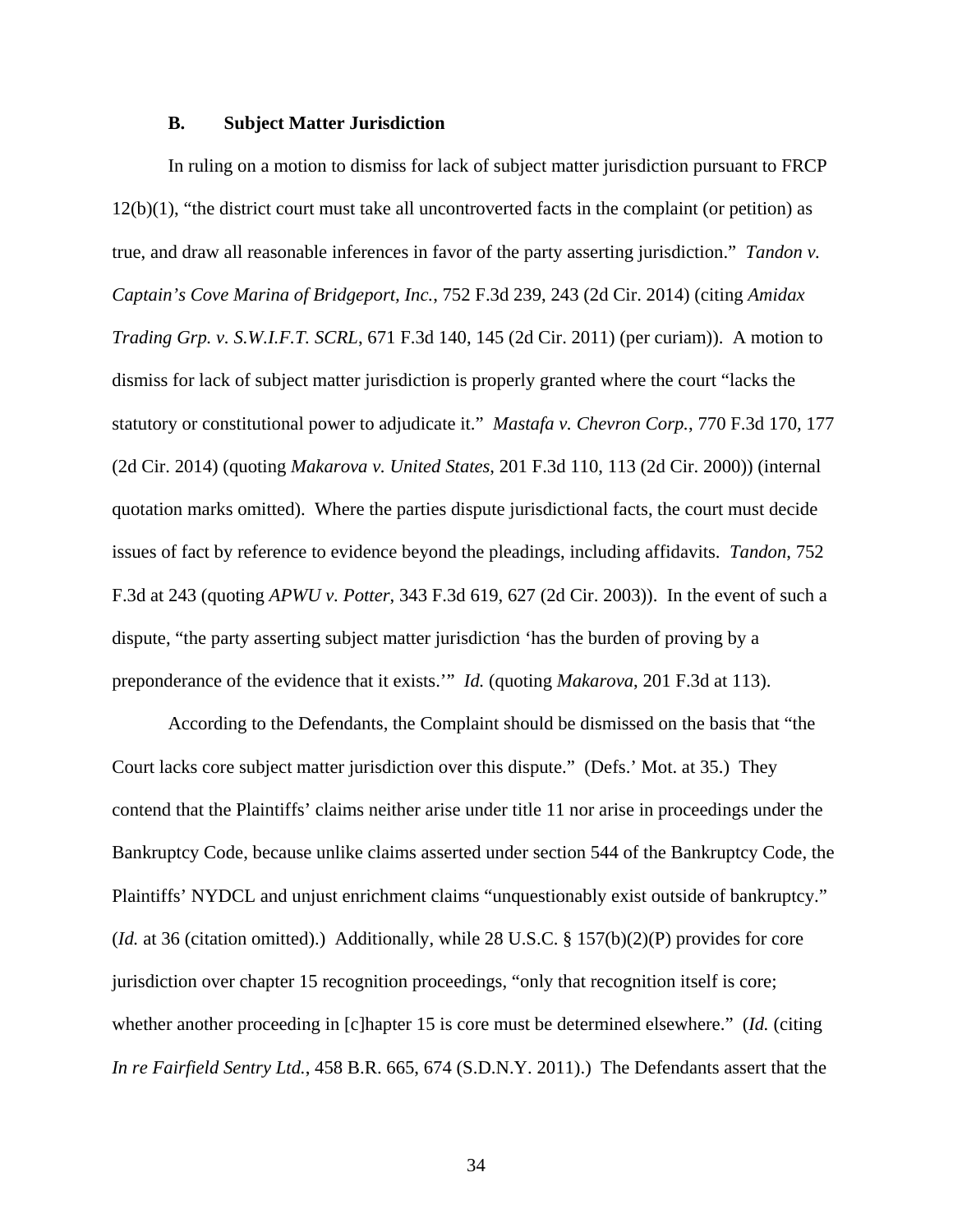Plaintiffs' claims do not fall within 28 U.S.C. § 157(b)(2)(P) because such section applies only to chapter 5 claims, which may not be brought in a chapter 15 proceeding. (*See id.* at 37.) The Defendants emphasize that the Court cannot render a final judgment on the Plaintiffs' claims where, as here, the Defendants did not file proofs of claim; however, they admit that the Court's inability to finally adjudicate the Plaintiffs' claims is not determinative of whether the Court has subject matter jurisdiction. (*Id.* at 38.)

According to the Plaintiffs, the Defendants do not contest the Court's subject matter jurisdiction over the claims at issue in this adversary proceeding pursuant to 28 U.S.C. § 1334; rather, the Defendants conflate the concepts of "subject matter jurisdiction" and "core proceedings" by asserting that "the Court lacks core subject matter jurisdiction over this dispute." (Opp. at 48 (quoting Defs.' Mot. at 45).) The Plaintiffs maintain that the U.S. Code's division of proceedings into "core" and "non-core" has nothing to do with subject matter jurisdiction, but instead "allocates the authority to enter final judgment between the bankruptcy court and the district court." (*Id.* (quoting *Stern v. Marshall*, 131 S. Ct. 2594, 2607 (2011)) (internal quotation marks omitted).) The Plaintiffs argue that the determination of whether their adversary proceeding is "core" or "non-core" is irrelevant to the Court's subject matter jurisdiction, which exists. (*Id.*)

Section 1334 of title 28 of the U.S. Code provides federal district courts with jurisdiction over "all civil proceedings arising under title 11, or arising in or related to cases under title 11." 28 U.S.C. § 1334(b). District courts may refer "any or all cases under title 11 and any or all proceedings arising under title 11 or arising in or related to a case under title 11 . . . to the bankruptcy judges for the district." *Id.* § 157(a). Section 157 also divides matters referred to the bankruptcy court into two categories: core and non-core proceedings. *See generally id.* § 157.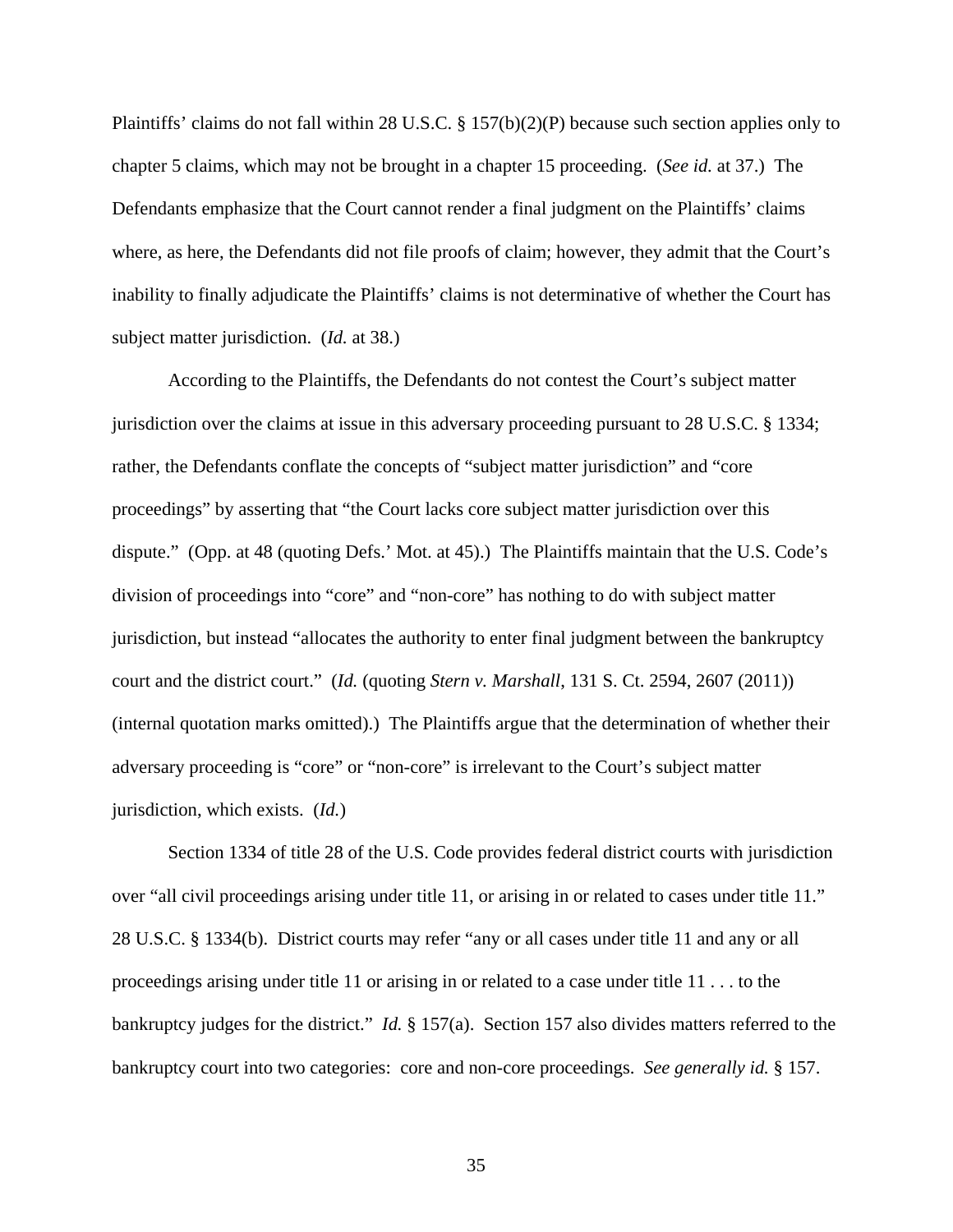While *Stern v. Marshall*, 131 S. Ct. 2594 (2011), and its progeny limit the authority of a bankruptcy judge to enter final orders or judgment on core claims that would not be resolved as part of the claims allowance process, the bankruptcy court's jurisdiction remains unaffected, and the court may submit proposed findings of fact and conclusions of law. As the Supreme Court stated in *Stern*, ''[s]ection 157 [of title 28] allocates the authority to enter final judgment between the bankruptcy court and the district court. That allocation does not implicate questions of subject matter jurisdiction.'' *Stern*, 131 S. Ct. at 2607; *see also Residential Funding Co. v. UBS Real Estate Sec., Inc.*, 515 B.R. 52, 62 (Bankr. S.D.N.Y. 2014) (concluding that *Stern* did not alter the subject matter jurisdiction of the bankruptcy courts); *Geron v. Peebler (In re Pali Holdings, Inc.)*, 488 B.R. 841, 848 n.26 (Bankr. S.D.N.Y. 2013) (''*Stern*, which affects the constitutional power of a bankruptcy judge to issue a final judgment in a matter as to which the bankruptcy court already has subject matter jurisdiction, does not in any way deprive bankruptcy courts of subject matter jurisdiction.''). With respect to "a proceeding that is not a core proceeding but that is otherwise related to a case under title 11," a bankruptcy judge may submit proposed findings of fact and conclusions of law to the district court. 28 U.S.C.  $\S 157(c)(1)$ .

This Court has "related to" subject matter jurisdiction over this adversary proceeding under 28 U.S.C. § 1334. Section 1334(b) provides that "district courts shall have original but not exclusive jurisdiction of all civil proceedings arising under title 11, or arising in or related to cases under title 11." 28 U.S.C. § 1334(b). In the Second Circuit, the test for determining the existence of related to jurisdiction under 28 U.S.C. § 1334 is whether the outcome of a proceeding might have any "conceivable effect" on the bankrupt estate, or whether the proceeding has a "significant connection" with the bankrupt estate. *See Publicker Indus. Inc. v. United States (In re Cuyahoga Equip. Corp.)*, 980 F.2d 110, 114 (2d Cir. 1992).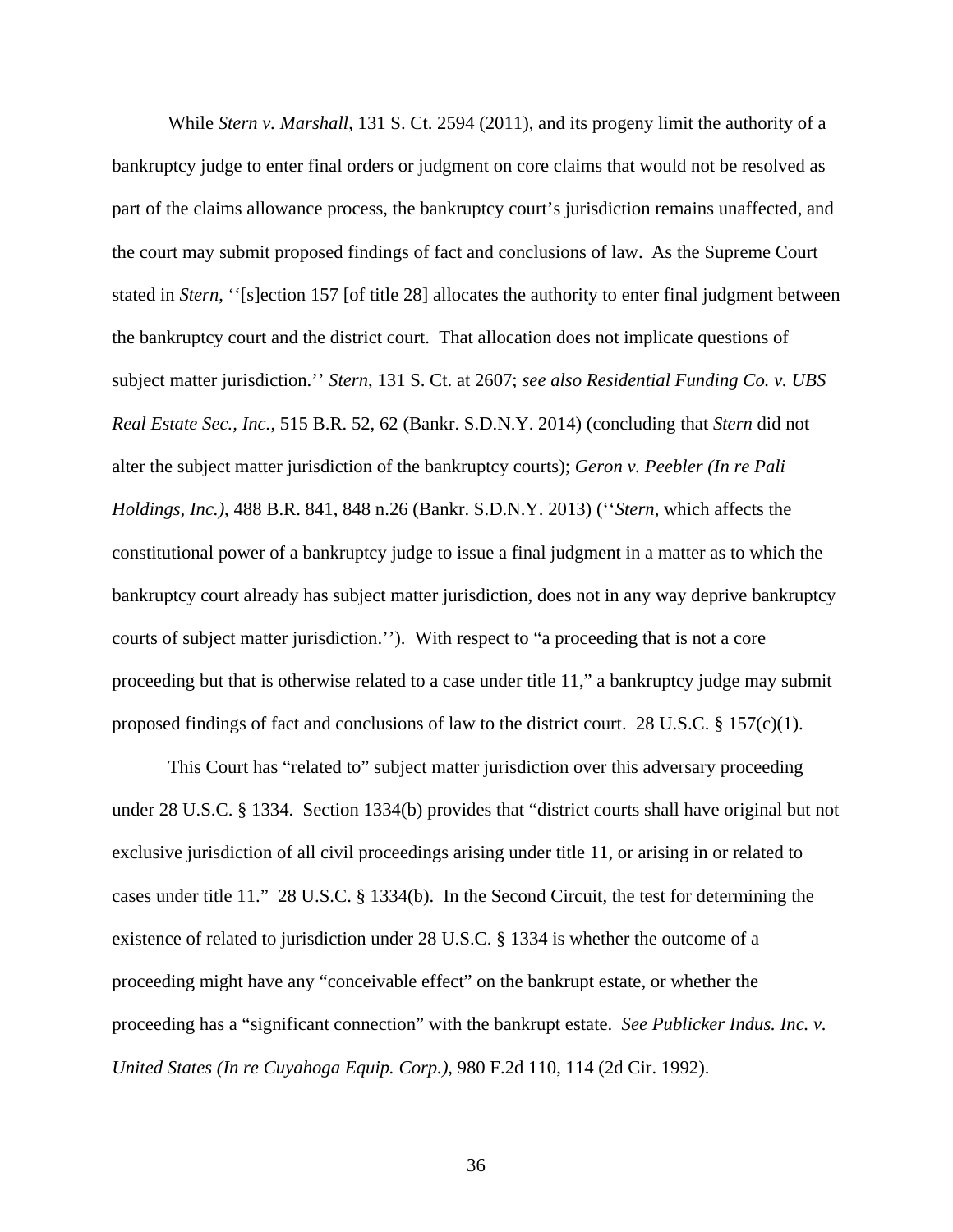"[C]ommencement of a chapter 15 case does not create an 'estate' as that term is used in the Bankruptcy Code." *In re JSC BTA Bank*, 434 B.R. 334, 341 (Bankr. S.D.N.Y. 2010). However, in the context of a case under former Bankruptcy Code section 304—the precursor to chapter 15—the Second Circuit noted that "[t]he fact that a § 304 proceeding, by definition, involves a bankruptcy estate located abroad does not short circuit the 'related to' analysis." *Parmalat Capital Fin. Ltd. v. Bank of Am. Corp.*, 639 F.3d 572, 579 (2d Cir. 2011). In *Parmalat*, the Second Circuit held that the district court properly exercised removal jurisdiction over the foreign debtors' state law civil action filed in state court, finding that the foreign debtors' civil action seeking damages might have a conceivable effect on their bankruptcy estates, and therefore the district court had "related to" jurisdiction over the state law action. *See id.* n.7 ("State law claims are 'related to' § 304 proceedings so long as they satisfy [the] 'related to' test set forth in *Cuyahoga*, 980 F.2d at 114. Nothing more is required.").

The outcome of this adversary proceeding would clearly have an effect on the Debtor's foreign estate, as it could potentially recover approximately  $\bigoplus$  billion for the benefit of the estate. *See Cuyahoga*, 980 F.2d at 114 (holding that certain section 502 and 506(c) claims were related to the debtors' bankruptcy cases where such "claims bring into question the very distribution of the estate's property"). Notwithstanding that the Plaintiffs' claims are all state law claims brought in an adversary proceeding related to a chapter 15 proceeding, this adversary proceeding is related to a case under title 11. *See Parmalat*, 639 F.3d at 579.

The Court will assume for purposes of this decision that it would not have authority to finally adjudicate the Plaintiffs' claims without the consent of the parties. The Court would still have authority to issue proposed findings of fact and conclusions of law, regardless of whether the claims are core or non-core. *See Exec. Benefits Ins. Agency v. Arkison*, 134 S. Ct. 2165, 2168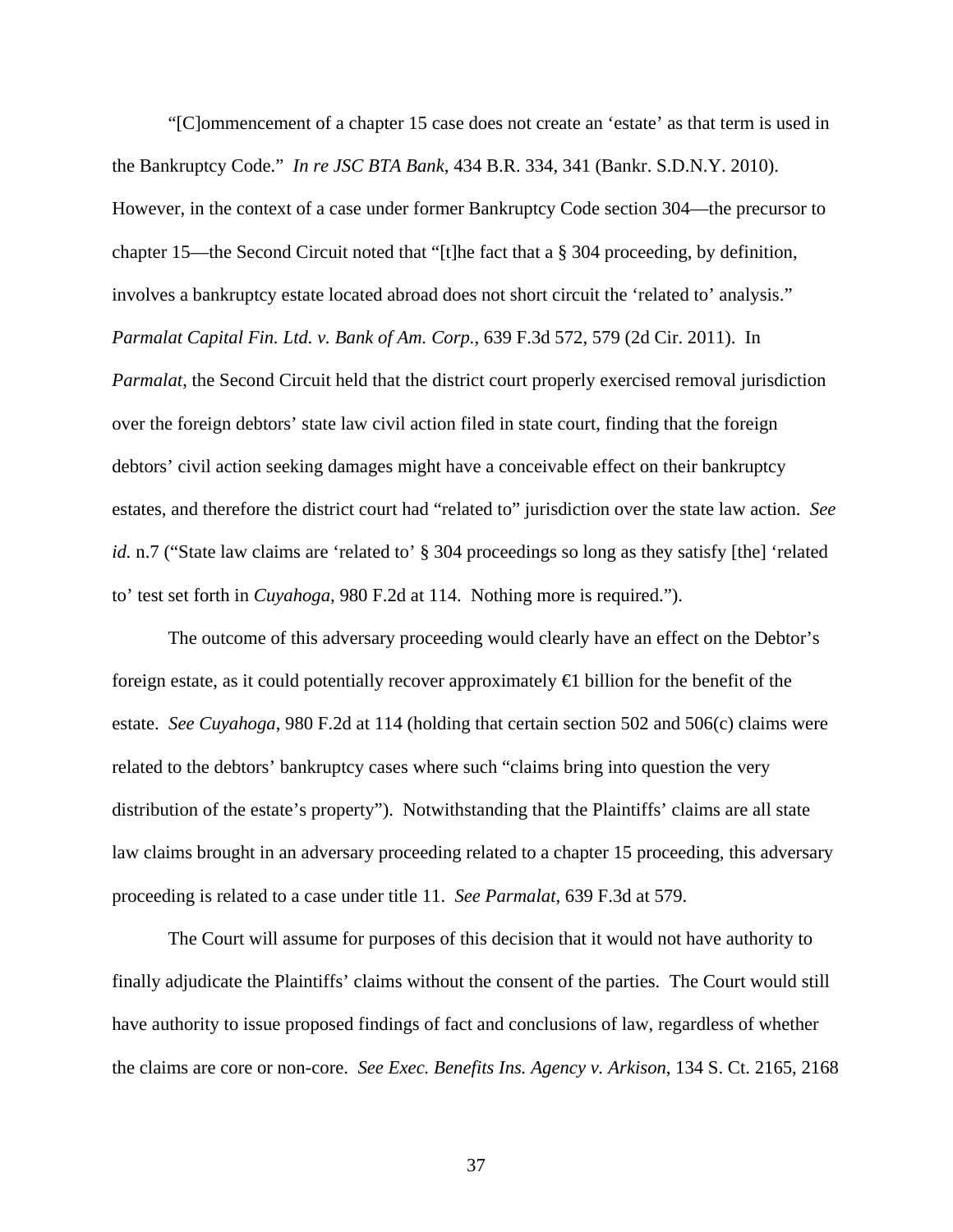(2014) ("We hold today that when, under *Stern's* reasoning, the Constitution does not permit a bankruptcy court to enter final judgment on a bankruptcy-related claim, the relevant statute nevertheless permits a bankruptcy court to issue proposed findings of fact and conclusions of law to be reviewed *de novo* by the district court.") And, as already discussed, whether this Court has the authority to enter a final judgment on the Plaintiffs' claims does not affect the Court's jurisdiction to consider the claims and enter a non-final judgment. *See British Am. Ins. Co. Ltd. v. Fullerton (In re British Am. Ins. Co. Ltd.)*, 488 B.R. 205, 221 (Bankr. S.D. Fla. 2013) ("Whether a particular proceeding is core or non-core—whether the bankruptcy court may enter a final order or judgment therein—has no impact on whether there is federal bankruptcy jurisdiction over the proceeding."). The Defendants' Motion is therefore **DENIED** to the extent it seeks dismissal for lack of subject matter jurisdiction.

### **C. Choice of Law**

There are three jurisdictions' laws potentially implicated in this case: New York law, U.K. law, and Luxembourg law.<sup>31</sup> To determine which of these laws applies to the substance of the causes of action asserted in the Complaint, the parties agree that the Court must employ New York choice of law rules. (*See* Defs.' Supp. Br. at 3; Pls.' Supp. Opp. at 3.) *See also Geron v. Seyfarth Shaw LLP (In re Thelen LLP)*, 736 F.3d 213, 219 (2d Cir. 2013) ("[W]here no significant federal policy, calling for the imposition of a federal conflicts rule, exists, a bankruptcy court must apply the choice of law rules of the forum state." (alteration in original) (citations and internal quotation marks omitted)). Under New York choice of law rules, the Court must first determine whether there is an "actual conflict" between the relevant laws of the implicated jurisdictions. *GlobalNet Financial.com, Inc. v. Frank Crystal & Co.*, 449 F.3d 377,

 $31$ As an initial matter, "[i]n determining foreign law, the court may consider any relevant material or source, including testimony, whether or not submitted by a party or admissible under the Federal Rules of Evidence. The court's determination must be treated as a ruling on a question of law." FED. R. CIV. P. 44.1.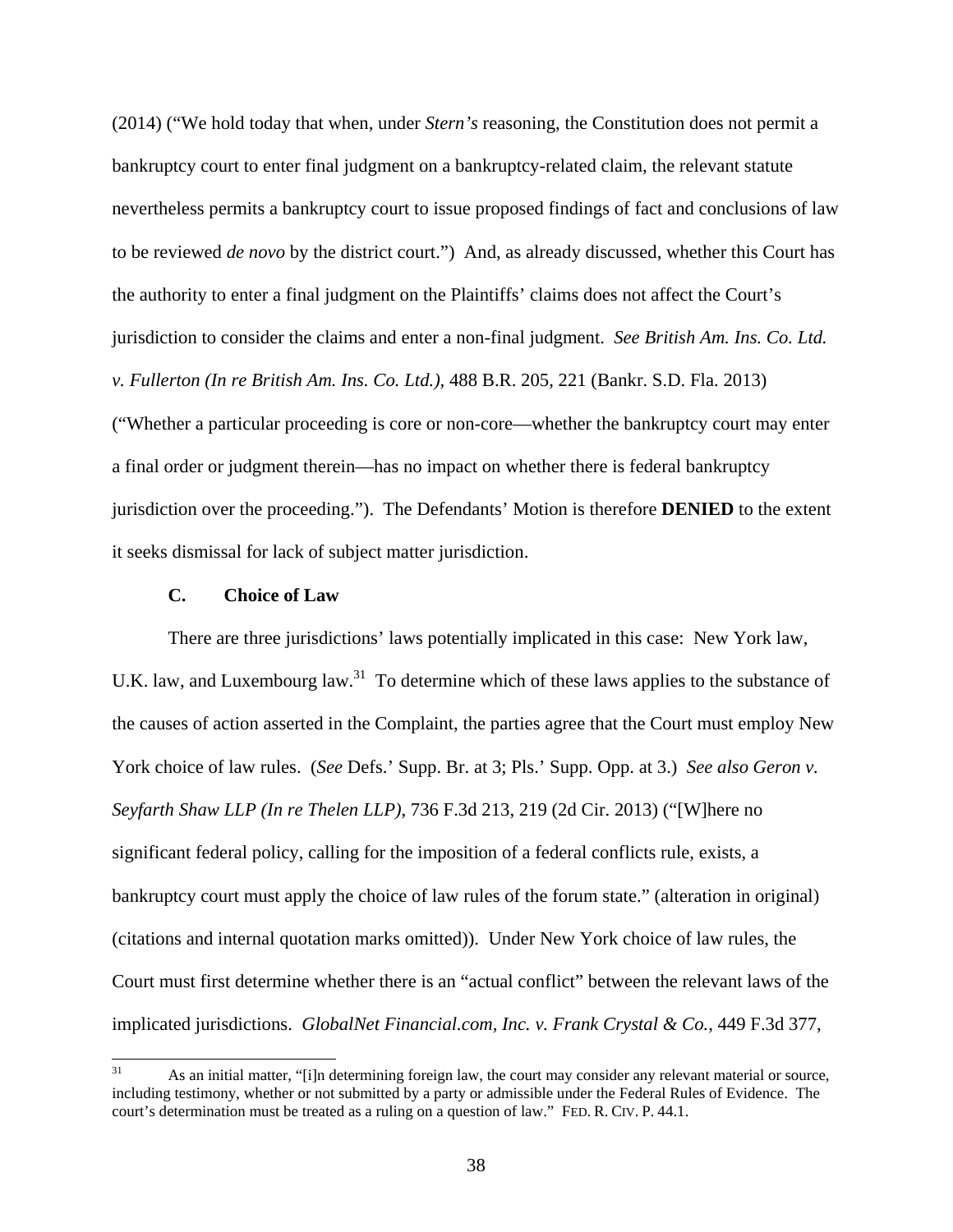382 (2d Cir. 2006) (citing *In re Allstate Ins. Co. v. Stolarz*, 613 N.E.2d 639, 937 (N.Y. 1993); *Zurich Ins. v. Shearson Lehman Hutton, Inc.*, 642 N.E.2d 1065 (N.Y. 1994)). An actual conflict exists where such laws provide different substantive rules; such differences must be relevant to the issue to be determined and have a "significant *possible* effect on the outcome of the trial." *Fin. One Pub. Co. Ltd. v. Lehman Bros. Special Fin., Inc.*, 414 F.3d 325, 331 (2d Cir. 2005) (emphasis in original) (citations and internal quotation marks omitted). However, "[i]f no actual conflict exists, and if New York is among the relevant jurisdictions, the court may simply apply New York law." *Licci ex rel. Licci v. Lebanese Canadian Bank, SAL*, 672 F.3d 155, 157 (2d Cir. 2012) ("Licci I") (citations omitted).

The Complaint alleges three causes of action: Count I of the Complaint asserts an actual fraudulent conveyance claim against all the Defendants and the Transferee Class under NYDCL section 276; Count II asserts a constructive fraudulent conveyance claim against all Defendants and the Transferee Class under NYDCL sections 273, 274, 275, and 277; and Count III asserts an unjust enrichment claim against Apax and TPG only. (Compl. ¶¶ 155–173.) With respect to Counts I and III, the parties purport to agree that there is no actual conflict between New York law on the one hand and either U.K. law or Luxembourg law on the other. (*See* Defs.' Supp. Br. at 1 ("Defendants are not at this time aware of an actual conflict between New York law and either Luxembourg law or U.K. law that would require the Court to engage in a choice of law analysis regarding the First Cause of Action or the Third Cause of Action in the Complaint."); Dec. 3, 2014 Hr'g. Tr. 118:21–23 (Plaintiffs' counsel stating "we would have actually fraudulent transfer claims and unjust enrichment claims under with [sic] English or Luxembourg [law].").) New York law therefore applies to Counts I and III of the Complaint. *See Licci I*, 672 F.3d at 157; *see also Park Place Entm't Corp. v. Transcon. Ins. Co.*, 225 F. Supp. 2d 406, 408 (S.D.N.Y.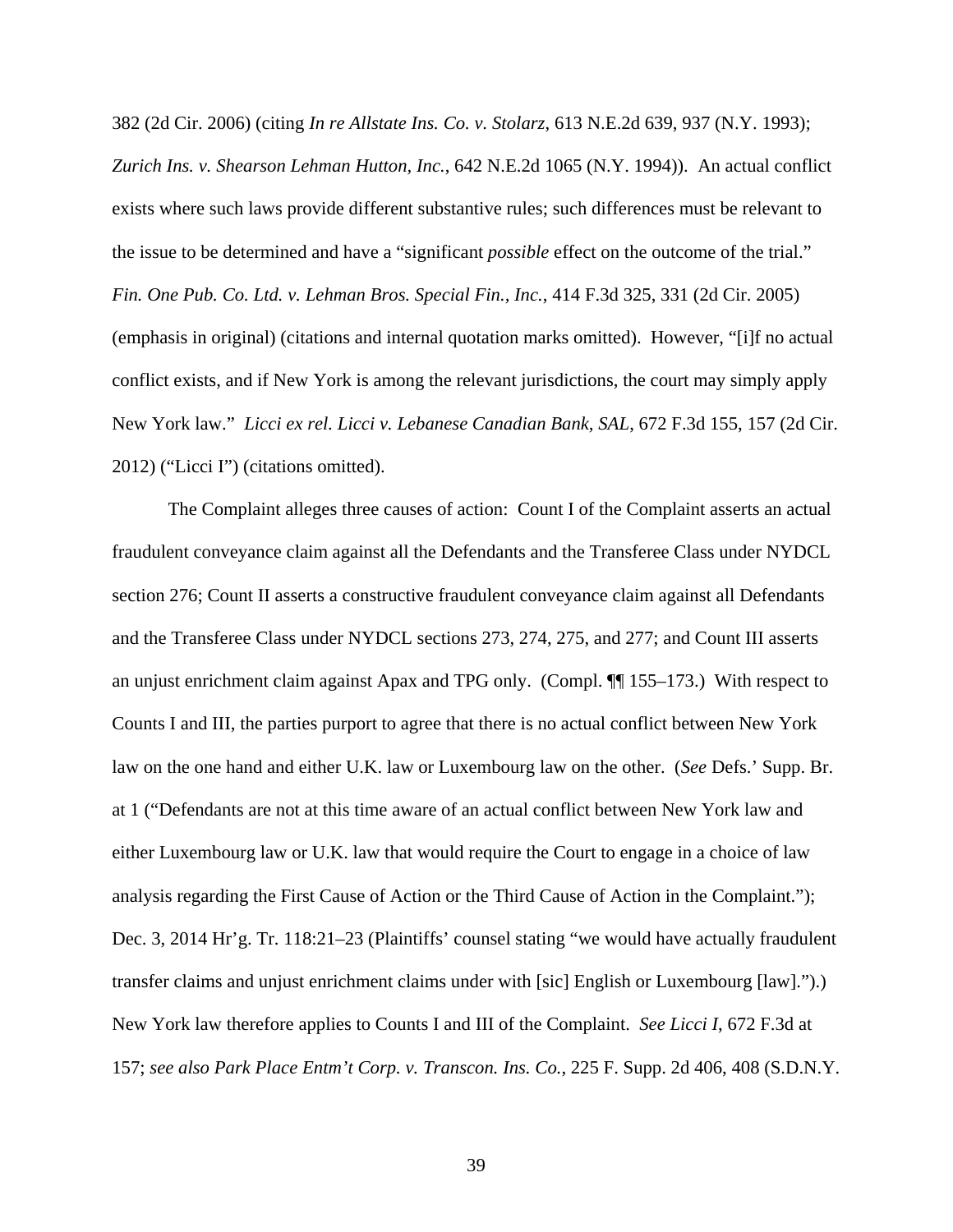2002) ("If the party advocating a choice of law analysis fails to demonstrate an actual conflict between New York and another state's laws, no choice of law analysis need be undertaken." (citations omitted)). $32$ 

With respect to Count II of the Complaint—the Plaintiffs' constructive fraudulent conveyance claim—the parties agree that there are differences between New York law and the laws of U.K. and Luxembourg. (*See* Defs.' Supp. Br. at 2–3; Pls.' Supp. Opp. 6.) The Plaintiffs, however, dispute the impact of such differences, arguing that the conflicts among the laws are not sufficiently material to constitute "actual conflict[s]" triggering the next inquiry of a New York choice of law analysis. (Pls.' Supp. Opp. at 6–7.) The Court disagrees.

Under NYDCL sections 273, 274, 275, and 277, as cited in the Complaint (*see* Compl. ¶¶ 161–168), "a transfer made without fair consideration constitutes a fraudulent conveyance, regardless of the intent of the transferor." *Sharp Int'l Corp. v. State St. Bank & Trust Co. (In re Sharp Int'l Corp.)*, 403 F.3d 43, 53 (2d Cir. 2005) (quoting *HBE Leasing Corp. v. Frank*, 48 F.3d 623, 633 (2d Cir. 1995) (acknowledging that New York follows the Uniform Fraudulent

 $32$ 32 The twist here is that while the Defendants' counsel state that there is no conflict with respect to the actual fraudulent conveyance claim, they separately argue that the NYDCL does not have extraterritorial application to the transfers challenged in this case, while U.K. or Luxembourg law might apply. The NYDCL's lack of extraterritorial effect may indeed create an actual conflict requiring a further choice of law analysis. *See Meyers v. Kallestead*, No. 91 C 20362,1992 WL 280450, at \*4 (N.D. Ill. Sept. 30, 1992) (holding that an actual conflict triggering a choice of law analysis existed between the Illinois Dram Shop Act, which does not apply extraterritorially, and the Iowa Dram Shop Act, which does apply extraterritorially); *see also Hartford Fire Ins. Co. v. California*, 509 U.S. 764, 815–18 (1993) (discussing extraterritorial reach of statutes as a choice-of-law and/or comity principle); *Parkcentral Global Hub Ltd. v. Porsche Auto. Holdings SE*, 763 F.3d 198, 220 (2d Cir. 2014) ("The question whether the application of [a securities fraud statute] to a particular set of transnational facts would be impermissibly extraterritorial has much in common with the choice-of-law question that arises when a court must determine which state or nation's law most appropriately governs a case involving interstate or transnational facts."); *see also Maxwell Commc'n Corp. plc v. Barclays Bank plc (In re Maxwell Commc'n Corp. plc)*, 170 B.R. 800, 809–10 (Bankr. S.D.N.Y. 1994) (recognizing the view that extraterritoriality should be construed as a sub-genre of choice of law), *aff'd*, 186 B.R. 807 (S.D.N.Y. 1995), *aff'd*, 93 F.3d 1036, 1055 (2d Cir. 1996) (affirming lower courts on basis of international comity while declining to decide whether presumption against extraterritorial application of Bankruptcy Code avoidance provisions would "compel a conclusion that the Bankruptcy Code does not reach the pre-petition transactions at issue"). Despite this, the Court will assume, as the parties purport to do, that no conflict exists and that New York law therefore applies to Count I. As explained below, the Court concludes that the NYDCL actual fraudulent conveyance claim must be dismissed for lack of standing, making it further unnecessary to reach the issue of the extraterritorial effect of the statute.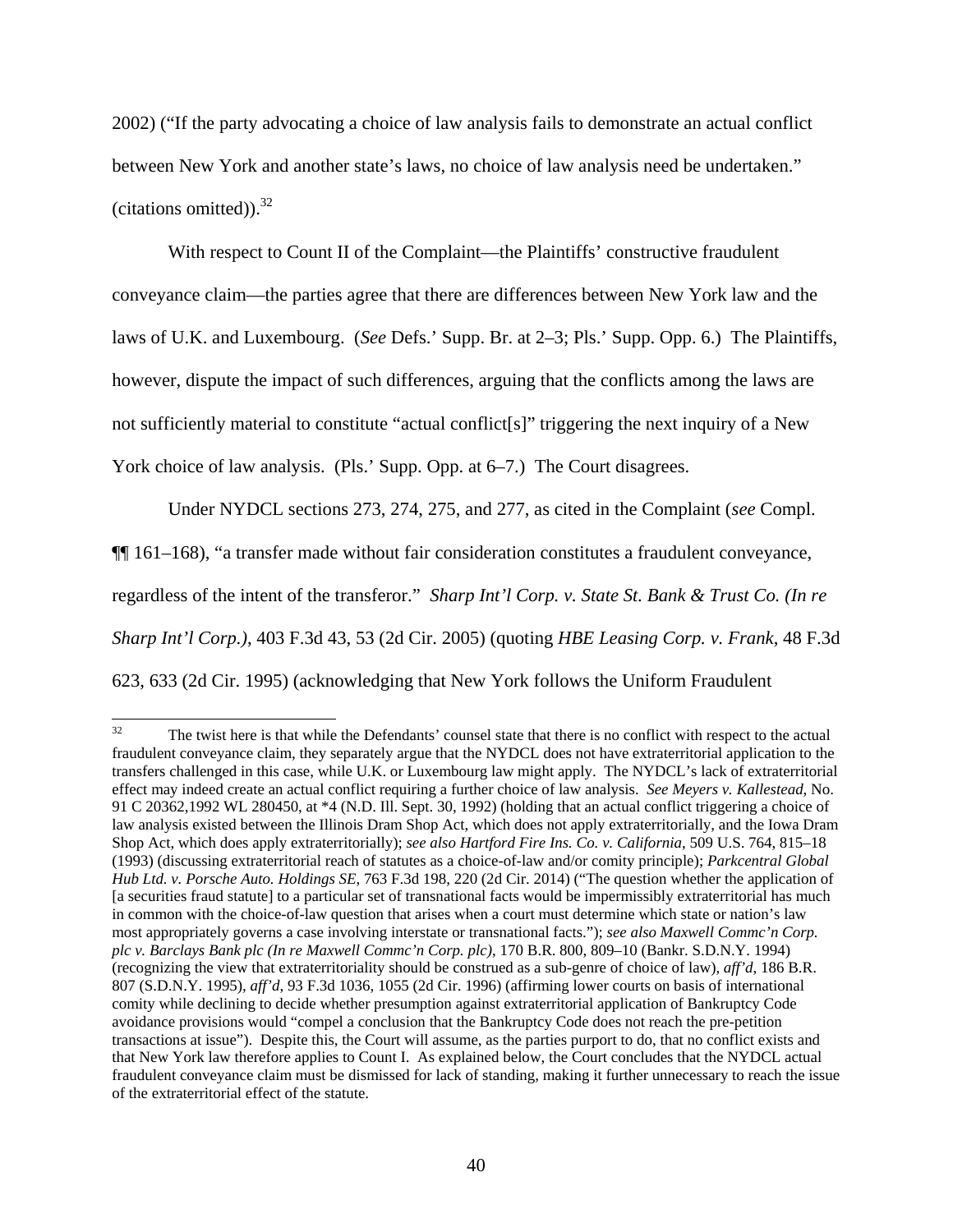Conveyance Act, which identifies several types of constructive fraud)). By contrast, the proffered U.K. and Luxembourg law equivalents to the NYDCL require proof of some degree of purpose or intent.<sup>33</sup> First, under U.K. law, section 423(3) of the Insolvency Act requires a creditor to prove that the "'actual subjective purpose' of the transferor in entering into the transaction was to (i) put assets beyond the reach of a person who is making or may make a claim against him; or (ii) to otherwise prejudice the interests of such person in relation to the claim which he is making or may make." (Pls.' Supp. Opp. at 3 (citing Supp. Isaacs Decl. ¶¶ 12.2, 16).) Second, article 1167 of the Luxembourg Civil Code, also known as the "*Actio Pauliana*," requires a plaintiff-creditor to prove the transferor's "actual intent to defraud." (*See*  Defs.' Supp. Br. at 2 (citing Prüm Decl. ¶ 7).) Since other causes of action under the NYDCL require a showing of "an intent to defraud," these foreign laws are clearly different from the constructive fraudulent transfer claim asserted in Count II of the Complaint. *See, e.g.*, N.Y. DEBT. & CRED. L. § 276. Indeed, the Plaintiffs plead a separate actual fraudulent conveyance claim under the applicable NYDCL provisions that require a showing of an intent to defraud, evincing an acknowledgement that there is a distinction between constructive and actual fraudulent conveyance claims under New York law. (*See* Compl. ¶¶ 155–168.)

 $33\,$ 33 The Plaintiffs' expert opines that section 238 of the U.K. Insolvency Act 1986 (the "Insolvency Act") is analogous to the NYDCL's provisions governing constructive fraudulent conveyances in that section 238 does not require proof of an "actual subjective purpose," (*see* Pls.' Supp. Opp. at 6 (citing Supp. Moss. Decl. ¶¶ 12, 15)), but both parties' experts agree that the Plaintiffs are not entitled to bring a claim pursuant to section 238 of the Insolvency Act under the circumstances of this case (*see id.* ("[W]hile England's Section 238 is analogous to a claim for a constructive fraudulent conveyance, it appears that such a claim is only available where insolvency proceedings have been commenced within two years of the challenged transfer (which was not the case here)."); Supp. Isaacs Decl. ¶ 7 ("The [December 2006] CPEC Redemption Transaction occurred on 21 December 2006. Hellas II entered administration on 26 November 2009. It follows that the [December 2006] CPEC Redemption Transaction did not take place at a 'relevant time' within the meaning of section 240. Accordingly, no order could now be made under section 238 . . . .").) The Plaintiffs also conceded at the hearing that they could not assert this U.K. constructive fraudulent conveyance claim. (*See* Dec. 16, 2014 H'rg. Tr. 28:4–29:18.) Accordingly, the parties, and in turn the Court, focus the analysis with respect to U.K. law on section 423 of the Insolvency Act for purposes of determining the applicable law for Count II of the Complaint.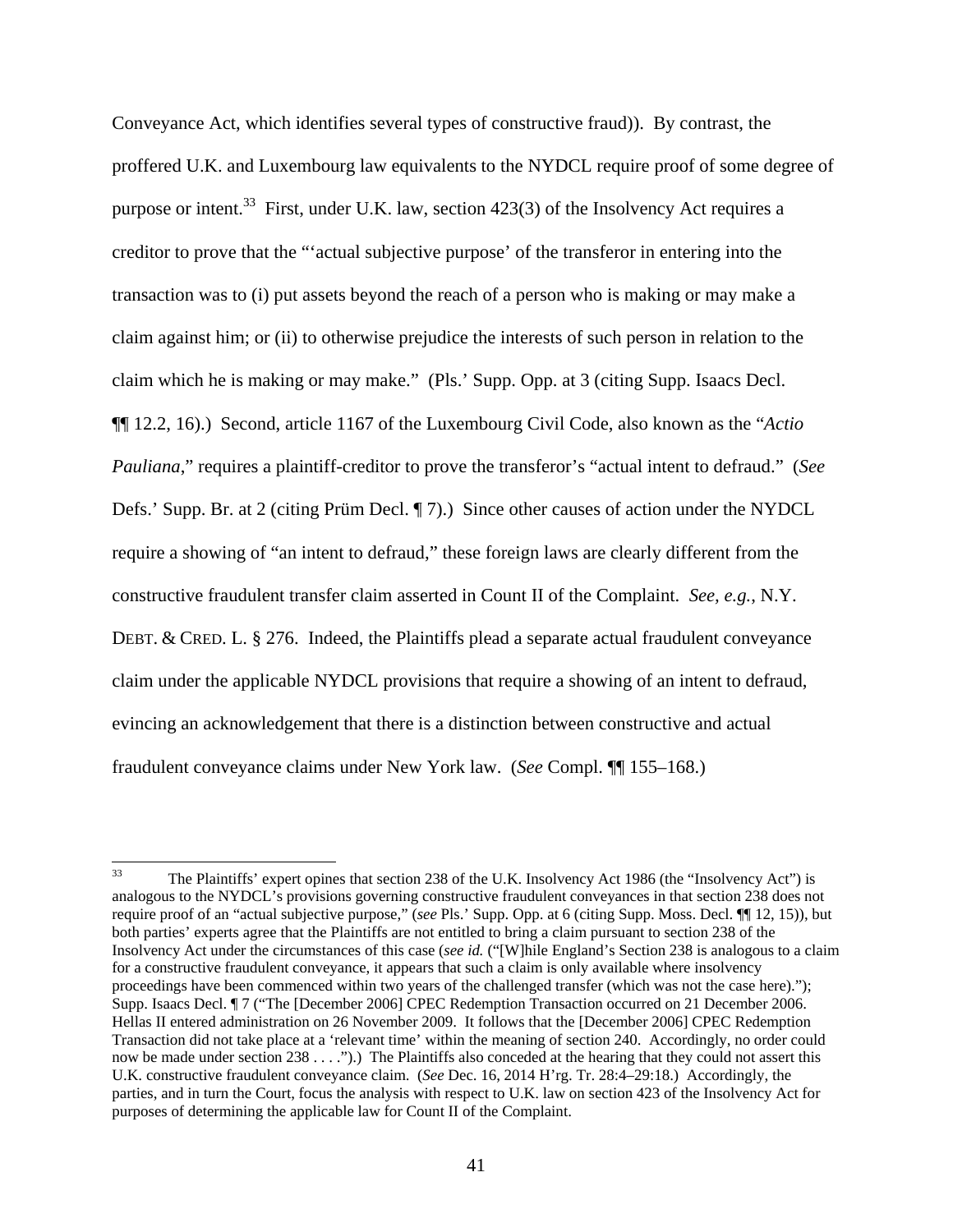The Court therefore concludes that an "actual conflict" exists between New York law on the one hand and U.K. and Luxembourg law on the other as to Count II of the Complaint. *See, e.g.*, *Lyman Commerce Solutions, Inc. v. Lung*, No. 12-cv-4398 (TPG), 2014 WL 476307, at \*3 (S.D.N.Y. Feb. 6, 2014) (discussing the court's prior holding that an actual conflict exists between New York constructive fraudulent conveyance law, under which "a plaintiff need not prove [fraudulent] intent," and Iowa and Delaware law, under which "a plaintiff must still prove actual fraudulent intent" (citations and internal quotation marks omitted)); *Fireman's Fund Ins. Co. v. Great Am. Ins. Co.*, 10 F. Supp. 3d 460, 495 (S.D.N.Y. 2014) (finding an actual conflict between Mississippi and Texas laws governing rescission of an insurance policy based on a misrepresentation of material fact because Mississippi law does not require a finding of an "intent to deceive," whereas "under Texas law, [the plaintiff] must prove intent to deceive and reliance, and any ambiguity will be construed in favor of coverage").

Upon the identification of an "actual conflict" among fraudulent conveyance laws, the New York choice of law analysis requires the Court to apply the "interest-analysis." *See, e.g.*, *Drenis v. Haligannis*, 452 F. Supp. 2d 418, 427 (S.D.N.Y. 2006) (characterizing fraudulent conveyance laws as conduct-regulating laws subject to New York's choice of law rules' "interest analysis"); *Lyman*, 2014 WL 476307, at \*3 (citing cases finding that fraudulent conveyance laws are conduct-regulating for purposes of applying New York's "interest analysis"). "New York's interest analysis requires that 'the law of the jurisdiction having the greatest interest in the litigation will be applied and . . . the [only] facts or contacts which obtain significance in defining State interests are those which relate to the purpose of the particular law in conflict.'" *Thelen*, 736 F.3d at 219 (alterations in original) (quoting *GlobalNet*, 449 F.3d at 384). "[G]iven that fraudulent conveyance laws are 'conduct regulating,' the law of the jurisdiction where the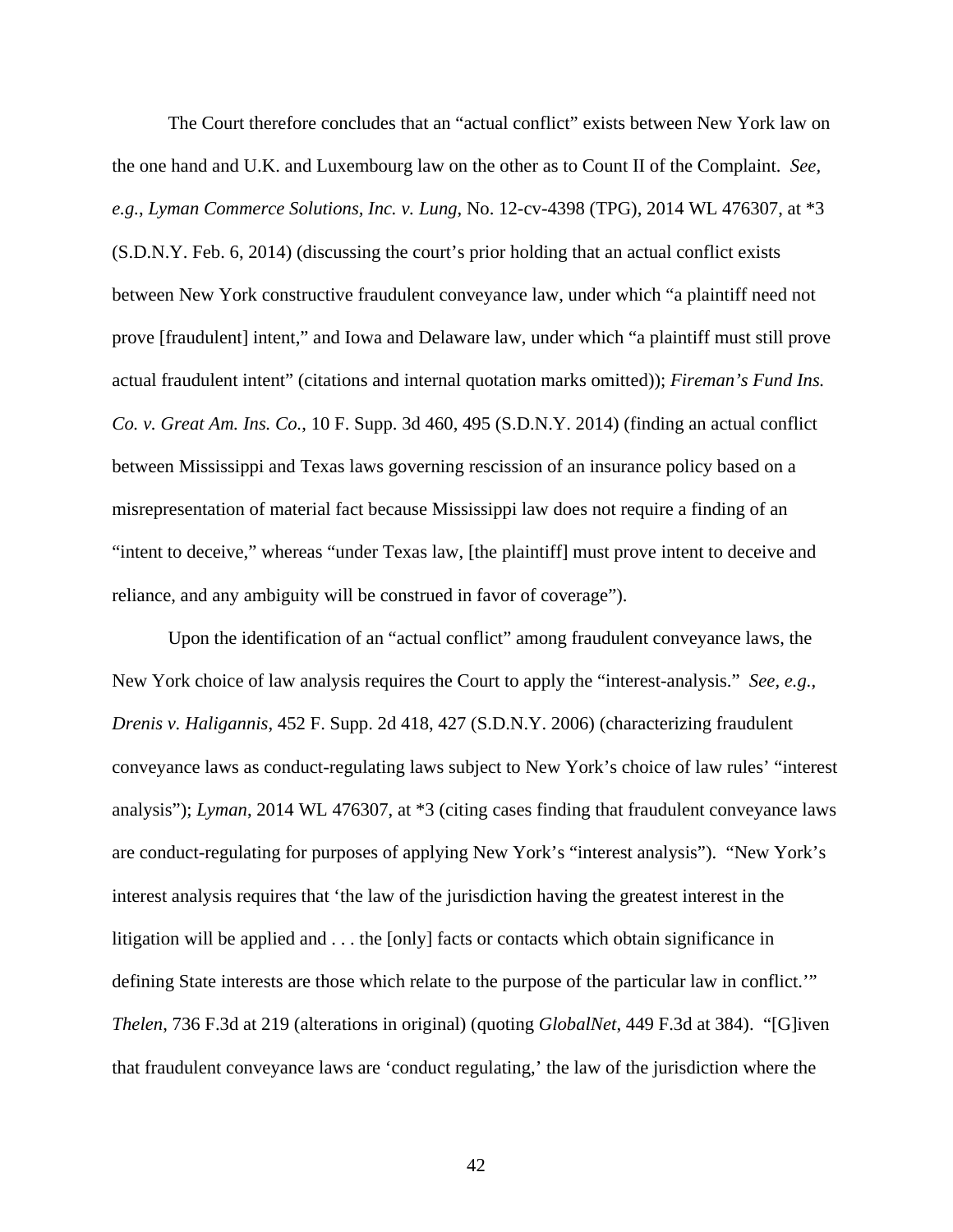tort occurred will generally apply because that jurisdiction has the greatest interest in regulating behavior within its borders." *Lyman*, 2014 WL 476307, at \*3; *see also United Feature Syndicate, Inc. v. Miller Features Syndicate, Inc.*, 216 F. Supp. 2d 198, 215–16 (S.D.N.Y. 2002) (finding that Canadian law applied to plaintiffs' fraudulent conveyance claim because "the conveyance alleged by [the plaintiffs] to be fraudulent—the transfer of funds held by [one defendant] to the [other defendants]—took place in Canada").

New York choice of law rules do not require a blind adherence to this rule. *See Golden Archer Invs., LLC v. Skynet Fin. Sys.*, 908 F. Supp. 2d 526, 539 (S.D.N.Y. 2012) (noting that the court "do[es] not blindly follow the *lex loci* rule" in applying the interest analysis to conductregulating laws (citations and internal quotation marks omitted)). But when the alleged wrongful conduct occurs in a place different from the place of injury, the Second Circuit dictates that "it is the place of the allegedly wrongful conduct that generally has superior 'interests in protecting the reasonable expectation of the parties who relied [on the laws of that place] to govern their primary conduct and in the admonitory effect that applying its law will have on similar conduct in the future.'" *Licci ex rel. Licci v. Lebanese Canadian Bank, SAL*, 739 F.3d 45, 50–51 (2d Cir. 2013) ("Licci II") (quoting *Schultz v. Boy Scouts of Am., Inc.*, 480 N.E.2d 679, 684–85 (N.Y. 1985)); *see also Lyman*, 2014 WL 476307, at \*3 (concluding that for fraudulent conveyance claims, "the location of injury does not control; instead, it is the location of the defendant's conduct that controls." (citation omitted)).

The Plaintiffs argue that New York has the greatest interest in seeing its law applied to their claims. (Pls.' Supp. Opp. at 9–15.) According to the Plaintiffs, (i) securities clearing house reports indicate that a greater number of Sub Notes were held by U.S. custodians than Luxembourg custodians (*see* Supp. Ashley Decl. Exs. 22–23, 42); (ii) the majority of U.S.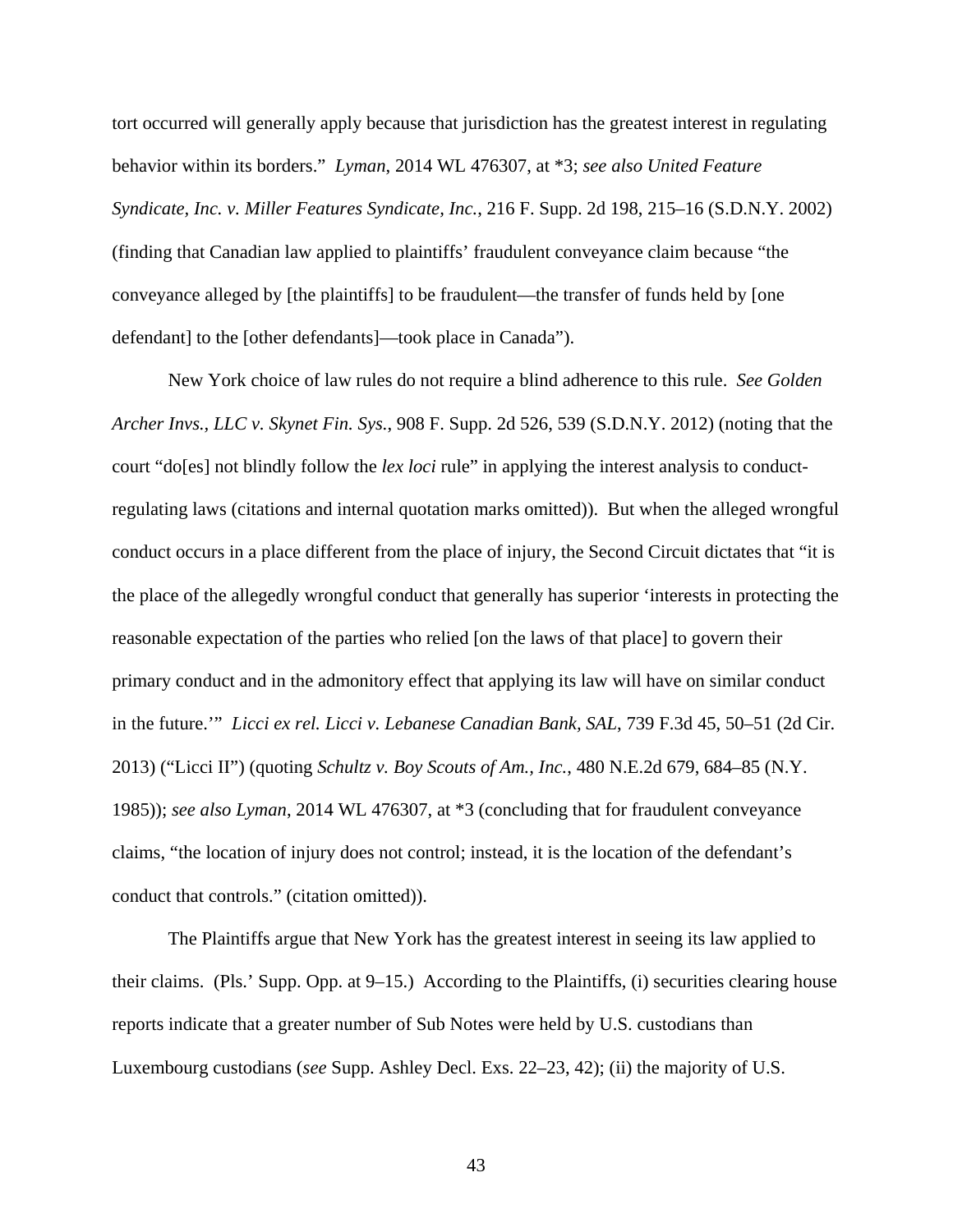custodians holding Sub Notes were located in New York (*see id.*); (iii) the offering memorandum and indenture for the dollar-denominated Sub Notes were governed by New York law, provided for Hellas II's consent to New York jurisdiction, and appointed a New York trustee, registrar, and paying agent for the Sub Notes (*see* Compl. ¶ 122); (iv) the Sub Notes were aggressively "marketed and sold to investors located in . . . New York and elsewhere in the [U.S.]" (*id.* ¶ 121; Pls.' Supp. Opp. at 13–14); and (v) a greater sum of the December 2006 CPEC Redemption proceeds obtained by both Apax and TPG was ultimately distributed in New York than in Luxembourg (Pls.' Supp. Opp. at 14–15 (citing Compl. ¶¶ 118–19; Ashley Decl. Exs. 37–38, 50)).

By contrast, the Defendants assert that Luxembourg has a superior interest in seeing its laws applied to Count II because: (i) the "conveyances" at issue in Count II are the redemptions of CPECs, not the sale of Sub Notes (*see* Defs.' Supp. Br. at 4–5); (ii) the "principal steps" of the December 2006 CPEC Redemption were carried out in Luxembourg, by Hellas entities formed under Luxembourg law and located in Luxembourg (*see id.* at 4 (citing Compl. ¶ 118)); (iii) Hellas II's principal place of business was located in Luxembourg (*see id.* (citing Glenn Decl. Ex. A at ii; *Thelen*, 736 F.3d at 221 (indicating that for fraudulent conveyance claims, the "principal place of business is certainly relevant in deciding the law applicable to actions taken in the course of that business")); (iv) each series of CPECs was redeemed by Luxembourg-based Hellas entities, and each of the redemption agreements governing those transactions was governed by Luxembourg law (*see id.* at 5 (citing Glenn Decl. Ex. B § 5.6)); and (v) the corporate resolutions authorizing the CPEC redemptions were adopted by Hellas, a Luxembourg entity, in its capacity as the "sole manager and general partner" of Hellas II (*id.* (citing Compl.  $\P$  127)).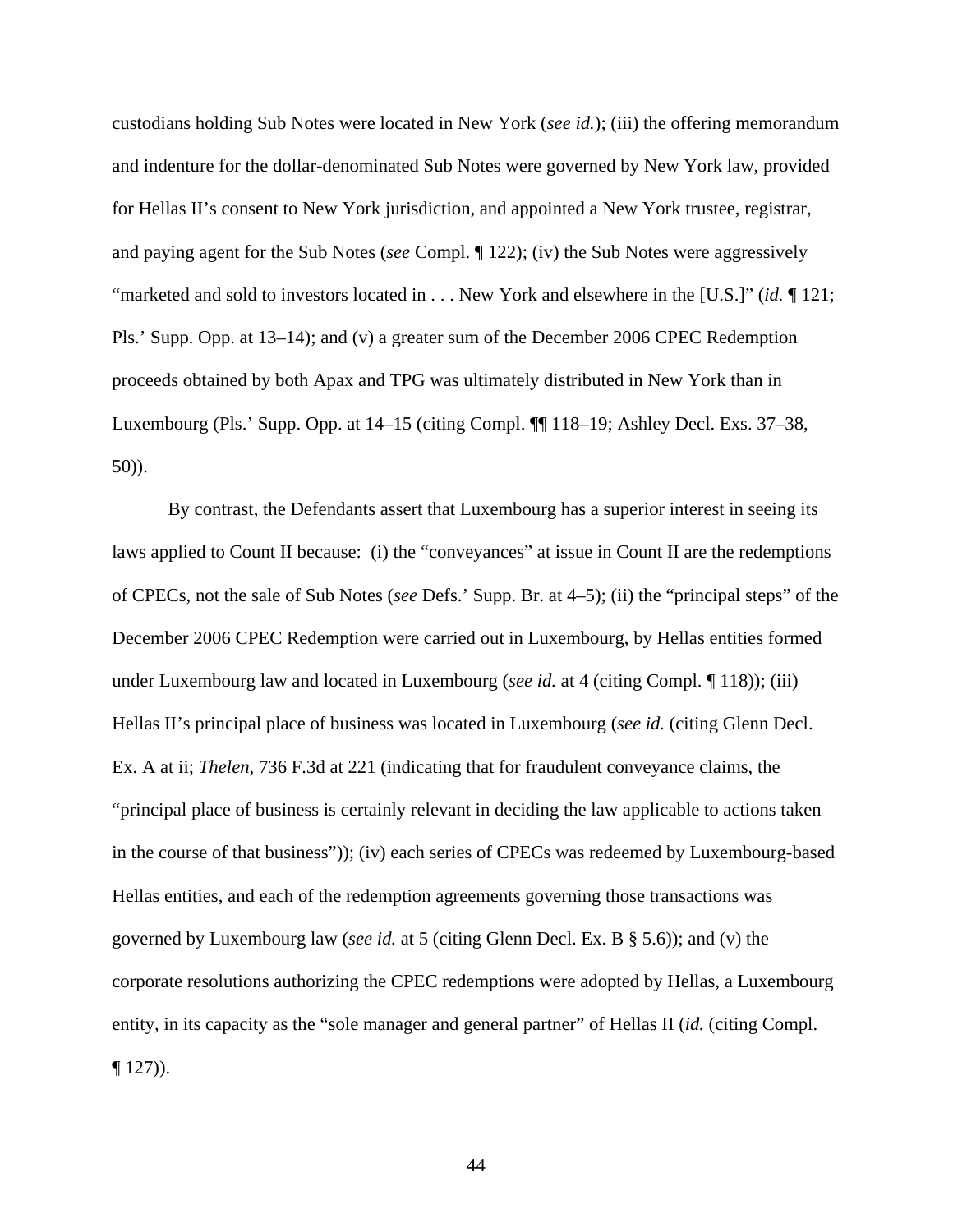Applying the Second Circuit's holding in *Licci II*, if the Court only had to choose between New York and Luxembourg law, Luxembourg appears to have a greater interest than New York. According to the parties' arguments, the allegedly wrongful conduct occurred more substantially in Luxembourg, whereas the alleged injury occurred more substantially in New York.<sup>34</sup> However, the Court is also faced with the laws of the U.K., which may have a countervailing interest pursuant to the European Union's Council Regulation (EC) No. 1346/2000 of 29 May 2000 on insolvency proceedings (the "EU Insolvency Regulation").<sup>35</sup>

Article 4 of the EU Insolvency Regulation indicates that the law of a debtor's Centre of Main Interests ("COMI") "continues to govern aspects of that entity's bankruptcy throughout the [European Union], including the choice of which avoidance law will control." Segaal Schorr, Comment, *Avoidance Actions under Chapter 15: Was Condor Correct?*, 35 FORDHAM INT'L L.J. 350, 360 (2011) (citations omitted). This article thus establishes a default rule that the law of the debtor's COMI governs the avoidance of antecedent transactions. *See* Nigel John Howcroft, *Universal vs. Territorial Models for Cross-Border Insolvency: The Theory, the Practice, and the Reality that Universalism Prevails*, 8 U.C. DAVIS BUS. L.J. 366, 414–15 (2008) [hereinafter Howcraft, *Universal vs. Territorial*]. Since August 2009, the Debtor's COMI is the U.K. (Compl. ¶ 151.) The Plaintiffs assert that the EU Insolvency Regulation's default rule effectively displaces the applicability of Luxembourg law and Luxembourg's interests in the instant case. (*See* Pls.' Supp. Opp. at 7–9.) However, the Plaintiffs ignore article 13 of the EU Insolvency Regulation, which provides an exception to the default rule, "enabl[ing] the disapplication of the [default rule] where the person who benefitted from the impugned transaction can prove that the

 $34$ The argument that the injury sustained occurred in New York is questionable. The Plaintiffs are the liquidators appointed by a U.K. court—recognized in this Court as foreign representatives—seeking to avoid and recover transfers initially made from London or Luxembourg. The alleged injury appears to have been suffered in Luxembourg, where Hellas II was based, or in the U.K., where the Debtor's insolvency proceeding is pending.

<sup>35</sup> Council Regulation 1346/2000, On Insolvency Proceedings, 2000 O.J. (L 160) 1 (EC).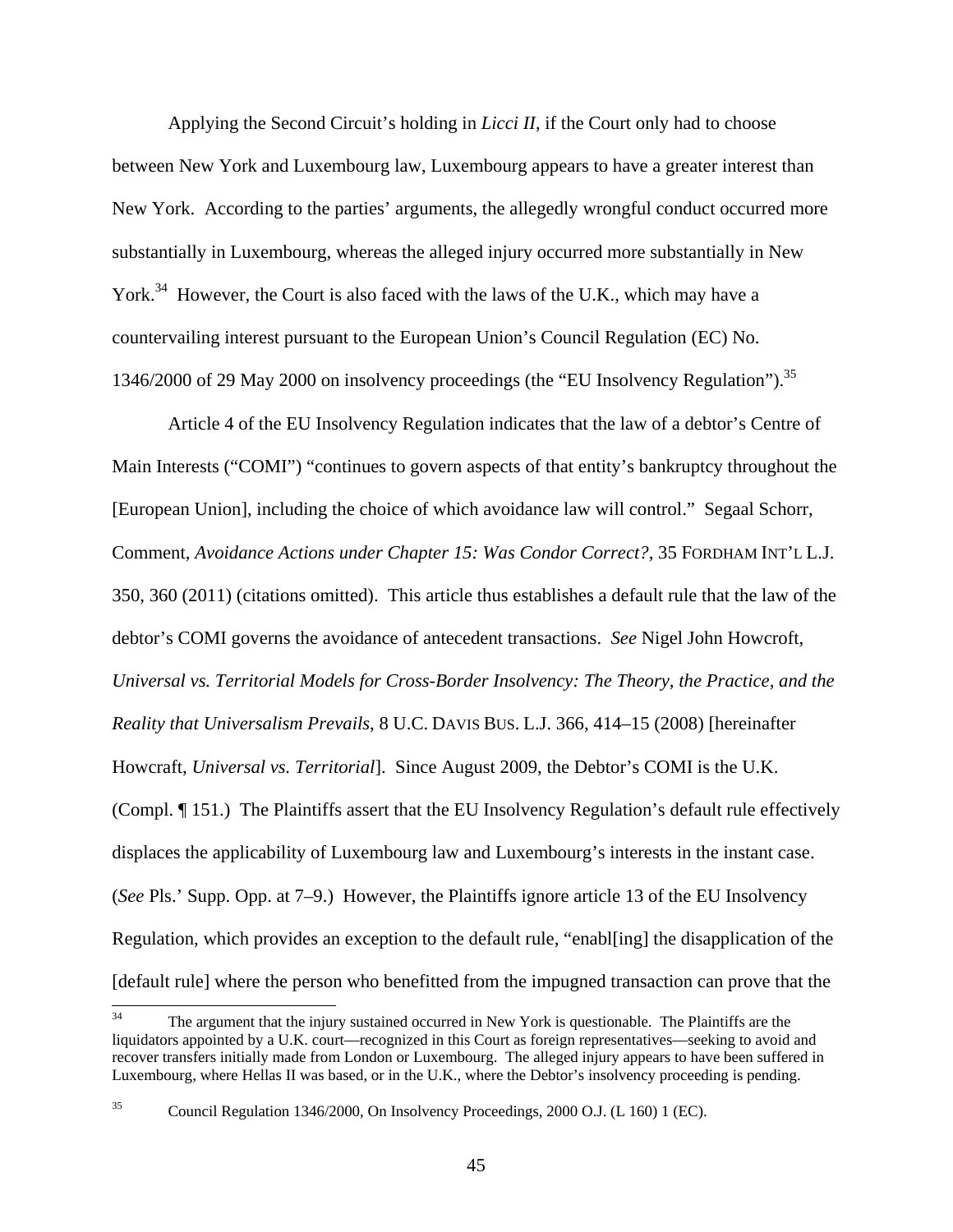law of another member state governs the transaction and that the transaction is valid under that law." Howcraft, *Universal vs. Territorial*, at 415.

The Defendants assert that, in light of the EU Insolvency Regulation, both Luxembourg and the U.K. arguably have interests superior to that of New York in seeing their laws applied to Count II, but that the Court need not apply the EU Insolvency Regulation to determine which of the two foreign laws apply. (*See* Dec. 3, 2014 Hr'g. Tr. 100:13–17, 19–25, 106:2–8.) According to the Second Circuit, "[i]t is settled law that 'New York courts look to New York and not foreign conflicts provisions' in order to avoid the prospect of *renvoi*." *Weiss v. La Suisse*, 141 F. App'x 31, 34 (2d Cir. 2005) (summary order) (citations omitted). Since the EU Insolvency Regulation constitutes a foreign choice of law rule in these circumstances, rather than a substantive law, it is not applicable here. *Id.* 

In any event, the Court need not go further in determining which law applies to Count II of the Complaint. The Court concludes that either Luxembourg or U.K. law applies to Count II, not New York law. The Plaintiffs only pleaded Count II under New York law in their Complaint. Count II of the Complaint is therefore **DISMISSED**. 36

### **D. Count I – NYDCL Section 276**

The Plaintiffs' standing to assert Count I poses a threshold issue. *See Official Comm. of Unsecured Creditors of the Debtors v. Austin Fin. Servs., Inc. (In re KDI Holdings, Inc.)*, 277 B.R. 493, 502–03 (Bankr. S.D.N.Y. 1999) ("Standing is a jurisdictional requirement that must be met in order to have claims litigated in federal court." (citing *Shearson Lehman Hutton, Inc. v. Wagoner*, 944 F.2d 114, 117 (2d Cir. 1991))). Because standing is a jurisdictional matter, "it is the burden of the 'party who seeks the exercise of jurisdiction in his favor,' . . . 'to [clearly]

<sup>36</sup> As explained below, the Court also concludes that the foreign representatives lack standing to bring this claim, which is an independent ground for dismissal.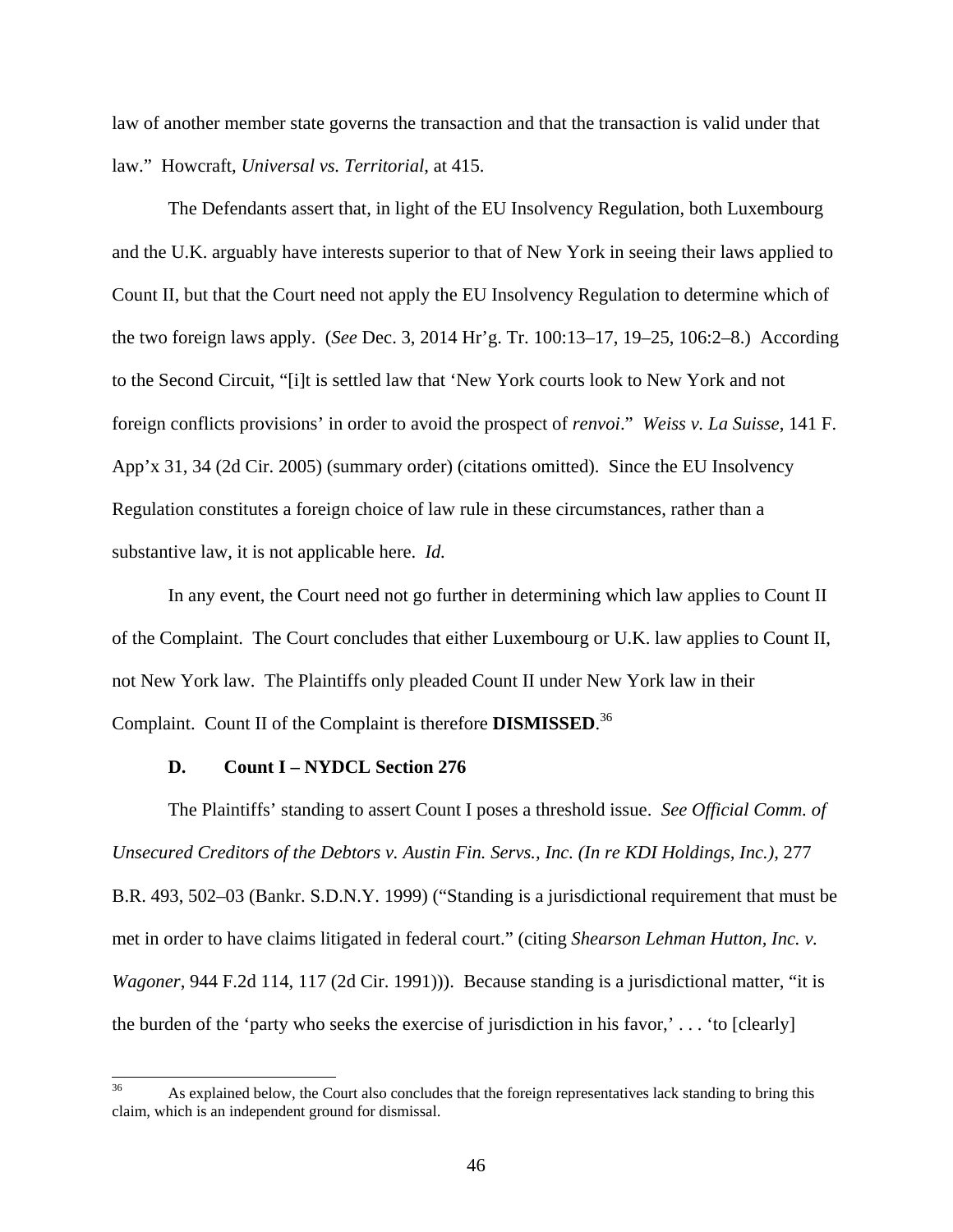allege facts demonstrating that he is a proper party to invoke judicial resolution of the dispute.'" *Thompson v. Cnty. of Franklin*, 15 F.3d 245, 249 (2d Cir. 1994) (quoting *FW/PBS, Inc. v. City of Dallas*, 493 U.S. 215, 231 (1990)). The court may base its finding regarding a plaintiff's standing on the complaint, the complaint supplemented by undisputed facts, or the complaint and any disputed factual issues resolved by the court. *See id.* at 249.

"It is well settled that in order to set aside a fraudulent conveyance [under NYDCL section 276], one must be a creditor of the transferor; those who are not injured by the transfer lack standing to challenge it." *Eberhard v. Marcu*, 530 F.3d 122, 131–35 (2d Cir. 2008) (concluding that the history and plain language of NYDCL section 276 dictate that creditors have standing to assert an actual fraudulent conveyance claim under New York law). Standing to assert a NYDCL actual fraudulent conveyance claim, however, is not necessarily limited to *creditors* only—other plaintiffs vested with the authority to assert claims on behalf of creditors, for example, have standing. *See, e.g.*, *id.* at 132 (recognizing that other courts have held that "receivers [appointed by the Securities and Exchange Commission (the "SEC")] have standing to pursue fraudulently conveyed assets . . . when one of the entities in receivership is a creditor of the transferor" (citing *Troelstrup v. Index Futures Grp., Inc.*, 130 F.3d 1274 (7th Cir. 1997); *Scholes v. Lehmann*, 56 F.3d 750 (7th Cir. 1995))); *Barnet v. Drawbridge Special Opportunities Fund LP*, No. 14-cv-1376 (PKC), 2014 WL 4393320, at \*15 (S.D.N.Y. Sept. 5, 2014) ("In general, the issue of standing does not arise when bankruptcy trustees . . . seek to avoid a fraudulent transfer made by the insolvent entity. This is because section 544(b) of the Bankruptcy Code confers upon [bankruptcy] trustees the ability to stand in the shoes of the bankruptcy estate's unsecured creditors and 'avoid any transfer of an interest of the debtor in the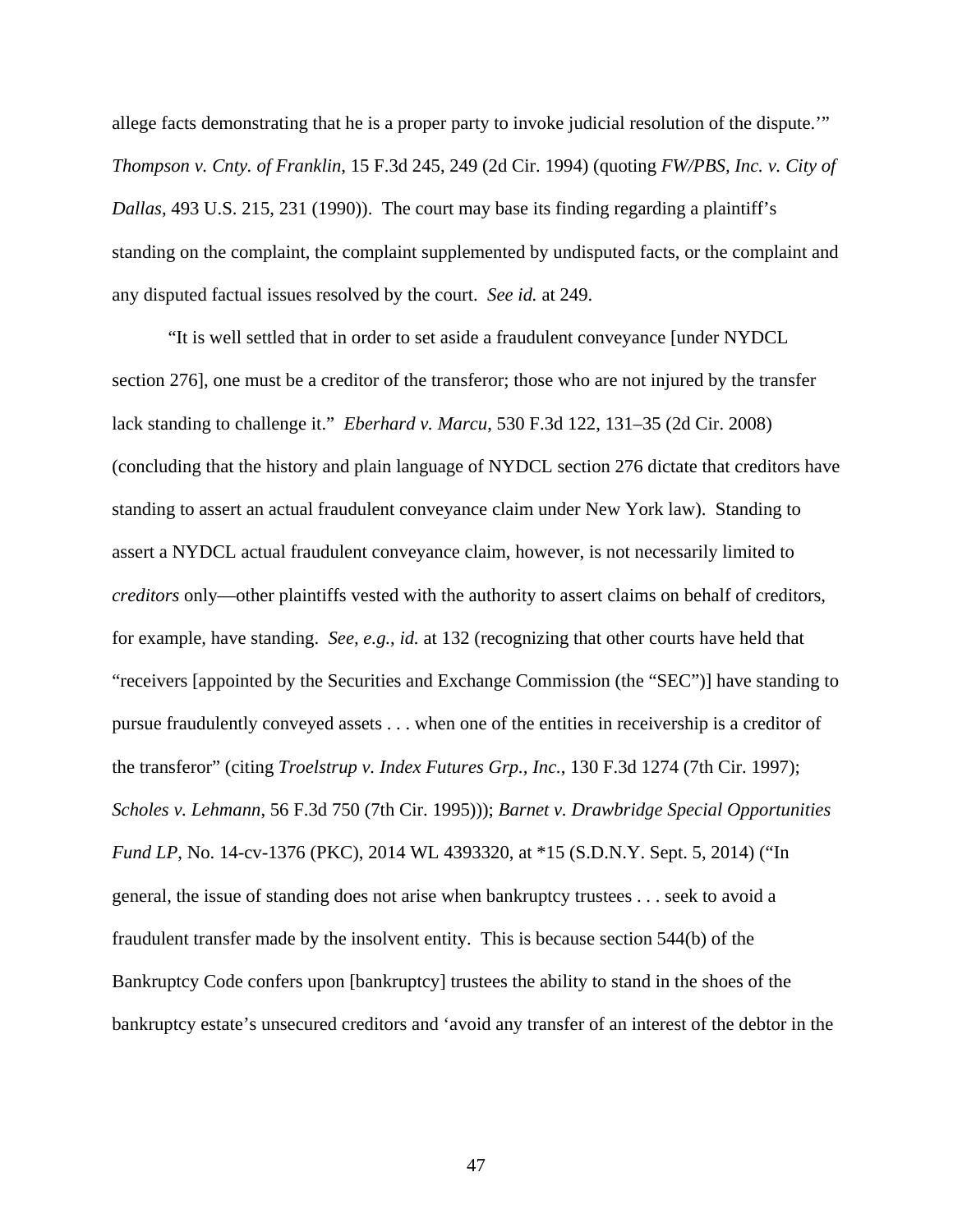property or any obligation incurred by the debtor that is voidable under applicable law by a creditor holding an unsecured claim . . . .'" (quoting 11 U.S.C. § 544(b)(1))).

Here, the Plaintiffs are liquidators in the Debtor's U.K. insolvency proceeding, and foreign representatives before this Court under chapter 15 of the Bankruptcy Code pursuant to the Court's prior order granting recognition of the Debtor's U.K. insolvency proceeding. (*See* ECF Doc. # 17, Case No. 12-10631.) They are *not* creditors of the Debtor. The parties therefore dispute whether the Plaintiffs have standing to assert their NYDCL section 276 claim by way of some other authority vested in them as foreign representatives or U.K. liquidators.

Upon recognition of a foreign proceeding, foreign representatives are entitled to certain mandatory relief pursuant to section 1520 of the Bankruptcy Code as well as the assistance of the U.S. Bankruptcy Court in administering the foreign main proceeding. *See In re Atlas Shipping A/S*, 404 B.R. 726, 738–39 (Bankr. S.D.N.Y. 2009).

> In addition to the mandatory provisions under § 1520, two other provisions in chapter 15 . . . allow the Court, in its discretion, to grant further relief to the foreign representative. Section 1521(a) outlines the discretionary relief a court may order upon recognition of a foreign proceeding, whether main or non-main. The discretion that is granted is "exceedingly broad" since a court may grant "any appropriate relief" that would further the purposes of chapter 15 and protect the debtor's assets and the interests of creditors.

> The exercise of discretion is, however, circumscribed by the Bankruptcy Code. Section 1522(a) provides that the court may only grant discretionary relief under § 1521 if the interests of creditors are sufficiently protected. . . . Standards that inform the analysis of § 1522 protective measures in connection with discretionary relief emphasize the need to tailor relief and conditions so as to balance the relief granted to the foreign representative and the interest of those affected by such relief, without unduly favoring one group of creditors over another.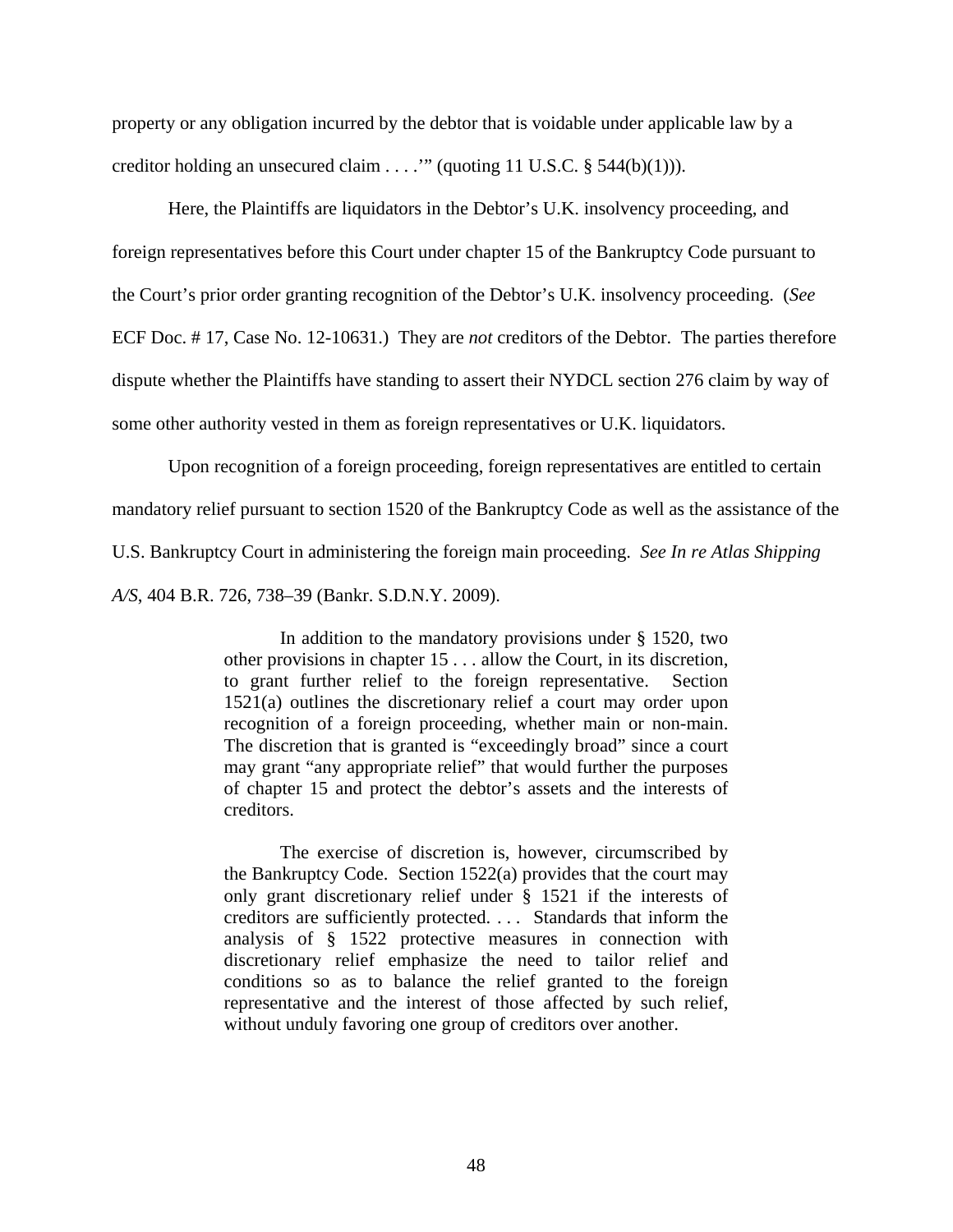*Id.* at 739 (citations and internal quotation marks omitted). In pertinent part, section 1521(a) of

the Bankruptcy Code states:

. . . the court may, at the request of the foreign representative, grant any appropriate relief, including–

. . .

(5) entrusting the administration or realization of all or part of the debtor's assets within the territorial jurisdiction of the United States to the foreign representative or another person, including an examiner, authorized by the court;

. . .

(7) granting any additional relief that may be available to the trustee, except for relief available under sections 522, 544, 545, 547, 548, 550, and 724(a).

11 U.S.C. § 1521(a).

The parties agree that the Plaintiffs, as foreign representatives in the Debtor's chapter 15 proceeding, do not have standing to assert Count I if the Plaintiffs need to rely on section 544 to provide that standing because section 1521(a)(7) of the Bankruptcy Code does not permit a foreign representative to utilize section 544 to gain standing in a chapter 15 case. (Defs.' Mot. at 10–15; Opp. at 27.) *See also* 11 U.S.C. § 1521(a)(7) (granting a foreign representative access to only certain relief available to a bankruptcy trustee); *Barnet*, 2014 WL 4393320, at \*15 (" $[S]$ ection 1521(a)(7) of the Bankruptcy Code expressly precludes a court from granting for a foreign representative "relief that may be available to a trustee . . . under section . . . 544 . . . .' In the context of a grant of recognition of a foreign proceeding under Chapter 15, a foreign representative has standing to initiate a fraudulent transfer action only 'in a case concerning the debtor pending under another chapter of [Title 11] . . . .'" (alterations in original) (internal citations omitted)). The question remains, however, whether the Plaintiffs are entitled to bring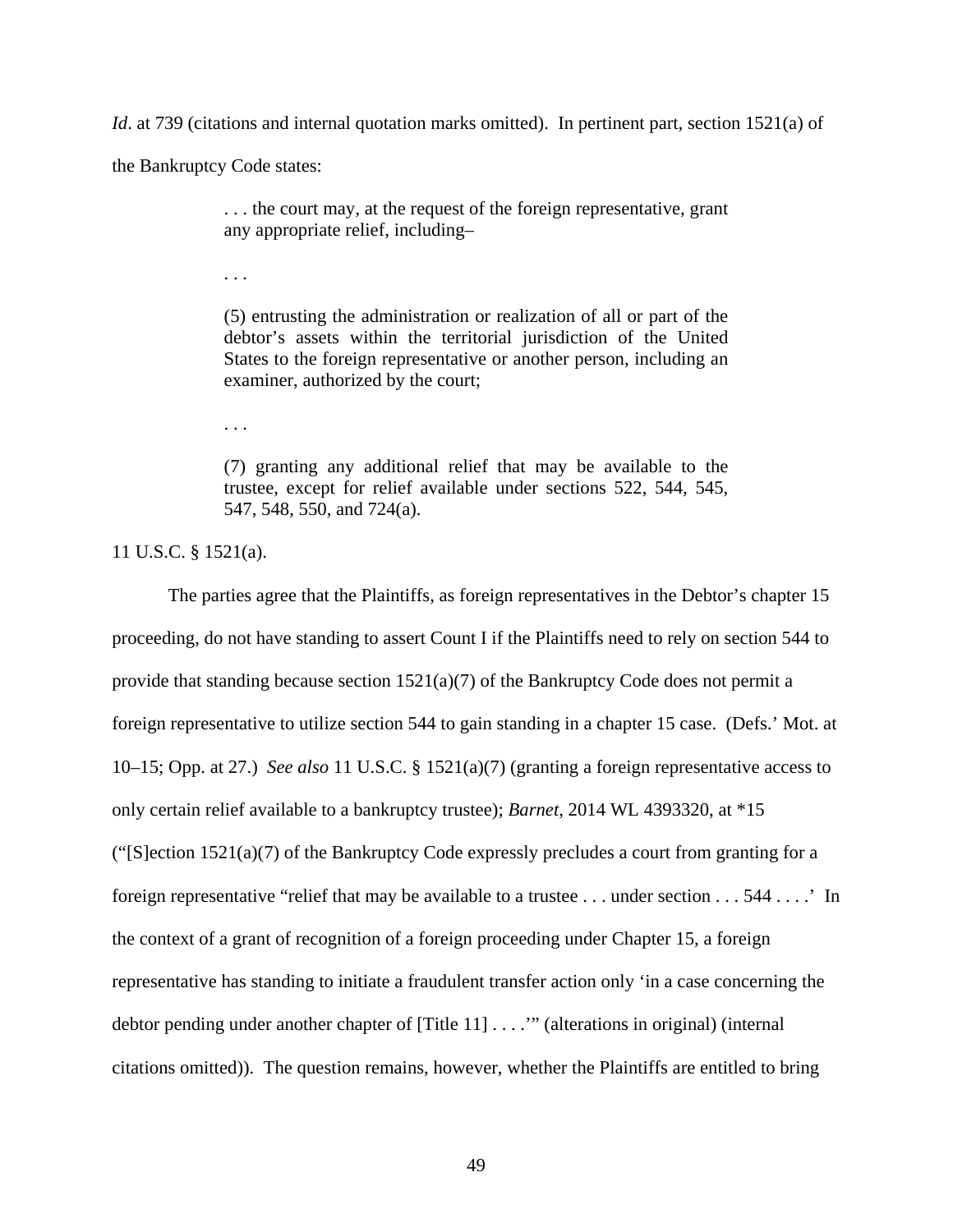their NYDCL actual fraudulent conveyance claim under section  $1521(a)(5)$  (i.e. without using section 544) consistent with New York law's standing requirements.<sup>37</sup> Resolving this issue requires an examination of the Plaintiffs' authority as liquidators under U.K. law. *See Barnet*,

2014 WL 4393320, at \*15–17 (examining whether the plaintiffs, who were foreign

representatives in an ancillary chapter 15 proceeding and liquidators in an Australian insolvency

proceeding, were vested with authority under Australian law to assert a NYDCL fraudulent

conveyance claim consistent with New York law's standing requirements); *see also Koreag,* 

*Controle et Revision S.V. v. Refco F/X Assocs. (In re Koreag, Controle et Revision S.A.)*, 961

F.2d 341, 348 (2d Cir. 1992) (holding that for purposes of section 304, the predecessor to chapter

15, "the estate of a foreign debtor is defined by the law of the jurisdiction in which the foreign

proceeding is pending, with other applicable law serving to define the estate's interest in

particular property." (emphasis omitted) (citation omitted)); *In re Atlas Shipping*, 404 B.R. at

741 ("[T]he legislative history confirms that Congress expected courts to interpret the provisions

[of chapter 15 of the Bankruptcy Code] consistently with prior law under § 304."). The

Plaintiffs' standing, then, turns on whether U.K. law vests the Plaintiffs, as liquidators, with the

authority to assert causes of action on behalf of the Debtor's creditors.

<sup>37</sup> The Court does not decide the issue whether the Plaintiffs have standing to assert avoidance claims under applicable state or foreign law pursuant to section  $1521(a)(7)$  without invoking section 544 to provide such standing. See 11 U.S.C. § 1521(a)(7) (authorizing a court to "grant[] any additional relief that may be available to the trustee"). This Court has previously recognized and the Fifth Circuit has held that section  $1521(a)(7)$ 's restrictions on a foreign representative's use of certain provisions of chapter 5, such as section 544, do not necessarily bar a foreign representative from asserting an avoidance claim under the applicable foreign law. *See Fogerty v. Petroquest Resources, Inc. (In re Condor Ins. Ltd.),* 601 F.3d 319, 322–29 (5th Cir. 2010) (holding that the exceptions listed in section  $1521(a)(7)$  to the relief available to a foreign representative in a chapter 15 ancillary proceeding do not exclude avoidance actions brought pursuant to domestic law of the foreign main proceeding); *In re Atlas Shipping A/S*, 404 B.R. at 743–45, & n.16 (noting that "it is unclear whether chapter 15's replacement of § 304 precludes a foreign representative from bringing an avoidance action under foreign law"); *In re Metzler*, 78 B.R. 674, 677 (Bankr. S.D.N.Y. 1987) (holding "that a foreign representative may assert, under § 304 [or chapter 15's predecessor], only those avoiding powers vested in him by the law applicable to the foreign estate"). The key to this issue, however, is whether the plaintiff-foreign representative has standing to assert such claims *without* reliance on section 544 of the Bankruptcy Code. Although the Plaintiffs argue that New York law, in conjunction with U.K. law, provides them with standing to assert their NYDCL claims without relying on section 544 (*see, e.g.*, Dec. 16, 2014 H'rg. Tr. 9:15–19:25), it is unnecessary for the Court to reach this section  $1521(a)(7)$  issue here because the Court finds that the Plaintiffs fail to establish that they have standing under the applicable New York and U.K. laws.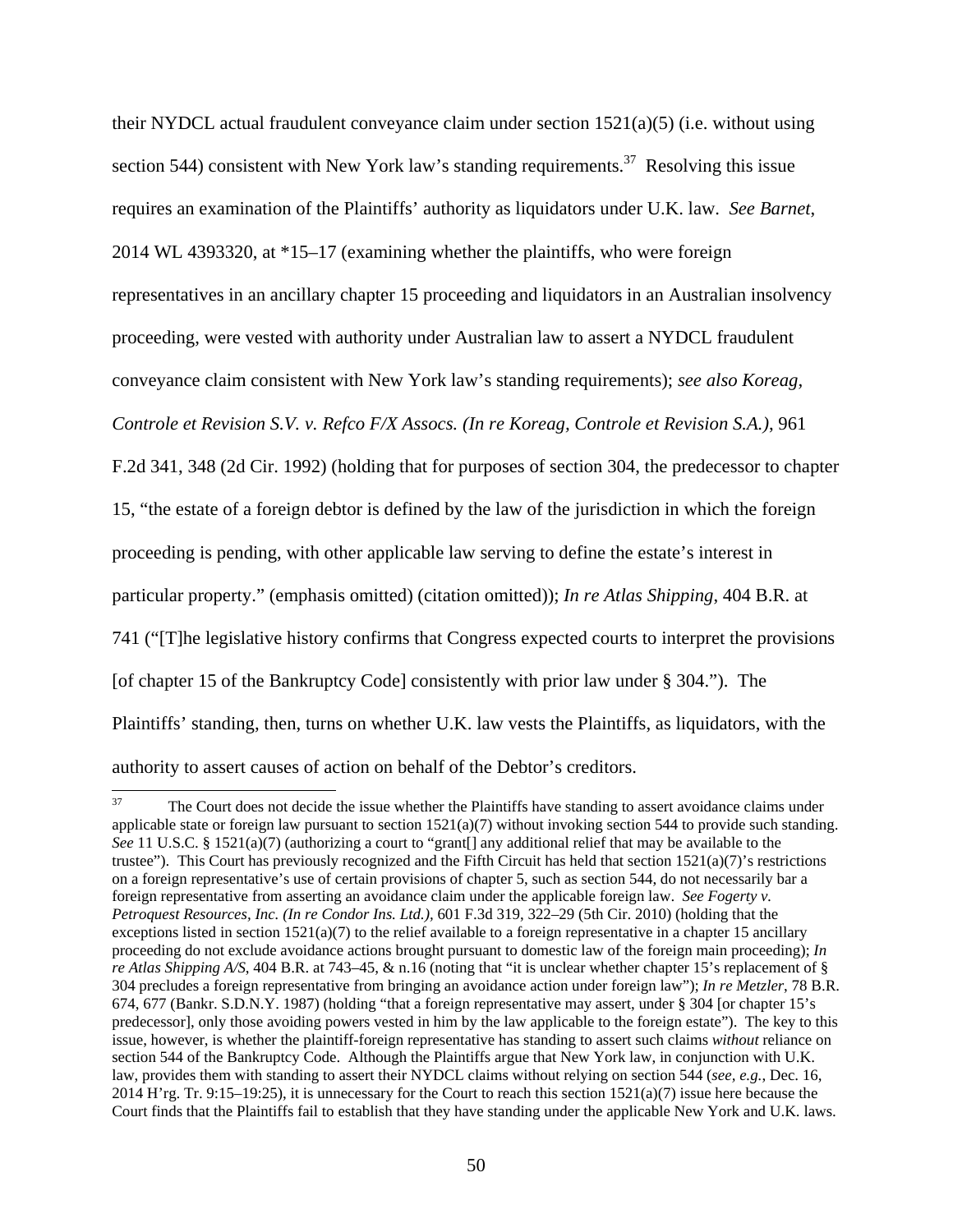The Plaintiffs assert, by way of a four-pronged argument, that they are vested with such authority. (*See* Dec. 16, 2014 Hr'g. Tr. at 15:8–19:25.) The Plaintiffs focus the first two prongs of their argument on the Debtor's U.K. insolvency proceeding. First, the Plaintiffs cite to the U.K. High Court's judgment converting the Debtor's prior U.K. administration into liquidation. (Dec. 16, 2014 Hr'g. Tr. 16:15–17:22.) According to the Plaintiffs, in this judgment, the High Court (1) converted the Debtor into a compulsory liquidation due to the request of "a significant portion of the unsecured creditors . . . unopposed by any other creditor;" and (2) contemplated the role of the liquidators as including the investigation into the transactions now at issue before this Court to determine whether there were any viable claims that could be pursued. (*Id.*) Second, the Plaintiffs cite to a resolution of the U.K. Liquidation Committee comprised of certain of the Debtor's creditors that sanctioned the Plaintiffs to pursue this lawsuit in the U.S. (*Id.* at 18:9–25.)

Neither the judgment nor the resolution, however, provides evidence establishing that the Plaintiffs were granted express authority in the Debtor's U.K. insolvency proceeding to assert claims on behalf of the Debtor's creditors. The Plaintiffs ignore that the judgment does not specify that the Plaintiffs have standing to assert any or all of the potentially "viable claims," let alone claims on behalf of the Debtor's creditors. (*See* Pls.' Dec. 16, 2014 Hr'g. Binder, Tab 20, *In the Matter of Hellas Telecommunications (Luxembourg) II SCA (in administration)*, [2011] EXHC 3176 (Ch)  $\P$  91.) The Plaintiffs further ignore that the resolution does not specifically sanction the Plaintiffs to pursue claims on behalf of the Liquidation Committee (i.e. creditors). (*See* Pls.' Dec. 16, 2014 Hr'g. Binder, Tab 21, Resolutions Considered at the Second Meeting of the Liquidation Committee Held on 20 February 2014 at 25 Farrington Street London EC4A 4AB, dated 28 February 2013.)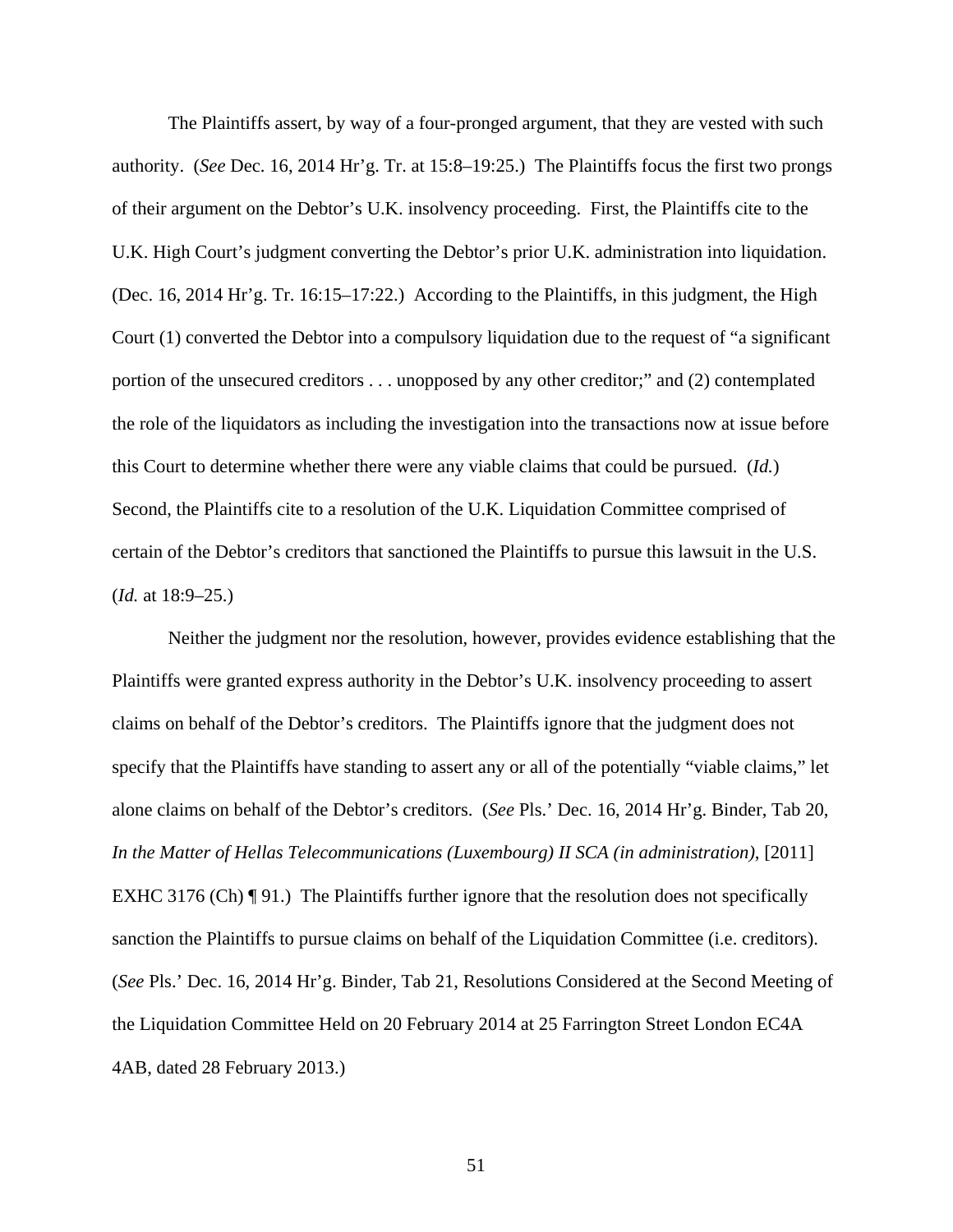The second two prongs of the Plaintiffs' argument focus on U.K. statutory law. First, the Plaintiffs argue that they have authority to bring their NYDCL actual fraudulent conveyance claim outside of the U.K. and under New York law. (Moss. Decl. ¶¶ 30–44.) According to the Plaintiffs' expert, Moss, the Plaintiffs' assertion of the NYDCL actual fraudulent conveyance claim is "within the express powers granted liquidators by Article 5" of the U.K.'s chapter 15 equivalent, the Cross-Border Insolvency Regulations (the "CBIR"). (*Id.* ¶¶ 15, 34.) Article 5 of the CBIR provides that "[a] British insolvency officeholder [which includes U.K. liquidators] is authorized to act in a foreign State on behalf of a proceeding under British insolvency law, as permitted by the applicable foreign law." The Cross-Border Insolvency Regulations, 2006, No. 1030, art. 5; *see also id*. art. 2, ¶ (b) (defining "British insolvency officeholder"). Moss asserts that the Plaintiffs' NYDCL claim is brought "on behalf of" the Debtor's U.K. insolvency proceeding and that the only U.K. law restriction on the avoidance action is that it be in accordance with New York law. (Moss. Decl. ¶ 32.) The Plaintiffs assert that nothing in New York law prevents them from asserting their NYDCL actual fraudulent conveyance claim. According to the Plaintiffs, NYDCL section 276-a confers standing upon them to assert the NYDCL section 276 claim, and the Seventh Circuit's decision in *Scholes v. Lehmann*, 56 F.3d 750 (7th Cir. 1995), holding that the SEC receiver had standing to assert a claim under Illinois's then-equivalent version of a NYDCL section 276 claim, further supports the Plaintiffs' standing under New York law. (*See* Dec. 16, 2014 Hr'g. Tr. at 9:22–15:20.)

Second, the Plaintiffs argue that the U.K.'s Insolvency Act vests the Plaintiffs, as liquidators, with the authority to assert claims not just on behalf of the company, but also on behalf of the company's creditors more broadly. (*See* Dec. 16, 2014 Hr'g. Tr. at 19:9–25.) The Plaintiffs primarily rely on paragraph 13 of schedule 4 of the Insolvency Act ("Paragraph 13"),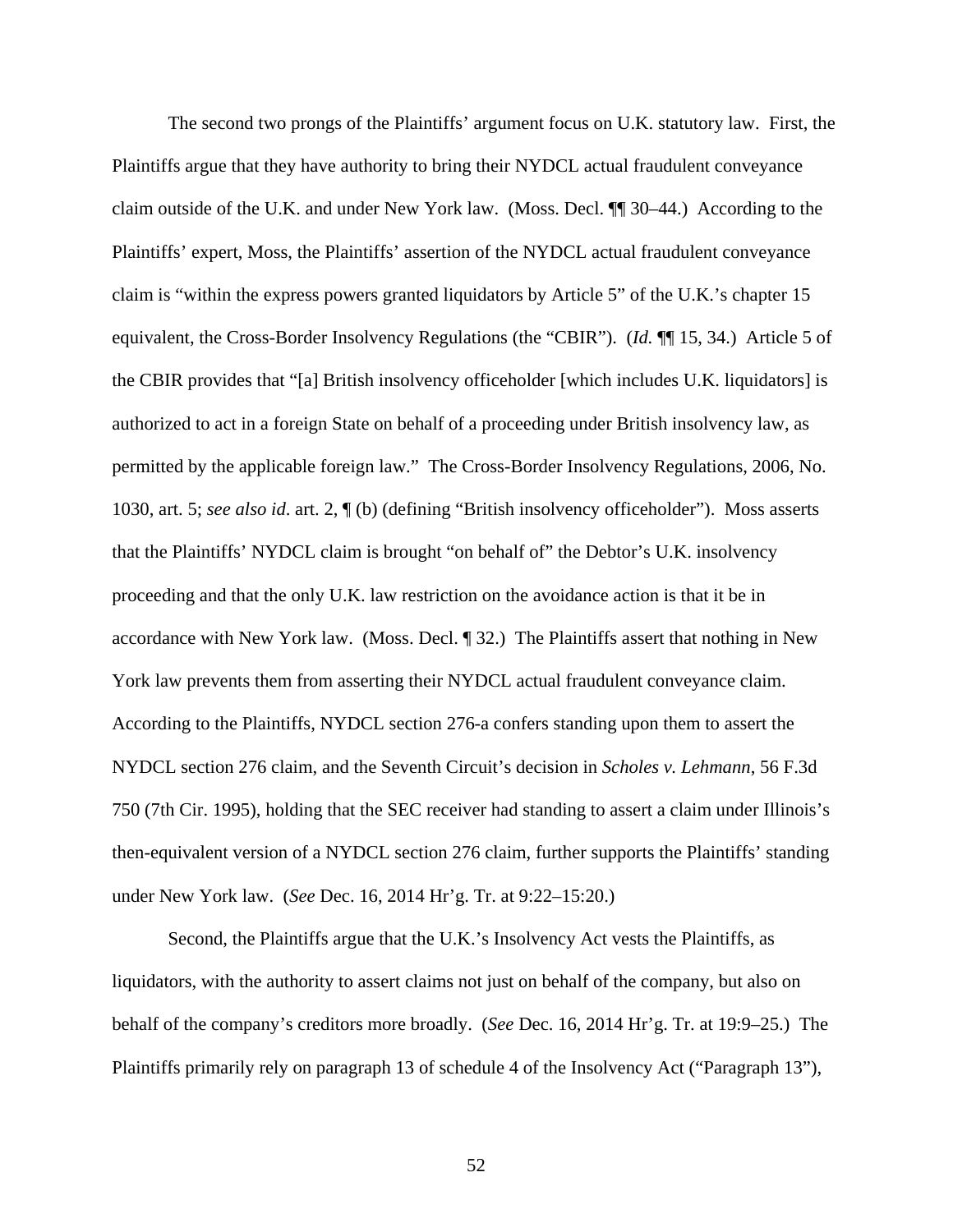which states that the liquidator has the "[p]ower to do all such other things as may be necessary for winding up the company's affairs and distributing its assets." Insolvency Act, 1986, c. 45, §§ 165, 167, sch. 4 ¶ 13. Moss explains that Paragraph 13 is known as a "sweep-up" provision and is to be interpreted broadly so as to "authori[ze] expressly anything 'necessary' for the winding up" of a company. (Moss Decl. ¶ 39.) Moss opines that the NYDCL fraudulent conveyance claim is "undoubtedly 'necessary' in order to reconstitute the estate for the creditors and to distribute the assets to creditors, which in turn is a 'necessary' aspect of winding up the company." (*Id*.) Moss concludes that, "despite there being no specific mention of this in Schedule 4, liquidators have power under the Insolvency Act 1986 inter alia to take proceedings abroad in their own name and under a local statute, and not just to take proceedings in the name of or on behalf of the debtor company." (*Id*. ¶ 43.) In essence, Moss opines that the Plaintiffs have authority to bring their NYDCL fraudulent conveyance claim pursuant to this "sweep-up" provision of the Act. (*Id*. ¶¶ 39–41.)

By contrast, the Defendants' expert, Isaacs, disagrees with both of Moss's conclusions, opining that neither Article 5 of the CBIR nor Paragraph 13 of the Insolvency Act empowers a U.K. liquidator to bring claims outside of the U.K. and under New York law that belong to creditors. (Isaacs Reply Decl. ¶¶ 4, 11.) As to Article 5 of the CBIR, Isaacs underscores Moss's concession that the NYDCL claim may only be brought if permitted by the applicable foreign law. (*Id*. ¶ 6.) Isaacs opines that Article 5 does not vest a liquidator with the substantive authority to override foreign law—instead, it merely authorizes a liquidator to act in accordance with New York law. (*Id*. ¶¶ 9–10; *see also id.* ¶ 6 ("[i]f the Liquidators are not permitted by the [NY]DCL to bring fraudulent conveyance claims which belong to creditors, Article 5 does not authorize them to do so.").) The Defendants argue that because U.K. liquidators cannot act as or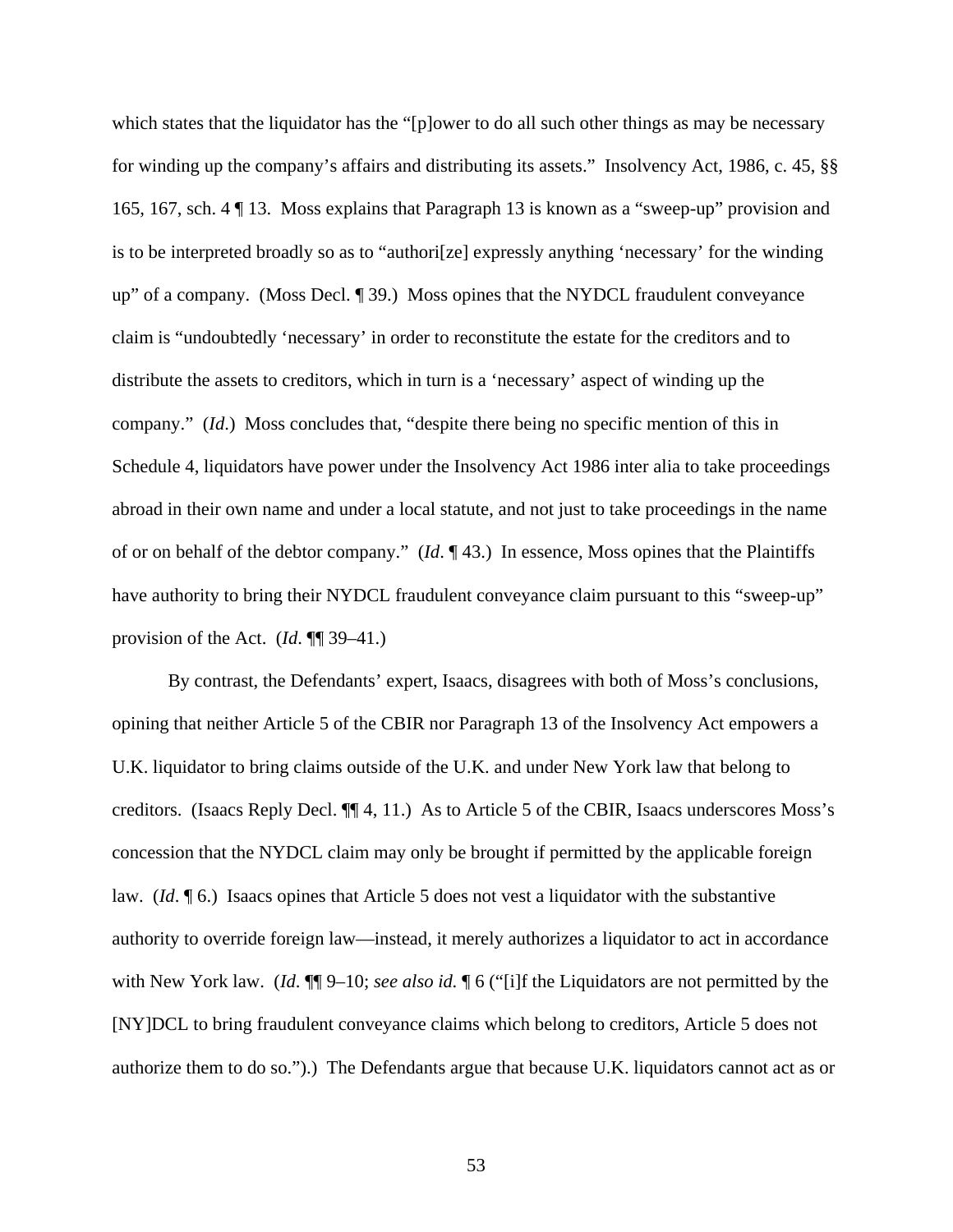on behalf of creditors under U.K. law, it follows that the Plaintiffs are not permitted to assert their actual fraudulent conveyance claim under the NYDCL. (Defs.' Reply at 7–8.)

With regard to Paragraph 13, Isaacs opines that in spite of its function as a "sweep-up" provision, Paragraph 13 should not be read to confer substantive rights upon the liquidator that do not already exist via other U.K. statutes. (Isaacs Reply Decl. ¶ 11.4 (discussing *Re Phoenix Oil & Transport Co Ltd (No 2)* [1958] Ch 565 (rejecting liquidators' contention that the distribution of surplus assets is one of the "other things" which the liquidator had power to do under Paragraph 13, because the provision was properly regarded as a mopping-up provision at the end of a list of functions which the liquidator is enabled to perform in connection with the administration of the particular company's affairs and no more); *Re MF Global Ltd* [2013] 1 BCLC 552 at 565 ("While an administrator has power 'to do all other things incidental to the exercise of the foregoing powers' (para 23 of Sch 1), the equivalent power of a liquidator is limited to doing 'all such other things as may be necessary for winding up the company's affairs and distributing its assets.'")).) Isaacs explains that other provisions of schedule 4 of the Insolvency Act, which lists the powers of a U.K. liquidator, are more specific than Paragraph 13 and do not "empower the liquidator to bring a claim which is not already vested in him or the company"; as such, Paragraph 13 should not be interpreted to do so either. (*Id*. ¶ 11.) Even if Paragraph 13 could confer non-existent substantive rights upon a U.K. liquidator, Isaacs opines that the NYDCL actual fraudulent conveyance claim should not be considered "necessary" under Paragraph 13, as Moss suggests. (*Id*. ¶ 11.2 (citing *Re Wreck Recovery & Salvage Co* [1880] 15 Ch D 353, 361 (holding that the word "necessary" in Schedule 4's statutory predecessor means more than merely beneficial)).) According to Isaacs, the proceeds of such avoidance proceedings are not assets of the company, but rather are assets of the company's creditors. (*Id*.)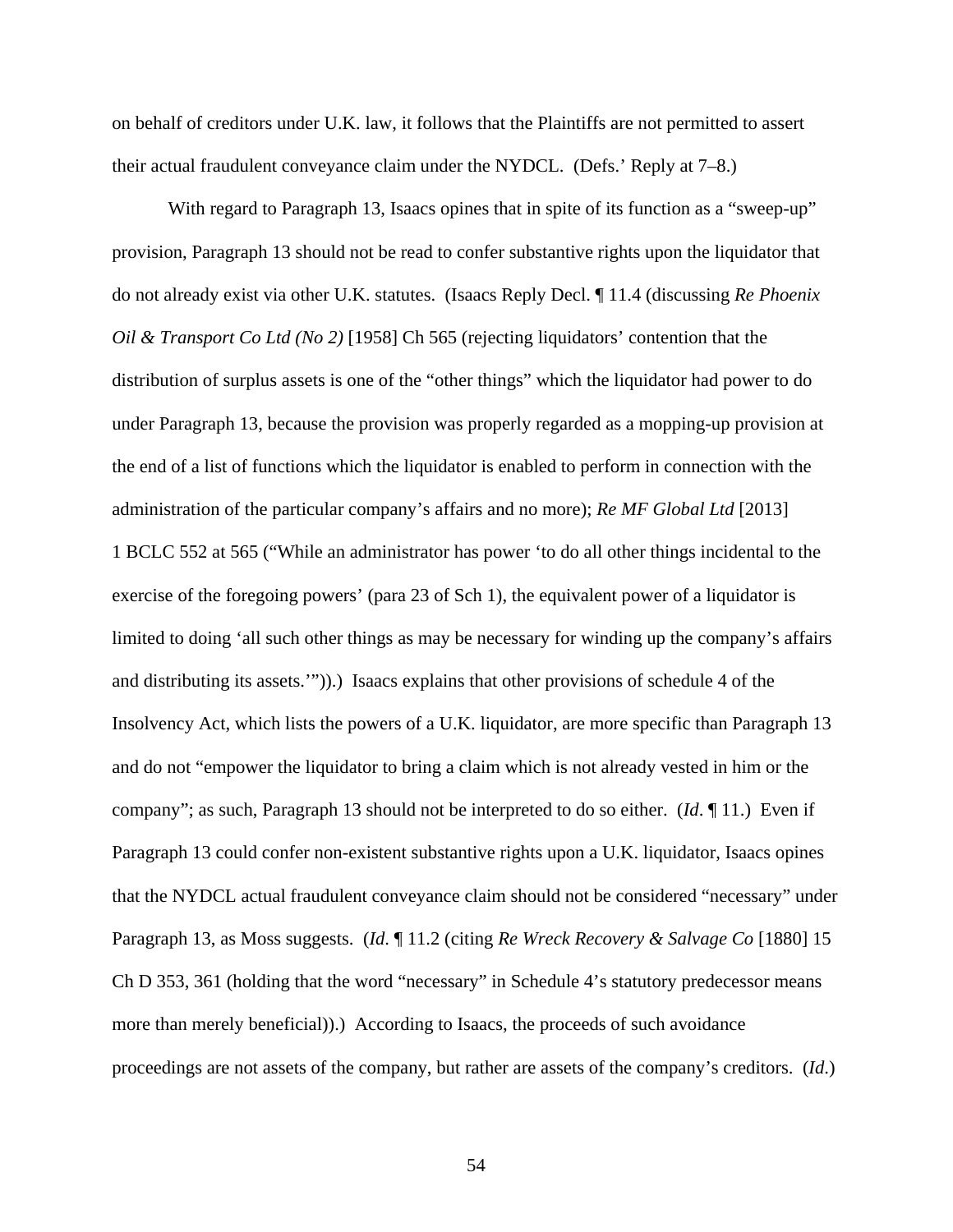Although obtaining those assets would be serving interests beneficial to creditors, Isaacs opines that the assets themselves are not in fact "necessary" to the administration of the company's estate in the U.K. within the meaning of the Insolvency Act. (*Id*.) Isaacs also explains that Hellas II's creditors have the right to bring the actions themselves—meaning the U.K. liquidators cannot be construed as the only or "necessary" plaintiff. (*See id*. ¶ 11.3.)

Based on the parties' arguments and the expert declarations, the Court concludes that U.K. law does not vest a liquidator with standing to assert claims on behalf of creditors broadly, despite there being clear authority vested in a liquidator to assert claims on behalf of the insolvent company. *See* Insolvency Act, 1986, c. 45 §§ 165, 167 sch. 4 ¶ 4; *see also* GOODE, PRINCIPLES OF CORPORATE INSOLVENCY LAW 15-04 (4th ed. 2011) ("On behalf of the creditors, the [U.K.] liquidator can bring proceedings in the name of the company in respect of causes of action vested in the company *but he has no locus standing to pursue claims vested in persons qua creditors*." (emphasis added)).

The parties agree that under the Insolvency Act, a liquidator involved in a winding up of a company by a U.K. court has the power to exercise any powers listed in parts I and II of schedule 4 of the Act "with the sanction of the court or liquidation committee," and to exercise any powers listed in part II of schedule 4 "with or without that sanction." Insolvency Act, 1986, c. 45, § 167; *see also id*. c. 45, §§ 165, 167, sch. 4. Here, only three of the enumerated powers in schedule 4 are potentially relevant to the question of a liquidator's standing: (i) "[p]ower to bring legal proceedings under section 213, 214, 238, 239, 242, 243 or 423" of the Act, *id*. c. 45, §§ 165, 167, sch. 4 ¶ 3A ("Paragraph 3A"); (ii) "[p]ower to bring or defend any action or other legal proceeding in the name and on behalf of the company," *id*. c. 45, §§ 165, 167, sch. 4 ¶ 4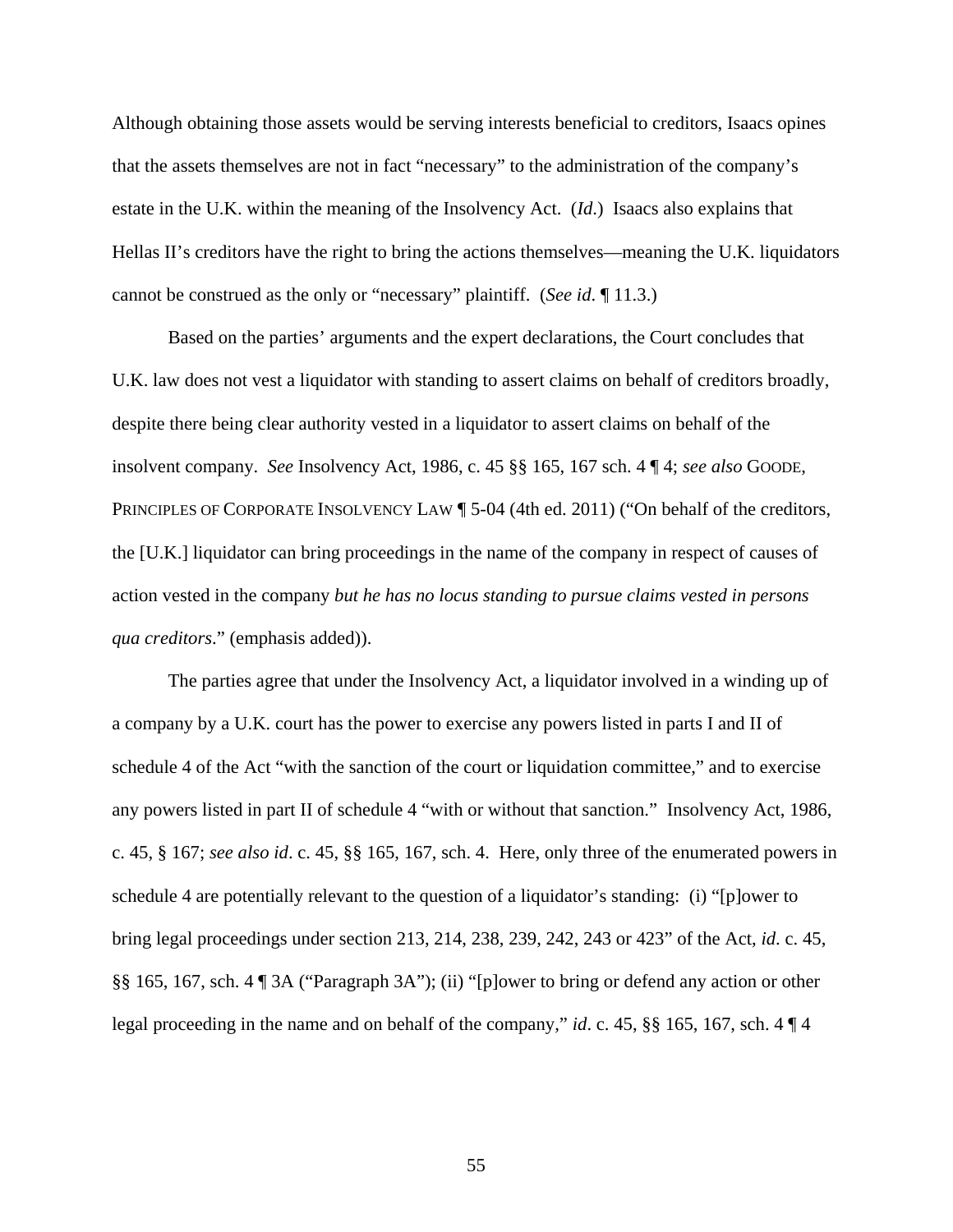("Paragraph 4"); and (iii) "[p]ower to do all such other things as may be necessary for winding up the company's affairs and distributing its assets," *id*. c. 45, §§ 165, 167, sch. 4 ¶ 13.

It is clear from Paragraph 4 that a liquidator under U.K. law is vested with the authority to bring actions "in the name and on behalf of the company." *Id*. c. 45, §§ 165, 167, sch. 4 ¶ 4. It is also clear that under Paragraph 3A, a liquidator may assert a claim under the proffered U.K. equivalent to a NYDCL fraudulent conveyance claim, section 423 of the Insolvency Act—the only creditor-like standing that a liquidator appears to have under U.K. law.<sup>38</sup> Generally, "a victim of the transaction," or a creditor, has standing to bring a claim under section 423. *Id.*   $\S 424(1)(c)$ . But in the event that a company is bankrupt or undergoing a winding up proceeding, the action may be brought "by the official receiver, by the trustee of the bankrupt's estate or the liquidator or administrator of the body corporate or (with leave of the court) by a victim of the transaction[.]" *Id*. § 424(1)(a). Regardless of which plaintiff under section 424(1) files the action, the action "is to be treated as made on behalf of every victim of the transaction." *Id*. § 424(2).

38 Section 423 states in part:

- (2) Where a person has entered into such a transaction, the court may, if satisfied under the next subsection, make such order as it thinks fit for —
	- (a) restoring the position to what it would have been if the transaction had not been entered into, and
	- (b) protecting the interests of persons who are victims of the transaction.

Insolvency Act, 1986, c. 45, § 423.

<sup>(1)</sup> This section relates to transactions entered into at an undervalue; and a person enters into such a transaction with another if —

<sup>(</sup>c) he enters into a transaction with the other for a consideration the value of which, in money or money's worth, is significantly less than the value, in money or money's worth, of the consideration provided by himself.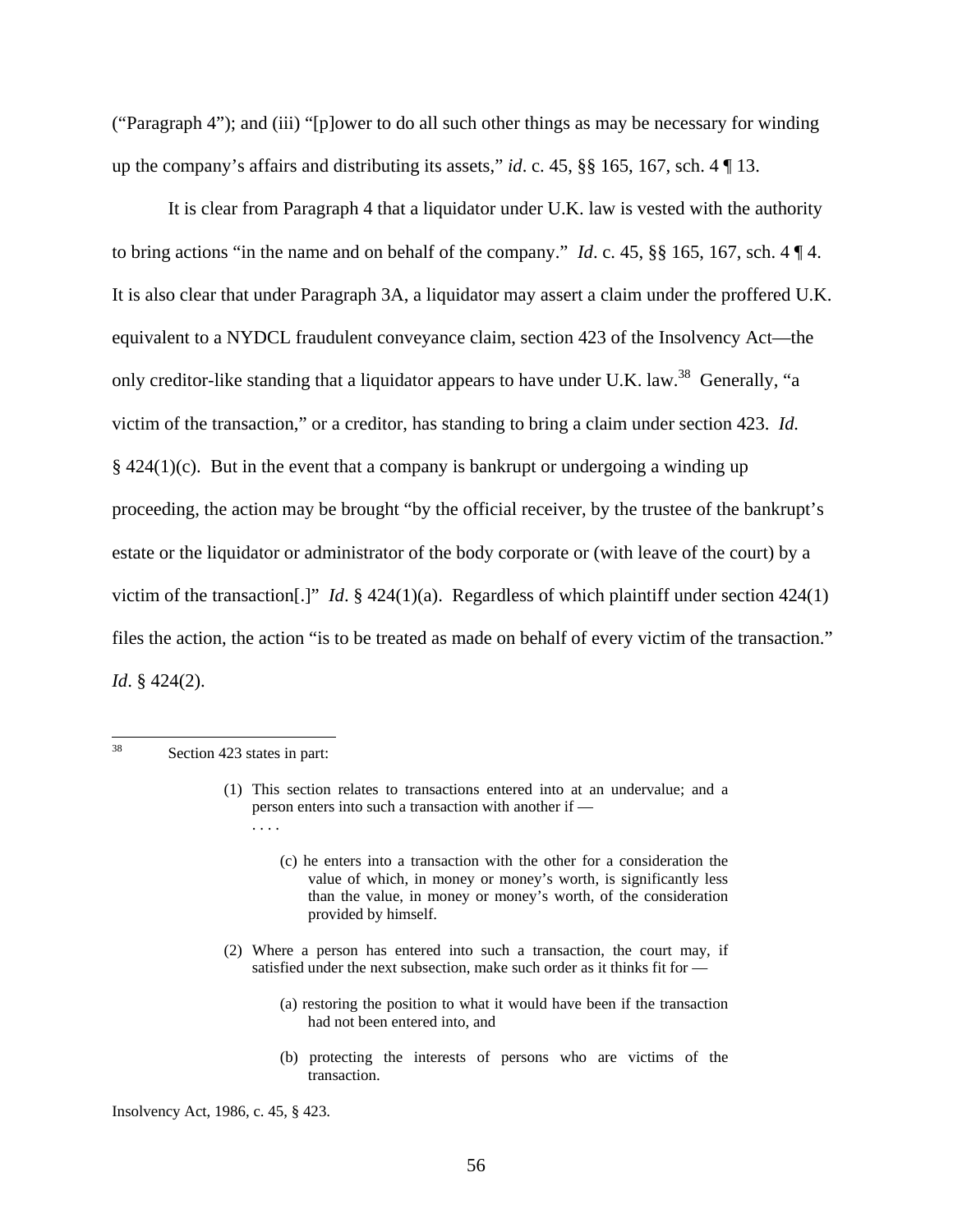Although liquidators have express authority to bring a section 423 claim on behalf of the company's creditors, it does not follow that liquidators have the authority to bring *any or all* claims on behalf of the company's creditors. Nothing in schedule 4 of the Insolvency Act, the CBIR, or any U.K. law presented to the Court by the parties leads to such a conclusion. Indeed, the Plaintiffs' expert concedes that the Plaintiffs' actual fraudulent conveyance claim was not brought under section 423 of the Insolvency Act, leaving open the question of the Plaintiffs' standing. (Moss Decl. ¶ 30.) Moss further concedes that the CBIR requires that actions brought by a U.K. liquidator abroad be "permitted by the applicable foreign law." (*Id*. ¶ 34 (citing CBIR, 2006, No 1030, art. 5).) The "applicable foreign law" in this case is New York law, and the Second Circuit has clearly set forth the standing requirements for plaintiffs seeking to assert a NYDCL section 276 claim. *See Eberhard*, 530 F.3d at 129–35. The Plaintiffs fail to satisfy their burden in establishing that they meet these requirements. *See Thompson*, 15 F.3d at 249 (holding that the "party who seeks the exercise of jurisdiction in his favor" bears the burden in establishing that he or she is the proper party to do so (citation omitted)).

*First*, the Plaintiffs cannot argue that they have standing under New York law without looking to U.K. law for supplemental vested authority. In light of the Second Circuit's (1) extensive examination of the history and plain language of NYDCL section 276, and (2) ultimate conclusion that section 276's standing restrictions stem from the section's purpose of affording relief to creditors, *Eberhard*, 530 F.3d at 129–35, the Court finds the Plaintiffs' reliance on NYDCL section 276-a—which merely authorizes a court to award attorney's fees to a successful section 276 plaintiff—unpersuasive.<sup>39</sup> Although NYDCL section 276-a contemplates the ability

<sup>39</sup> NYDCL section 276-a states:

In an action or special proceeding brought by *a creditor, receiver, trustee in bankruptcy, or assignee for the benefit of creditors* to set aside a conveyance by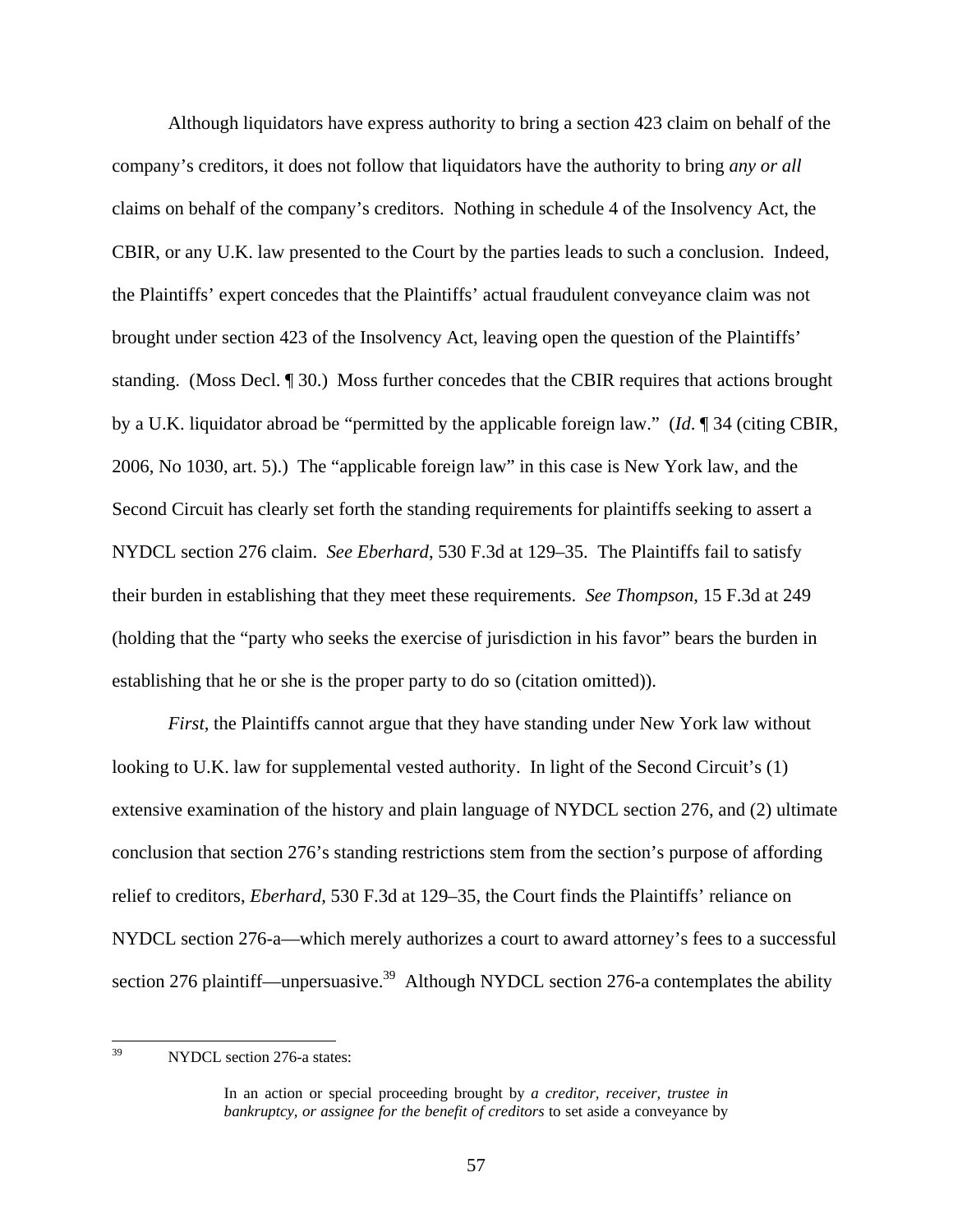of plaintiffs other than actual creditors to assert a NYDCL section 276 claim, the Court is unconvinced that section 276-a on its own confers standing upon each of those potential plaintiffs. Moreover, the Plaintiffs mischaracterize the Seventh Circuit's holding in *Scholes* in an unsuccessful attempt to circumvent the Second Circuit's detrimental holding in *Eberhard*. At oral argument, the Plaintiffs argued that unlike the Second Circuit in *Eberhard*, the Seventh Circuit found that the SEC receiver in *Scholes* "had a somewhat broader role" such that he had standing to pursue a state law actual fraudulent conveyance claim, "because the receiver, like [the Plaintiffs, as liquidators, was] acting for the benefit of all creditors." (*See* Dec. 16, 2014 Hr'g. Tr. at 11:9–13:6.) The Seventh Circuit, however, did not base its finding of the SEC receiver's standing upon the fact that the receiver was "acting for the benefit of all creditors," but rather on the fact that three creditors were entities subject to the receivership, meaning the SEC receiver was tasked with acting on those creditors' behalves. *See Scholes*, 56 F.3d at 753–55. Indeed, the Second Circuit distinguished the holding in *Scholes* and a similar Seventh Circuit case, because no creditors were subject to the receivership in *Eberhard*. *See Eberhard*, 530 F.3d at 132–35 (distinguishing *Scholes*, 56 F.3d at 753–55, and *Troelstrup*, 130 F.3d at 1275–76).

> a debtor, where such conveyance is found to have been made by the debtor and received by the transferee with actual intent, as distinguished from intent presumed in law, to hinder, delay or defraud either present or future creditors, in which action or special proceeding the creditor, receiver, trustee in bankruptcy, or assignee for the benefit of creditors shall recover judgment, the justice or surrogate presiding at the trial shall fix the reasonable attorney's fees of the creditor, receiver, trustee in bankruptcy, or assignee for the benefit of creditors in such action or special proceeding, and the creditor, receiver, trustee in bankruptcy, or assignee for the benefit of creditors shall have judgment therefor against the debtor and the transferee who are defendants in addition to the other relief granted by the judgment. The fee so fixed shall be without prejudice to any agreement, express or implied, between the creditor, receiver, trustee in bankruptcy, or assignee for the benefit of creditors and his attorney with respect to the compensation of such attorney.

N.Y. DEBT. & CRED. LAW § 276-a (emphasis added).

 $\overline{a}$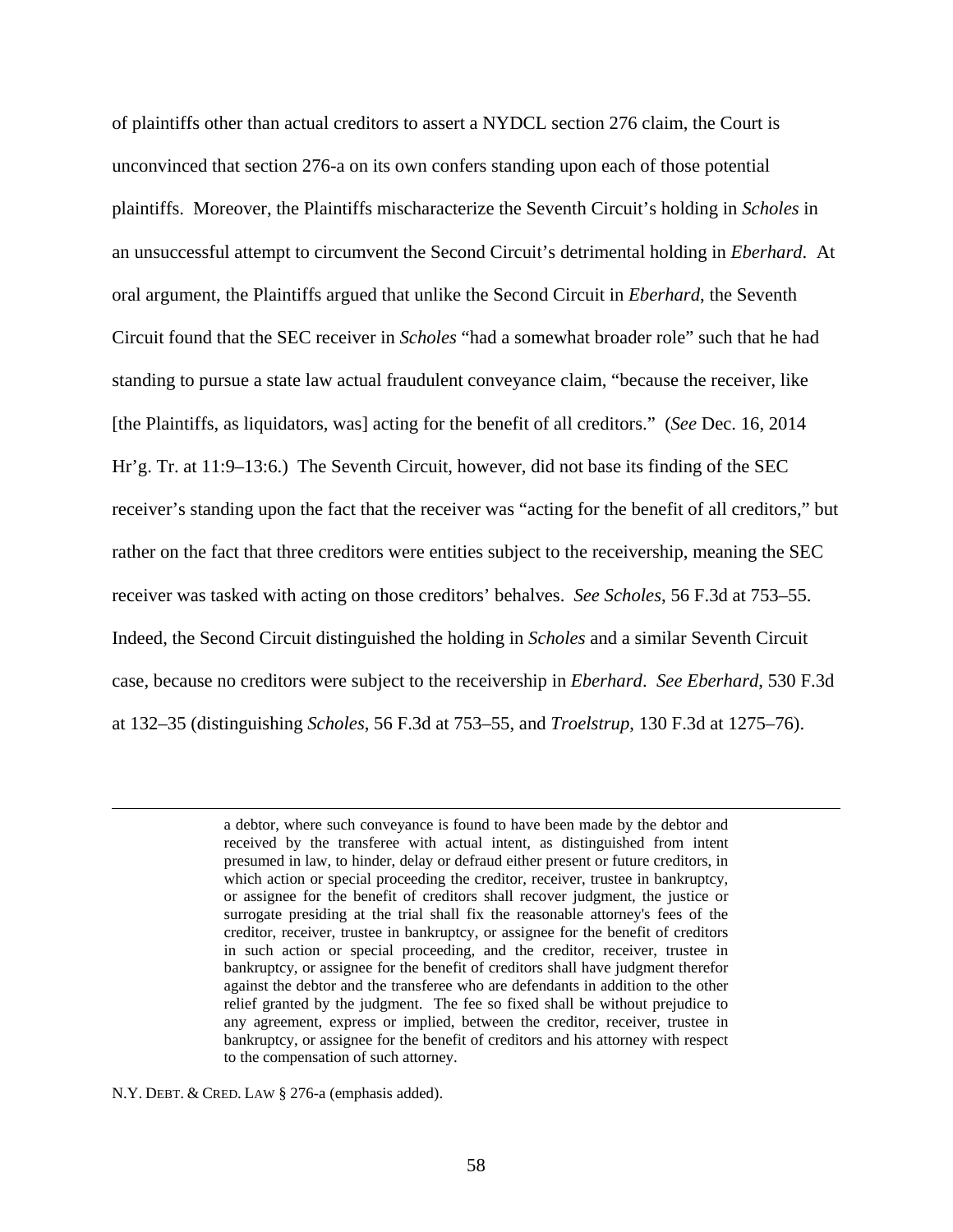Without demonstrating under U.K. law that the Plaintiffs are authorized to act on behalf of the Debtor's creditors, the Plaintiffs' reliance on *Scholes* is inapposite.

*Second*, the Plaintiffs' reliance on a broad interpretation of the Insolvency Act's "sweepup" provision, Paragraph 13, is wholly unsubstantiated. The Plaintiffs could not produce a single case supporting their argument and their expert's opinion that Paragraph 13 confers standing on U.K. liquidators to assert causes of action on behalf of a company's creditors.<sup>40</sup> While this Court is authorized in its discretion to grant broad relief to the foreign representatives before it, *see In re Atlas Shipping*, 404 B.R. at 738–39 (discussing a bankruptcy court's discretion to grant relief under sections 1521 and 1522 of the Bankruptcy Code), the Court's discretion is not without limitation, nor is it so broad as to stretch the laws of a foreign jurisdiction—certainly without any basis grounded in that foreign jurisdiction's laws.

The Court concludes that the Plaintiffs fail to meet their burden in establishing that they have standing to assert their NYDCL section 276 claim. Count I is therefore **DISMISSED**.<sup>41</sup>

 $40<sup>°</sup>$ At oral argument, the Plaintiffs provided the Court with a U.K. court case purportedly in support of their argument. (*See* Dec. 16, 2014 Hr'g. Tr. at 20:1–22:22; Pls.' Dec. 16, 2014 Hr'g. Binder, Tab 2, *The Connaught Income Fund, Series 1 (in liquidation) v. Capita Fin. Managers Ltd.*, [2014] EWHC 3619 (Comm).) As the Court indicated at the hearing, the case is insufficient to take the leap the Plaintiffs seek to make with respect to a liquidator's authority to act on behalf of creditors. (*See* Dec. 16, 2014 Hr'g. Tr. at 21:16–22:19 ("COURT: I see where [the case] says [Paragraph 13] is standalone, but I still don't see how it authorizes a liquidator to pursue claims that belong to somebody else. . . . [Standalone] may mean nothing more than the liquidator can pursue all rights that belong to the *estate*, . . . I see this as saying [Paragraph 13] is standalone, it is authority for a liquidator to pursue whatever rights the *estate* may have . . . even if there isn't some other section of the insolvency statute that says you can do it." (emphasis added)).)

Although the Defendants could not provide a case directly on point to the contrary, the Defendants' expert did provide case law holding that Paragraph 13 was not broadly construed in other circumstances. (*See* Isaacs Decl. ¶ 11.4 (discussing *Re Phoenix Oil & Transport Co Ltd (No 2)* [1958] Ch 565 (rejecting liquidators' contention that the distribution of surplus assets is one of the "other things" which the liquidator had power to do under Paragraph 13 because the provision is merely a sweep-up provision at the end of a list of functions which the liquidator is enabled to perform in connection with the administration of a company's affairs and no more); *Re MF Global Ltd* [2013] 1 BCLC 552 at 565 ("While an administrator has power 'to do all other things incidental to the exercise of the foregoing powers' (para 23 of Sch 1), the equivalent power of a liquidator is *limited* to doing 'all such other things as may be necessary for winding up the company's affairs and distributing its assets.'" (emphasis added))).)

<sup>&</sup>lt;sup>41</sup> While Count II is dismissed under the Court's choice of law analysis, the claim is also barred for lack of standing for the same reasons articulated as to Count I. *See Tommy Lee Handbags Mfg. Ltd. v. 1948 Corp.*, 971 F. Supp. 2d 368 (S.D.N.Y. 2013) ("In order to bring a fraudulent conveyance claim, the plaintiff must therefore be a creditor of the transferor [as] [n]on creditors can find no relief in a statute whose object . . . is to enable a creditor to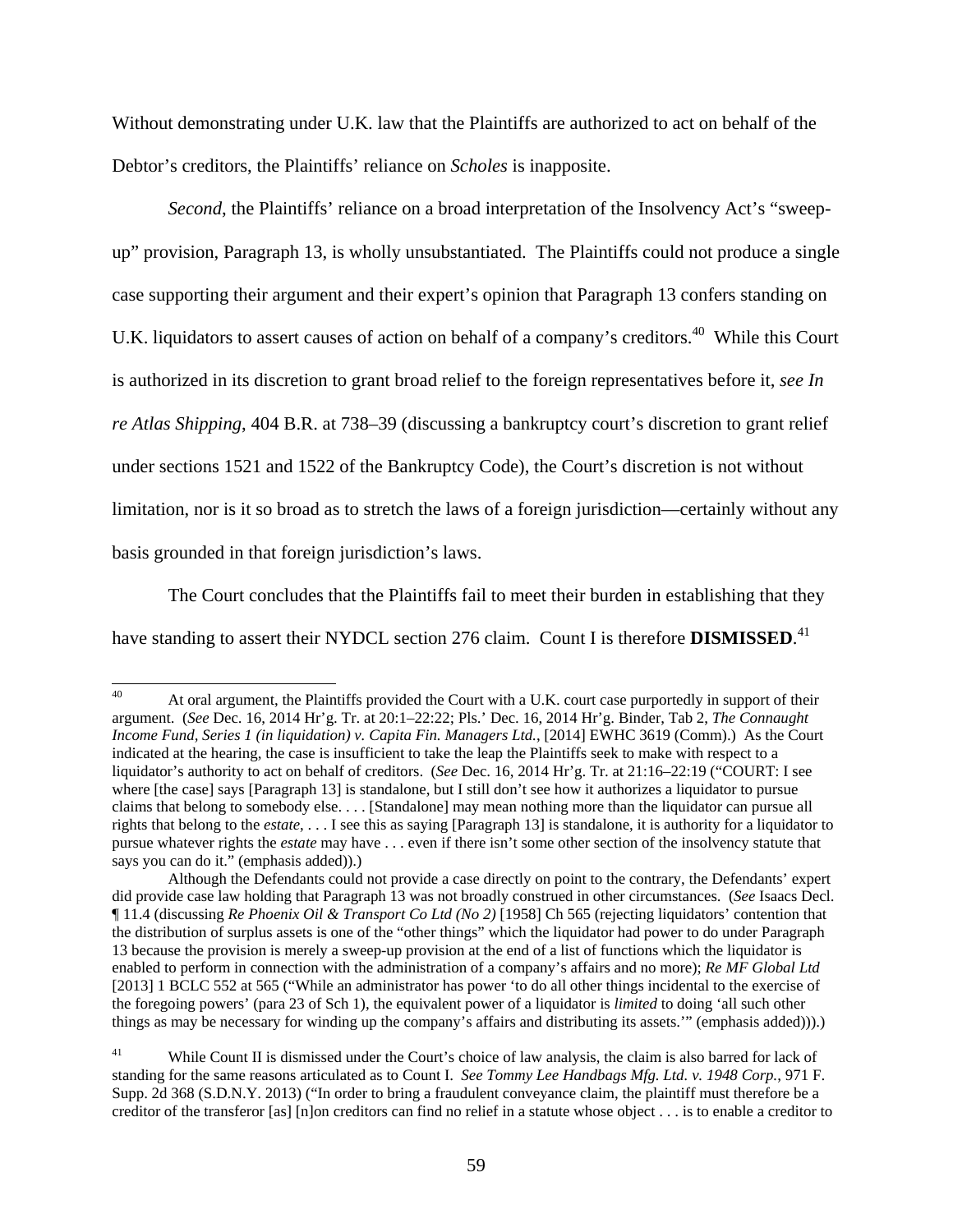# **E. Count III – Unjust Enrichment Claim**

Apax and TPG argue that Count III of the Complaint, asserting an unjust enrichment claim against Apax and TPG must be dismissed for three reasons: (1) the Plaintiffs lack standing to assert the unjust enrichment claim (Defs.' Mot. at 18–19); (2) the unjust enrichment claim is not timely (*id.* at 19–21); and (3) the Complaint fails to state a claim for unjust enrichment (*id.* at 33–35). As set forth below, the Court finds that at this stage in the pleadings, the Plaintiffs have adequately alleged standing to bring their unjust enrichment claim against the Apax and TPG Defendants over which the Court has personal jurisdiction (collectively, the "U.S. Apax/TPG Defendants"). The Court also concludes that the unjust enrichment claim is not barred by the applicable statute of limitations and that the Complaint adequately pleads the claim. Therefore, the Defendants' Motion to Dismiss Count III is **DENIED**.

#### *1. Standing*

l

Apax and TPG argue that the Plaintiffs lack standing to bring their unjust enrichment claim under the Second Circuit's *Wagoner* rule, which holds that "[a] claim against a third party for defrauding a corporation with the cooperation of management accrues to creditors, not to the guilty corporation." (Defs.' Mot. at 18 (quoting *Giddens v. D.H. Blair & Co. (In re A.R. Baron & Co.)*, 280 B.R. 794, 800 (Bankr. S.D.N.Y. 2002)).) They contend that "[i]n federal court, prudential considerations deprive a bankruptcy trustee of standing even to bring a claim that would be barred by the affirmative defense of *in pari delicto*." (*Id.* at 18–19 (citing *O'Connell v.* 

obtain his due despite efforts on the part of a debtor to elude payment." (quoting *Harris v. Coleman*, 863 F. Supp. 2d 336, 341 (S.D.N.Y. 2012)) (conducting a standing analysis for a NYDCL constructive fraudulent conveyance claim). Since Counts I and II are dismissed on standing and/or choice of law grounds, it is unnecessary for the Court to resolve whether the NYDCL provisions asserted by the Plaintiffs in their Complaint should be afforded extraterritorial effect.

Even though the Court concludes that both Counts I and II asserted under the NYDCL are dismissed with prejudice, the Court does not decide whether, on a motion for leave to amend the Complaint to assert fraudulent conveyance claims under U.K. or other foreign law, the Plaintiffs would have the requisite standing to assert such foreign law claims or the merits of such claims.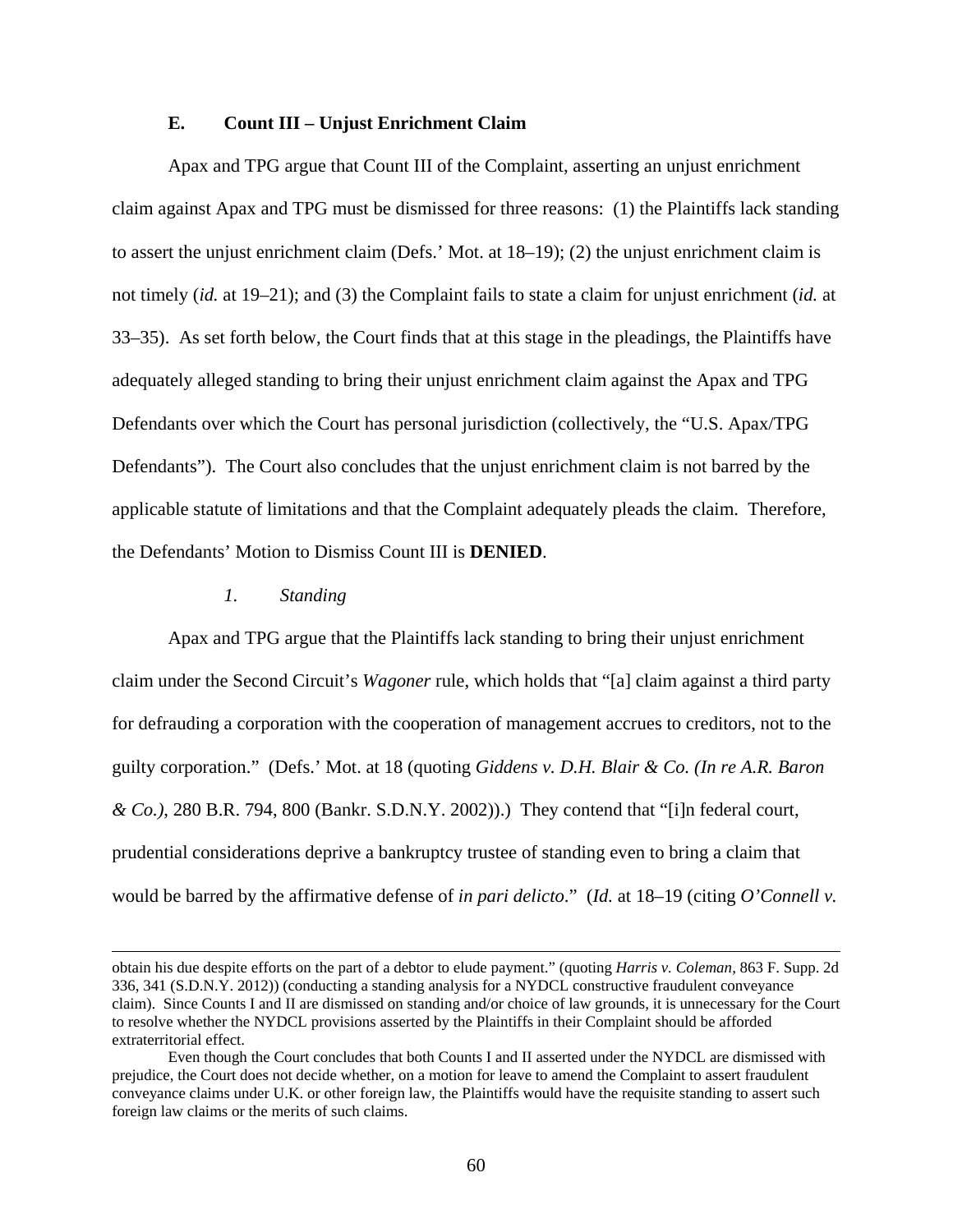*Pension Fin. Servs. (In re Arbco Capital Mgmt., LLP)*, 498 B.R. 32, 45 (Bankr. S.D.N.Y.

2013)).) Apax and TPG base this argument on the following allegation in the Complaint: "The December 2006 CPEC Redemption and the Consulting Fees Transfer were made by the Company, by and through its sole manager Hellas and the members of the Board of Managers of Hellas, with actual intent to hinder, delay, and/or defraud the present and future creditors of the company . . . ." (*Id*. at 19 (quoting Compl. ¶ 158).) According to Apax and TPG, this allegation illustrates that the unjust enrichment claim is based on misconduct that Hellas II "essentially took part in," and the Plaintiffs lack standing as a result. (*Id*. at 18–19.)

The Plaintiffs contend that Apax and TPG may not rely on an *in pari delicto* defense because they are not third parties; rather they are insiders who "advised and managed" Hellas II. (Opp. at 25.) According to the Plaintiffs, the *in pari delicto* defense may not be raised by insiders (*id.* (citing *KDI Holdings*, 277 B.R. at 518; *Picard v. Madoff (In re Bernard L. Madoff Inv. Sec. LLC)*, 458 B.R. 87, 124 (Bankr. S.D.N.Y. 2011)), and Hellas II's management "was comprised of TPG and Apax executives" (*id.* (citing Compl. ¶¶ 95, 125–27)). Specifically, the Plaintiffs assert that "[w]here, as alleged here, 'controlling shareholder[s] forced the corporation to act for the benefit of the shareholder[s],' the *in pari delicto* defense is 'unavailable.'" (*Id.* (citing *KDI Holdings*, 277 B.R. at 518; *Krys v. Sugrue (In re Refco Inc. Sec. Litig.)*, 2010 WL 6549830, at \*15 (S.D.N.Y. Dec. 6, 2010) ("[I]t would be absurd to allow a wrongdoing insider to rely on the imputation of his own conduct to the corporation as a defense."), *adopted in relevant part by* 779 F. Supp. 2d 372 (S.D.N.Y. 2011)).)

In response, Apax and TPG contend that only "[g]eneral partners, sole shareholders, and sole decision makers" are considered insiders barred from asserting an *in pari delicto* defense (Defs.' Reply at 17 (quoting *Picard*, 458 B.R. at 124)); however, the Plaintiffs have not alleged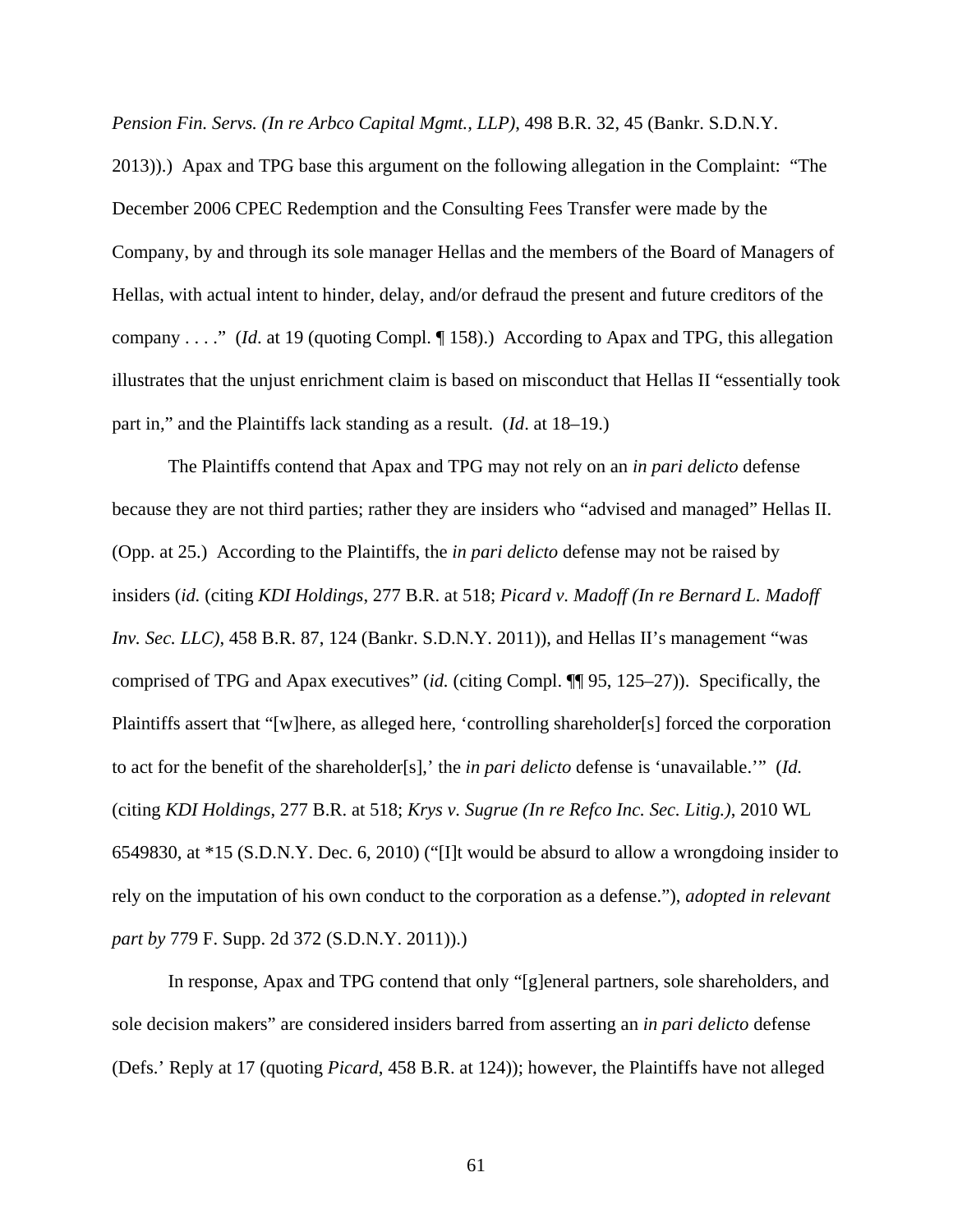that any Apax or TPG Defendants had such a relationship to Hellas II (*id.* (citing Compl. ¶ 40)). To the contrary, "the Complaint concedes that the Sponsors, only one of which is a Defendant . . . were the shareholders of Hellas II's ultimate parent." (*Id.* (citing Compl. ¶ 40)). Moreover, Apax and TPG argue that the Plaintiffs do not allege that any Apax or TPG Defendant was an officer or director of Hellas II; instead, they make "conclusory allegations that unspecified TPG and Apax Defendants 'controlled' Hellas II . . . ." (*Id.* at 17–18 (citing Compl. ¶ 95).) At the Hearing, counsel for Apax and TPG elaborated on this point, arguing that the allegations in the Complaint improperly lumped the Apax and TPG Defendants together, without specifying which such Defendants engaged in conduct amounting to any requisite degree of control. (*See* Dec. 16, 2014 Hrg. Tr. 49:21–50:3, 52:11–20.)

As discussed above, with the exception of the relief available under the Bankruptcy Code's avoidance powers, the Plaintiffs, as foreign representatives of the Debtor, may be granted any relief available to a trustee. 11 U.S.C. § 1521(a)(7). "As a general matter, a trustee stands in the shoes of the debtor and has standing to bring any action that the debtor could have instituted prepetition." *Giddens*, 280 B.R. at 799 (quoting *Wagoner*, 944 F.2d at 118). While a trustee has standing to bring claims belonging to the debtor, it does not have standing to assert claims on behalf of individual creditors. *Id.* (citations omitted); *see Picard v. Taylor (In re Park S. Sec., LLC)*, 326 B.R. 505, 514 (Bankr. S.D.N.Y. 2005) ("[A]bsent another basis for standing, the Trustee may not pursue a claim on the estate's behalf if it is particular only to certain creditors." (citation omitted)). Whether a claim belongs to the debtor or to individual creditors is determined by state law. *Id.* (citing *Mediators, Inc. v. Manney (In re Mediators, Inc.)*, 105 F.3d 822, 826 (2d Cir. 1997); *Hirsch v. Arthur Andersen & Co.*, 72 F.3d 1085, 1093 (2d Cir. 1995)).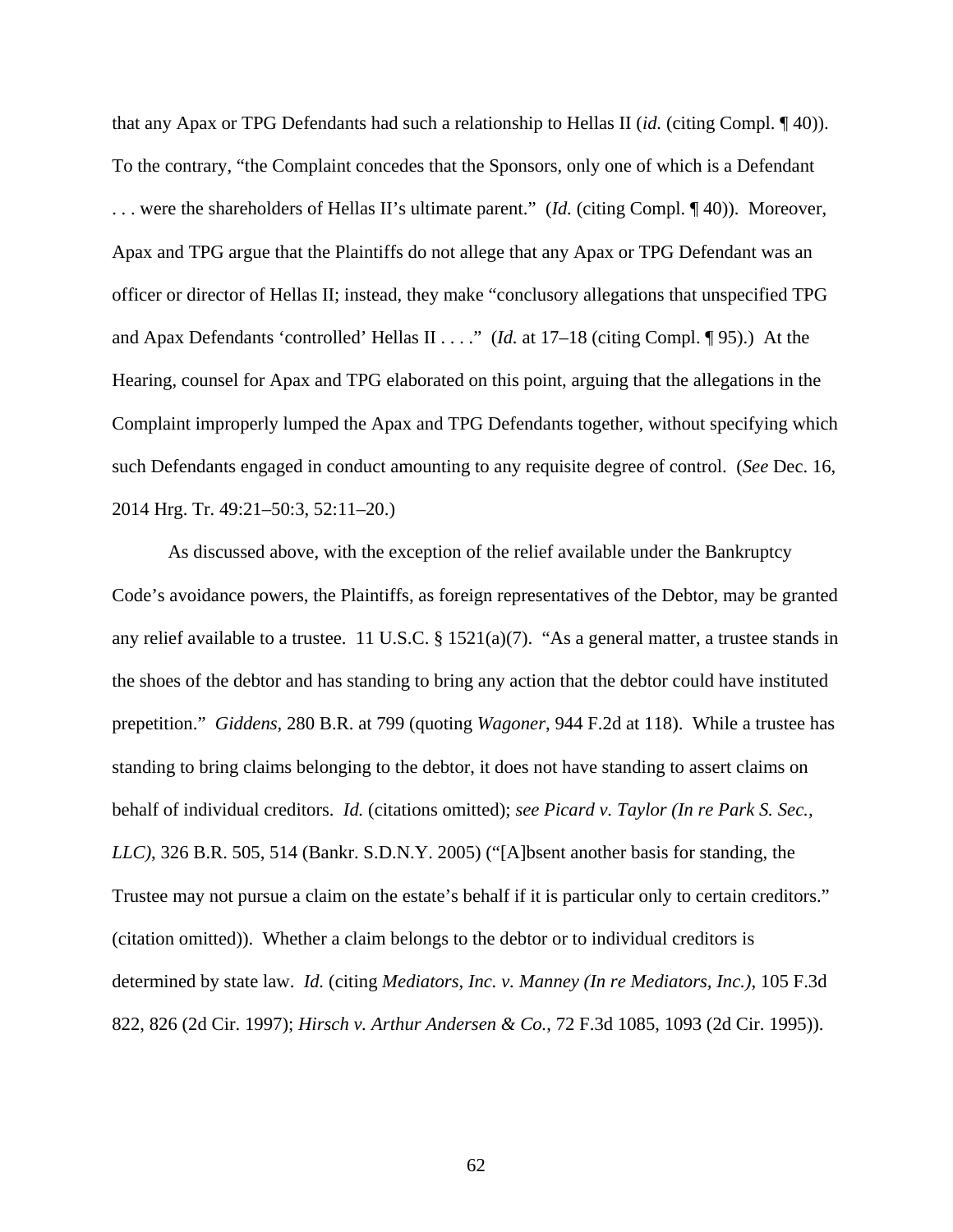In *Wagoner*, the Second Circuit developed a prudential standing rule referred to as the *Wagoner* rule. *McHale v. Citibank, N.A. (In re 1031 Tax Grp., LLC)*, 420 B.R. 178, 189–90 (Bankr. S.D.N.Y. 2009) (citing *Wight v. BankAmerica Corp.*, 219 F.3d 79, 86–87 (2d Cir. 2000)). The *Wagoner* rule provides that "when a bankrupt corporation has joined with a third party in defrauding its creditors, the trustee cannot recover against the third party for the damage to the creditors." *Wagoner*, 944 F.2d at 118; *see Picard v. JPMorgan Chase & Co. (In re Bernard L. Madoff Inv. Sec. LLC)*, 721 F.3d 54, 63 (2d Cir. 2013) ("The debtor's misconduct is imputed to the trustee because, innocent as he may be, he acts as the debtor's representative." (citations omitted)). Post-*Wagoner*, "courts in this Circuit have consistently held that bankrupt corporations, and trustees standing in the shoes of the bankrupt corporation, lack standing to assert claims against third parties for assisting in defrauding the company where corporate management conducted the alleged fraud." *McHale*, 420 B.R. at 197 (collecting cases).

"The doctrine of *in pari delicto* is a well-established principle of New York law based on the notion that 'one wrongdoer may not recover against another.'" *Sec. Investor Prot. Corp. v. Bernard L. Madoff Inv. Sec. LLC*, 987 F. Supp. 2d 311, 314 (S.D.N.Y. 2013) (citation omitted). *In pari delicto* is an "equitable defense similar to the unclean hands doctrine," *McHale*, 420 B.R. at 197 (citation omitted), which "exists because, as a matter of equity, courts should not help plaintiffs profit from their wrongdoings," *id.* (citing *Ross v. Bolton*, 904 F.2d 819, 824 (2d Cir. 1990)). "Although, under New York State law, *in pari delicto* is an affirmative defense, in federal court prudential considerations deprive a bankruptcy trustee of standing to even bring a claim that would be barred by *in pari delicto*." *Picard v. HSBC Bank PLC*, 454 B.R. 25, 29 (S.D.N.Y. 2011) (citations omitted).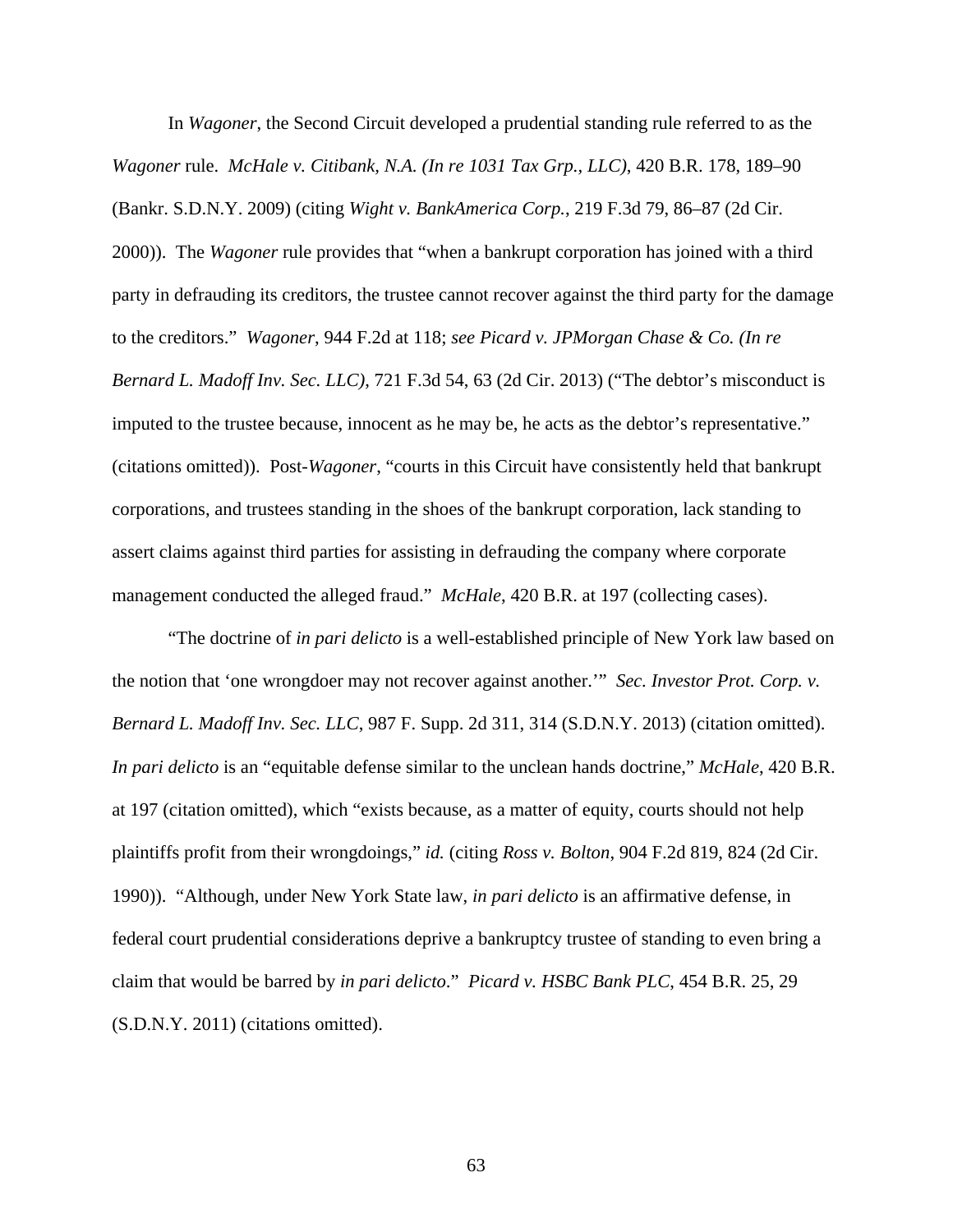Both the *Wagoner* rule and the *in pari delicto* doctrine are "grounded in common law agency principles." *Id.* (citations omitted). Because a trustee in bankruptcy may assert whatever claims the debtor corporation may have brought prepetition, subject to all available defenses, "any wrongdoing imputed to the corporation under a theory of agency also taints the trustee's claims." *Id.* at 198–99. "Because management's misconduct is imputed to a corporation, and because a trustee stands in the shoes of the corporation, the *Wagoner* rule bars a trustee from suing to recover for a wrong that he himself essentially took part in." *Id.* (citing *Wight*, 219 F.3d at 87). Likewise, under the *in pari delicto* doctrine, "[t]raditional agency principles play an important role in an *in pari delicto* analysis." *Kirschner v. KPMG LLP*, 938 N.E.2d 941, 950 (N.Y. 2010) (emphasis added).

"It is a 'fundamental principle of agency that the misconduct of managers within the scope of their employment will normally be imputed to the corporation.'" *McHale*, 420 B.R. at 199 (citing *Wight*, 219 F.3d at 86); *see Kirschner*, 938 N.E.2d at 951 ("[A] corporation 'is represented by its officers and agents, and their fraud in the course of the corporate dealings [] is in law the fraud of the corporation.'" (citations omitted)). This principle is premised on a presumption that agents communicate all information to their principals and thereby receive tacit consent for their actions, *McHale*, 420 B.R. at 199 (citing *Bankr. Servs., Inc. v. Ernst & Young, Ernst & Young LLP (In re CBI Holding Co.)*, 529 F.3d 432, 448 (2d Cir. 2008)), and a presumption that "the principal is generally better suited than a third party to control the agent's conduct, which at least in part explains why the common law has traditionally placed the risk [of loss] on the principal," *Kirschner*, 938 N.E.2d at 951.

Because both the *Wagoner* rule and *in pari delicto* doctrine "are grounded in substantive agency law, and identical tests appear to apply to both doctrines," this Court will analyze the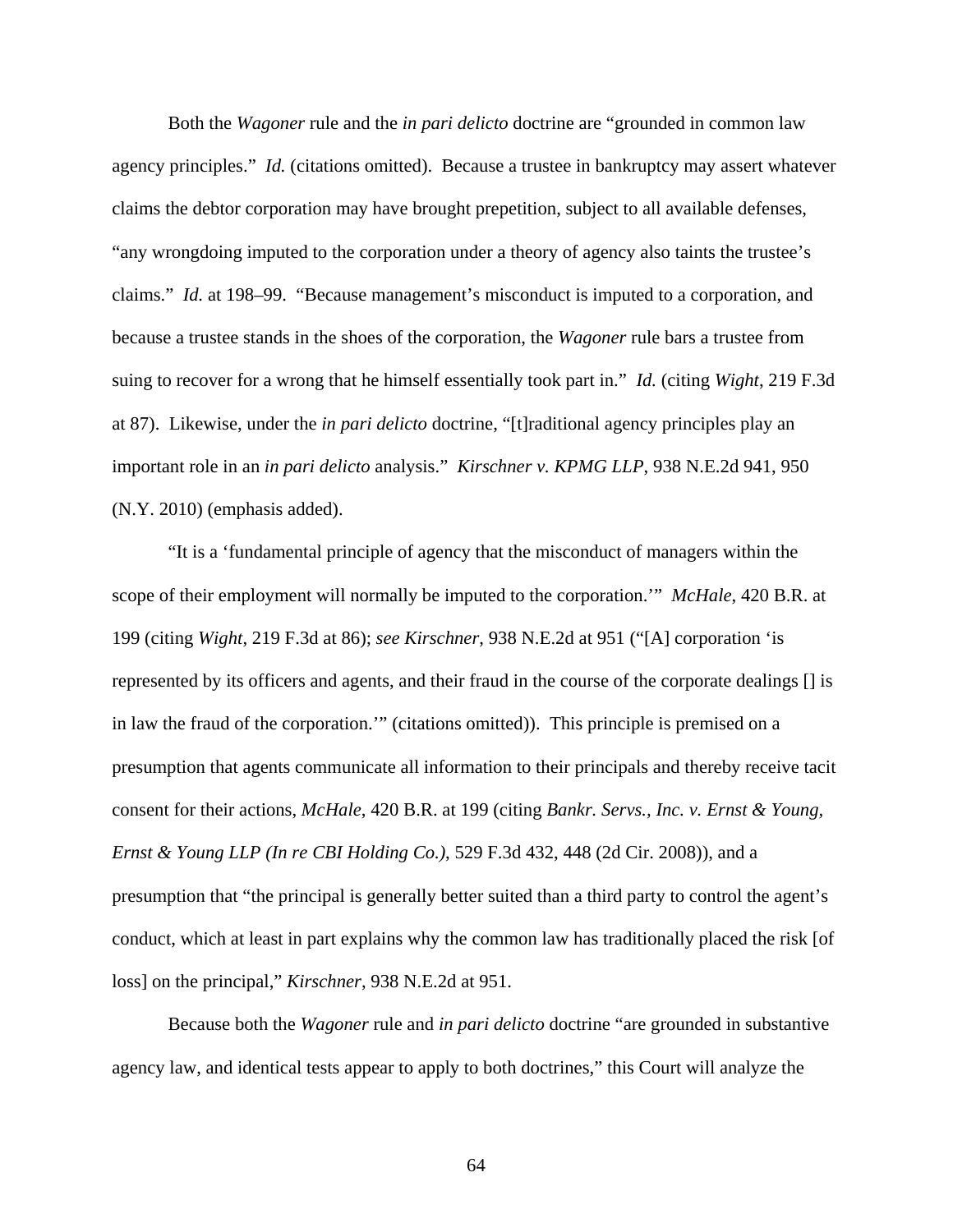parties' *in pari delicto* and *Wagoner* rule arguments together.42 *McHale*, 420 B.R. at 198 (citations omitted).

The *in pari delicto* doctrine "does not apply to the actions of fiduciaries who are insiders in the sense that they either are on the board or in management, *or in some other way control the corporation*." *In re Optimal U.S. Litig.*, 813 F. Supp. 2d 383, 400 (S.D.N.Y. 2011) (emphasis in original) (quoting *Refco*, 2010 WL 6549830, at \*15) (internal quotation marks omitted); *see Mediators*, 105 F.3d at 826–27 (noting that the *Wagoner* rule and the *in pari delicto* doctrine do not prevent "a bankruptcy trustee, suing on behalf of the debtor under New York law, [from] pursu[ing] an action for breach of fiduciary duty against the debtor's fiduciaries" (citing *Keene Corp. v. Coleman (In re Keene Corp.)*, 164 B.R. 844, 853 (Bankr. S.D.N.Y. 1994))); *Global Crossing Estate Representative v. Winnick*, No. 04 Civ. 2558 (GEL), 2006 WL 2212776, at \*15 (S.D.N.Y. Aug. 3, 2006) ("[T]o the extent plaintiff can establish that defendants' alleged control and domination of [the debtor] rendered them corporate insiders and fiduciaries, *Wagoner* and the "in pari delicto" rules will not bar plaintiff's fiduciary duty claims."); *see also Teras Int'l Corp. v. Gimbel*, No. 13-CV 6788 (VEC), 2014 WL 7177972, at \*10 (S.D.N.Y. Dec. 17, 2014) (holding that breach of fiduciary duty claims against defendants alleged to be directors of bankrupt corporation were not barred by the *in pari delicto* doctrine). The rationale for not extending the *in pari delicto* defense to insiders is that "[i]n such cases, the element of mutual fault [*in pari delicto*] is not present, thereby rendering the defense unavailable." *KDI Holdings*, 277 B.R. at 518; *see Kalb, Voorhis & Co. v. Am. Fin. Corp.*, 8 F.3d 130, 133 (2d Cir. 1993) ("[W]here the parties do not stand on equal terms and one party controls the other, the *in pari delicto* doctrine does not apply." (citing *Ross*, 904 F.2d at 824 (2d. Cir. 1990))).

<sup>42</sup> Because the Court applies New York law to the Plaintiffs' unjust enrichment claim, the Court takes no position whether the *in pari delicto* doctrine would apply to an unjust enrichment claim asserted under U.K. law.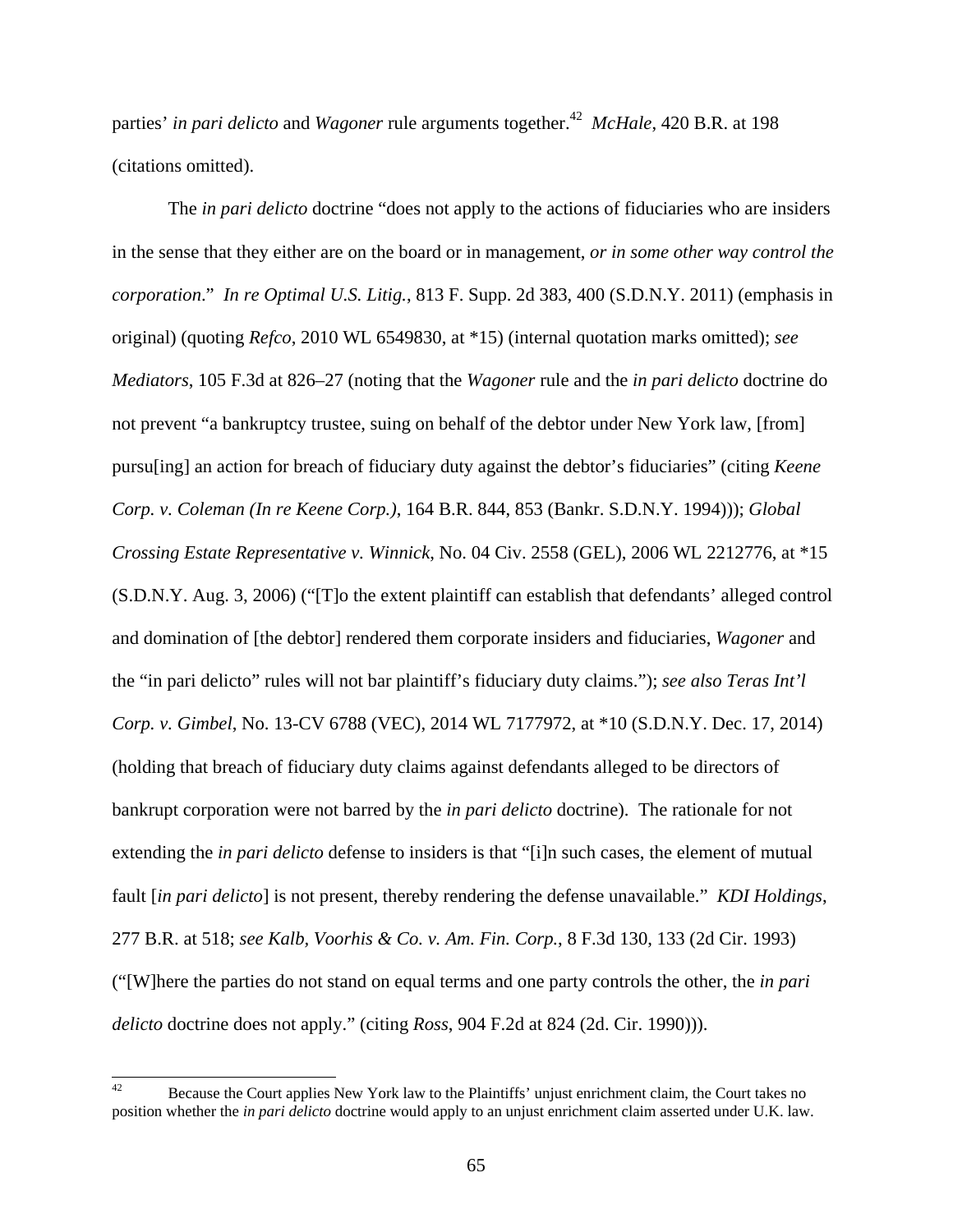"General partners, sole shareholders, and sole decision makers" are paradigmatic insiders for purposes of the *in pari delicto* doctrine under New York law. *Picard*, 458 B.R. at 124 (citing *Devon Mobile Commc'ns Liquidating Trst v. Adelphia Commc'ns Corp. (In re Adelphia Commc'ns Corp.)*, 322 B.R. 509, 529 n.18 (Bankr. S.D.N.Y. 2005); *Granite Partners, L.P. v. Bear, Stearns & Co.*, 17 F. Supp. 2d 275, 308 (S.D.N.Y. 1998)). However, "[e]ven a third-party professional, typically the quintessential outsider, may surrender an *in pari delicto* defense where it exerts sufficient domination and control over the guilty corporation to render itself an insider." *Id.* (citing *KDI Holdings*, 277 B.R. at 518; *In re IDI Constr. Co.*, 345 B.R. 60, 67 (Bankr. S.D.N.Y. 2006)).

In *KDI Holdings*, the bankruptcy court rejected the defendants' *in pari delicto* defense, finding that the complaint sufficiently alleged that the defendants "may have gained control over the [d]ebtors," thereby rendering them insiders. 277 B.R. at 512. Specifically, the complaint alleged that the defendants, through a partnership with a family member that held an interest in certain unsecured creditors, were granted security interests in the debtors' assets in exchange for certain loans made by the defendants. *See id.* at 499. As a result of the defendants extending such loans, an entity formed by one of the defendants' family members gained control of the each of the debtors' voting stock. *See id.* Thereafter, individuals connected to the defendants were appointed as directors and managers of the debtors, "obtain[ing] unfettered control over the assets of the . . . [d]ebtors and the performance of such [d]ebtors' massive pre-petition obligations." *Id.* (citation and internal quotation marks omitted). The court found that the plaintiff "alleged sufficient facts with regard to [the defendants'] insider status through domination and control to render the *in pari delicto* defense in applicable . . . ." *Id.* at 518–19.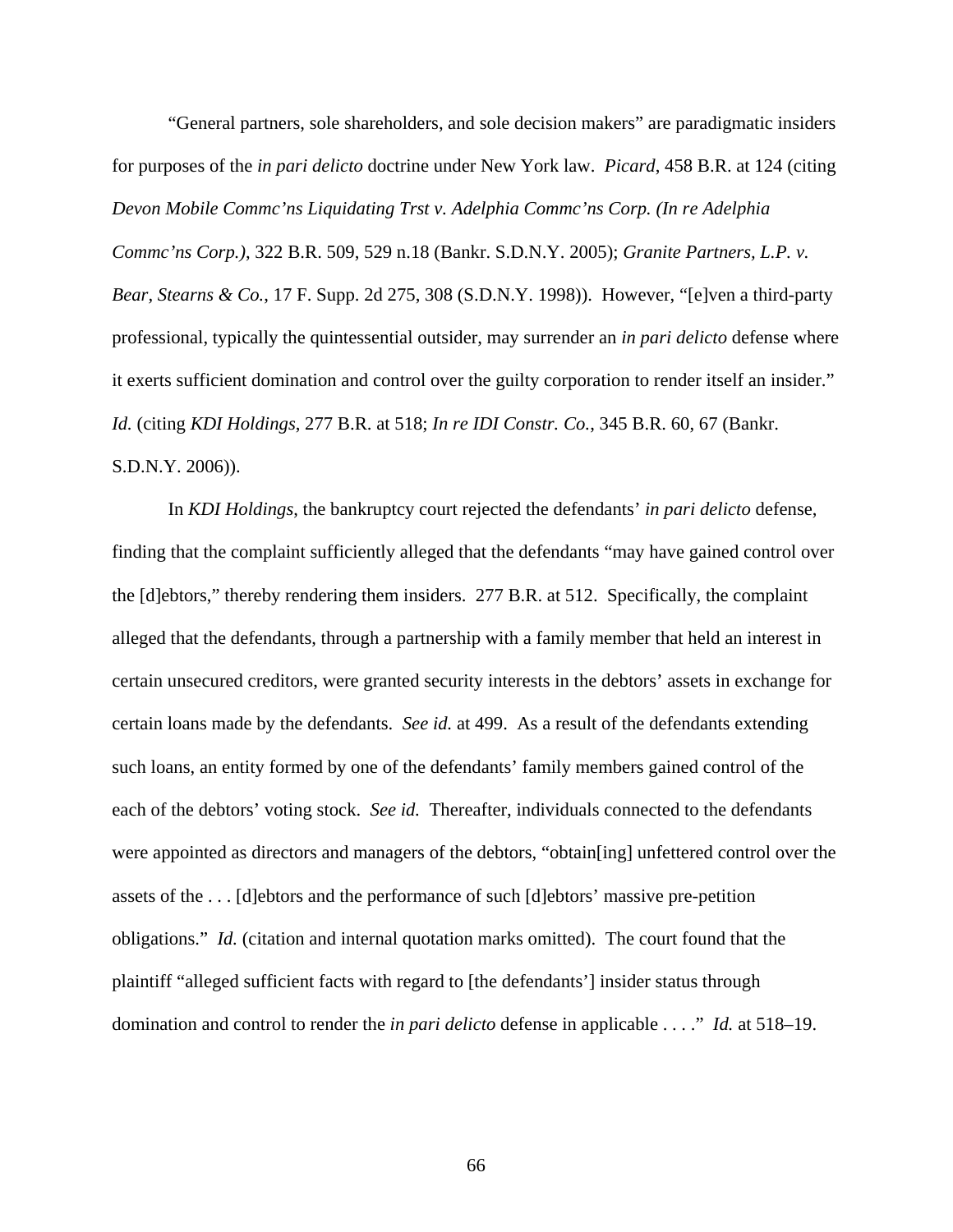Here, the Complaint is replete with allegations that Apax and TPG dominated and controlled the management of Hellas II and exercised their control to accomplish the December 2006 CPEC Redemption. (*See* Compl. ¶¶ 95, 125–129.)

First, the Complaint alleges that "[a]t all relevant times, TPG and Apax directed and controlled the actions of the Sponsors, the Hellas Entities, [Hellas II], and [Hellas II]'s subsidiaries." (*Id.* ¶ 95.) The Plaintiffs allege that each of the eight Sponsors were formed, owned, and controlled by Apax and TPG. (*See* Compl. ¶¶ 40–47.) The Sponsors "collectively held all of the CPECs and common stock issued by Hellas," and through the Sponsors Apax and TPG "owned and controlled [Hellas II] and its affiliates and obtained proceeds from the December 2006 CPEC Redemption." (*Id.* ¶ 40.) Apax and TPG "install[ed] certain key personnel on the board of directors of TIM Hellas." (*Id.* ¶ 95 (noting that the six of the ten directors of TIM Hellas were employees of Apax and TPG, including three employees of Apax and three employees of TPG).) "Many of those same TPG and Apax personnel (and others) held overlapping positions of authority on the Board of Managers of Hellas (the sole manager of the Company) and in the management of the Sponsors," TPG, and Apax. (*Id.*)

Second, the Plaintiffs allege that Apax and TPG exercised their control in accomplishing the December 2006 CPEC Redemption. Specifically, the Plaintiffs allege that the applicable redemption agreement authorizing Hellas II's initial redemption of CPECs issued to Hellas I was executed by Giancarlo Aliberti and Matthias Calice—members of Apax Partners and TPG London, respectively—on behalf of both Hellas entities. (*Id.* ¶ 125.) A separate redemption agreement authorizing Hellas's redemption of CPECs issued to the Sponsors was also executed by Aliberti and Calice on behalf of Hellas and each of the eight Sponsors. (*Id.* ¶ 126.) Both redemption agreements recited that the applicable redemption price per CPEC had been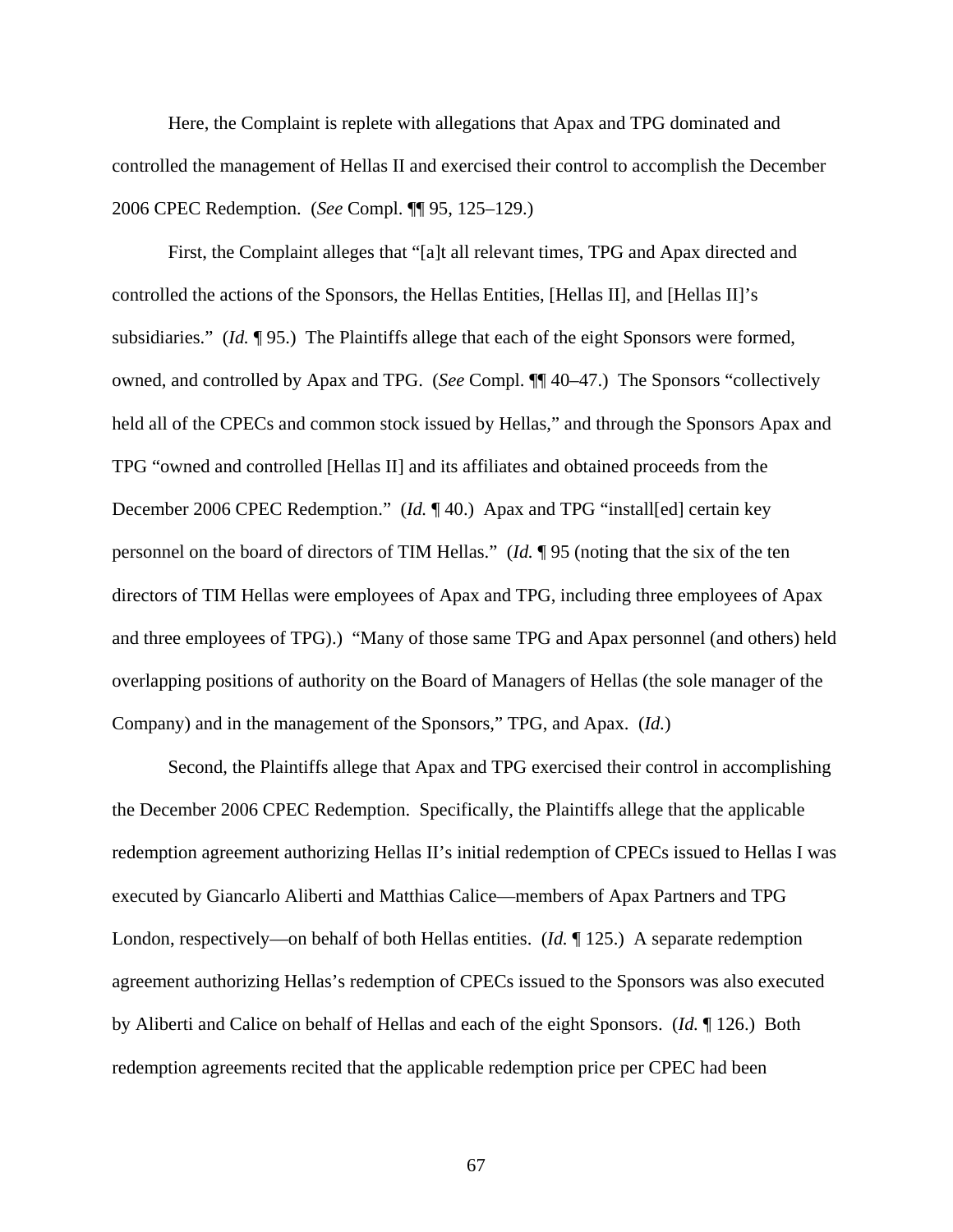"determined by the Board of Managers on the basis of the equity value of [Hellas II] and its Subsidiaries by resolutions adopted on December 18, 2006." (*Id.* ¶ 125–126.) According to the Plaintiffs, these referenced resolutions adopted by Hellas, as sole manager and general partner of Hellas II, "were executed by the members of the Board of Managers of Hellas, including Maurizio Bottinelli, Giancarlo Aliberti, Matthias Calice, Philippe Costeletos, Guy Harles, and Benoit Duvieusart (all or nearly all of whom were affiliated with TPG or Apax)." (Compl.  $\P$  127.)

At this stage in the pleadings, the Court concludes that Apax's and TPG's group pleading argument fails and that the Plaintiffs have sufficiently alleged their standing to bring their unjust enrichment claim, as the allegations in the Complaint plausibly suggest that the U.S. Apax/TPG Defendants, through their affiliates, controlled Hellas II, thereby rendering them insiders. (*See*  Compl. ¶¶ 23–32, 40 (describing the relationship among the TPG Defendants, and Bonderman and Coulter's degree of influence over TPG Defendants that allegedly owned and controlled the Sponsors and Hellas II); *id.* ¶¶ 33–40 (describing the relationship among the Apax Defendants. and Apax NY's chairman's degree of influence over the strategies and operations of the Apax Defendants generally).) Whether the U.S. Apax/TPG Defendants specifically exercised a requisite degree of control such that the *Wagoner* rule and *in pari delicto* doctrine do not apply to them raises factual issues that cannot be resolved on a motion to dismiss.<sup>43</sup>

 $43$ 43 Because the Court finds that the Plaintiffs have alleged sufficient facts to support a plausible inference that the U.S. Apax/TPG Defendants were insiders of Hellas II, the Court need not consider exceptions to the *in pari delicto* doctrine applicable to non-insiders. *See, e.g.*, *Official Comm. of Unsecured Creditors of Verestar, Inc. v. Am. Tower Corp. (In re Verestar, Inc.)*, 343 B.R. 444, 479 (Bankr. S.D.N.Y. 2006) ("Misconduct by a corporation's fiduciaries will not be imputed to the corporation, and the doctrine of *in pari delicto* will not apply, where the fiduciaries were acting outside the scope of their employment or engaged in self-dealing and according had an interest 'adverse to the corporation.'" (citations omitted)).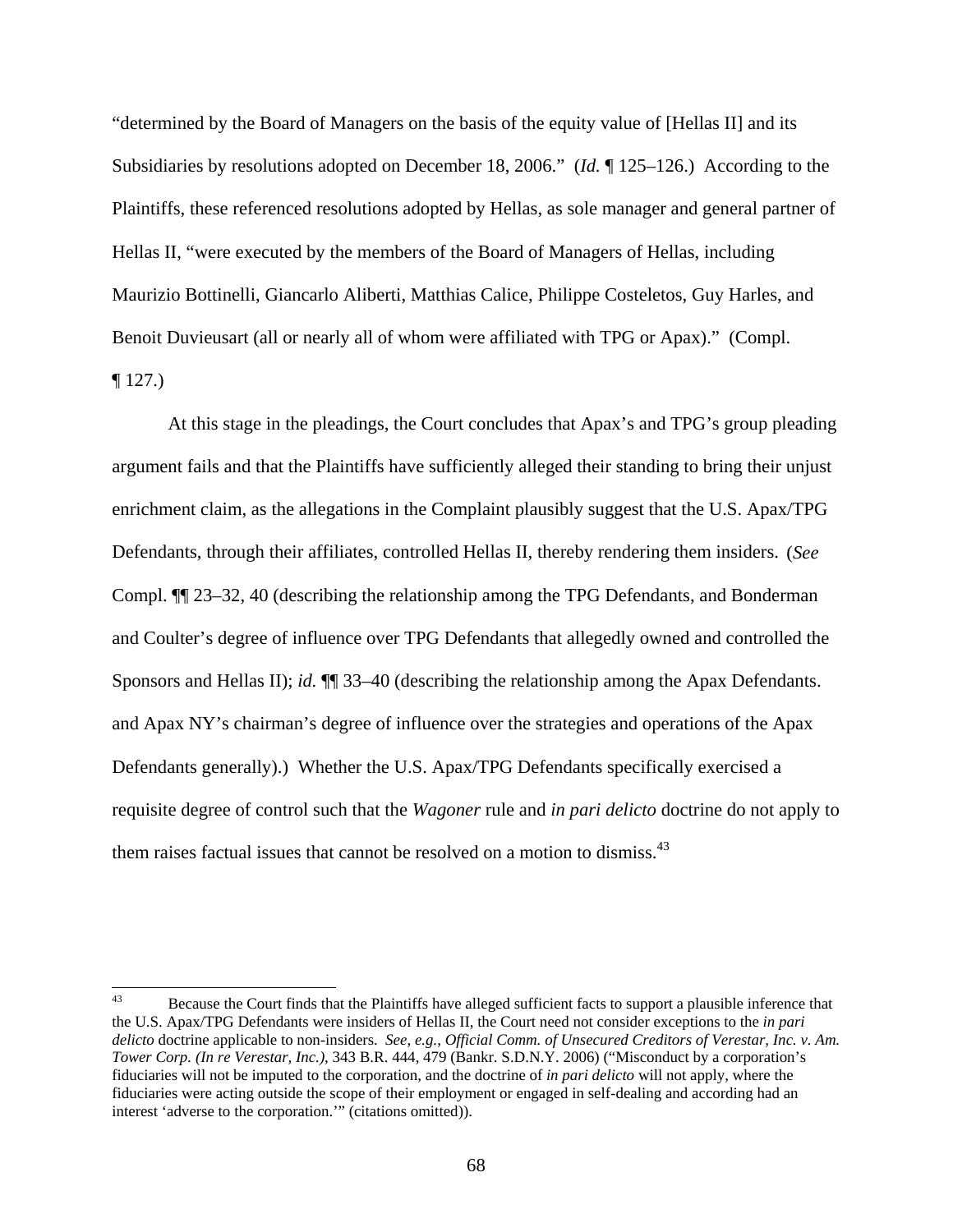# *2. Timeliness*

"Under New York law, the six-year limitations period for unjust enrichment accrues upon the occurrence of the wrongful act giving rise to a duty of restitution and not from the time the facts constituting the fraud are discovered." *Cohen v. S.A.C. Trading Corp.*, 711 F.3d 353, 364 (2d Cir. 2013) (citation and internal quotation marks omitted); *see also* N.Y. C.P.L.R. § 213(1) (McKinney 2014) (providing a statute of limitations of six years for claims "for which no limitation is specifically prescribed by law").

With regard to such claims, section 108(a) of the Bankruptcy Code provides:

[i]f applicable nonbankruptcy law, an order entered in a nonbankruptcy proceeding, or an agreement fixes a period within which the debtor may commence an action, and such period has not expired before the date of the filing of the petition, the trustee may commence such action only before the later of—

(1) the end of such period, including any suspension of such period occurring on or after the commencement of the case; or

(2) two years after the order for relief.

11 U.S.C. § 108(a). "While there is no dispositive case law addressing whether [s]ection 108 relief is automatically applicable in . . . chapter 15 cases, this question is squarely addressed by section 103(a) of the Code, which incorporates [s]ection 108 into a chapter 15 proceeding." *In re Fairfield Sentry Ltd.*, 452 B.R. 52, 57 (Bankr. S.D.N.Y. 2011). Section 103(a) of the Bankruptcy Code provides that chapter 1, "sections 307, 362(o), 555 through 557, and 559 through 562 apply in a case under chapter 15." 11 U.S.C. § 103(a). Section 108's tolling provision therefore "appl[ies] in a [c]hapter 15 case by virtue of § 103(a)." *In re Fairfield Sentry Ltd.*, 452 B.R. at 61 (quoting Alesia Ranney-Marinelli, *Overview of Chapter 15 Ancillary and Other Cross-Border Cases*, 82 AM. BANKR. L.J. 269, 313 (2008)).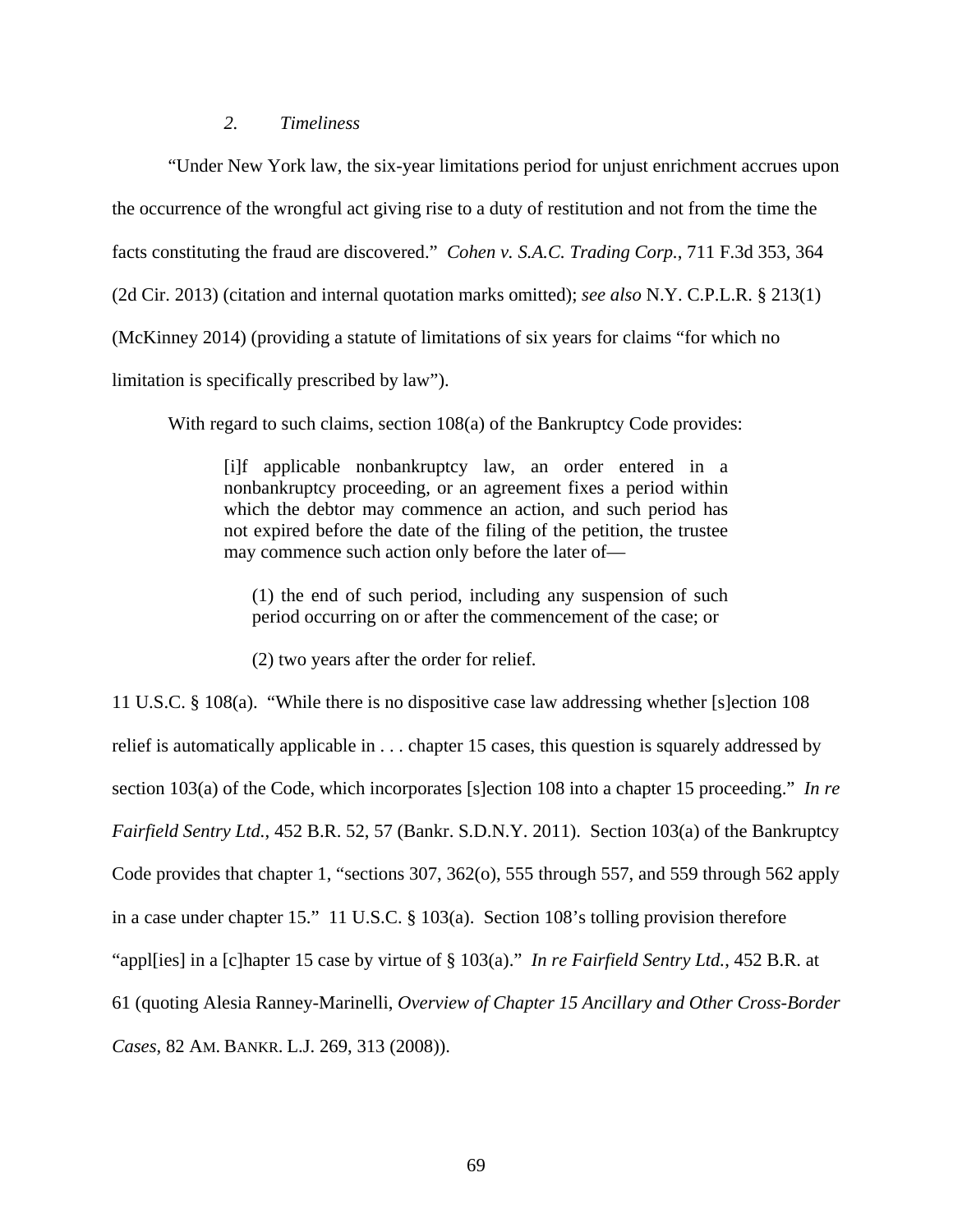The challenged transfers underlying the Plaintiffs' unjust enrichment claim occurred in December 2006, well over six years ago. However, the Debtor's chapter 15 petition was filed in February 2012, before the expiration of the six-year limitations period. Pursuant to section 108 of the Bankruptcy Code, made applicable to this case through section 103(a), the statute of limitations was tolled as of the filing of the chapter 15 petition. Consequently, the Plaintiff's unjust enrichment claim is therefore timely.

## *3. Sufficiency of Pleadings*

TPG and Apax argue that the Plaintiffs fail to state a claim as a result of the same pleading deficiencies that plague their NYDCL claims. (*See* Defs.' Mot. at 33.) Specifically, they contend that the Plaintiffs do not plead a sufficiently close relationship between TPG and Apax and the holders of the Sub Notes required to allege a claim for unjust enrichment under New York law. (*Id.* at 33.) Additionally, they argue that "the unjust enrichment claim fails because Plaintiffs have not alleged that it would be against 'equity and good conscience' for the Defendants to retain any transfers made to them." (*Id.* at 34.)

In order to adequately plead an unjust enrichment claim a plaintiff must allege "that (1) the other party was enriched, (2) at [the plaintiff's] expense, and (3) that it is against equity and good conscience to permit the other party to retain what is sought to be recovered." *Ga. Malone & Co. v. Rieder*, 973 N.E.2d 743, 746 (N.Y. 2012) (quoting *Mandarin Trading Ltd. v. Wildenstein*, 944 N.E.2d 1104, 1110 (N.Y. 2011)). The New York Court of Appeals has clarified that "a plaintiff cannot succeed on an unjust enrichment claim unless it has a sufficiently close relationship with the other party." *Id.* (citation omitted). The relationship between the plaintiff and the other party must be one that is "not too attenuated," *id.* at 747 (citation and internal quotation marks omitted). and the plaintiff's complaint must indicate "a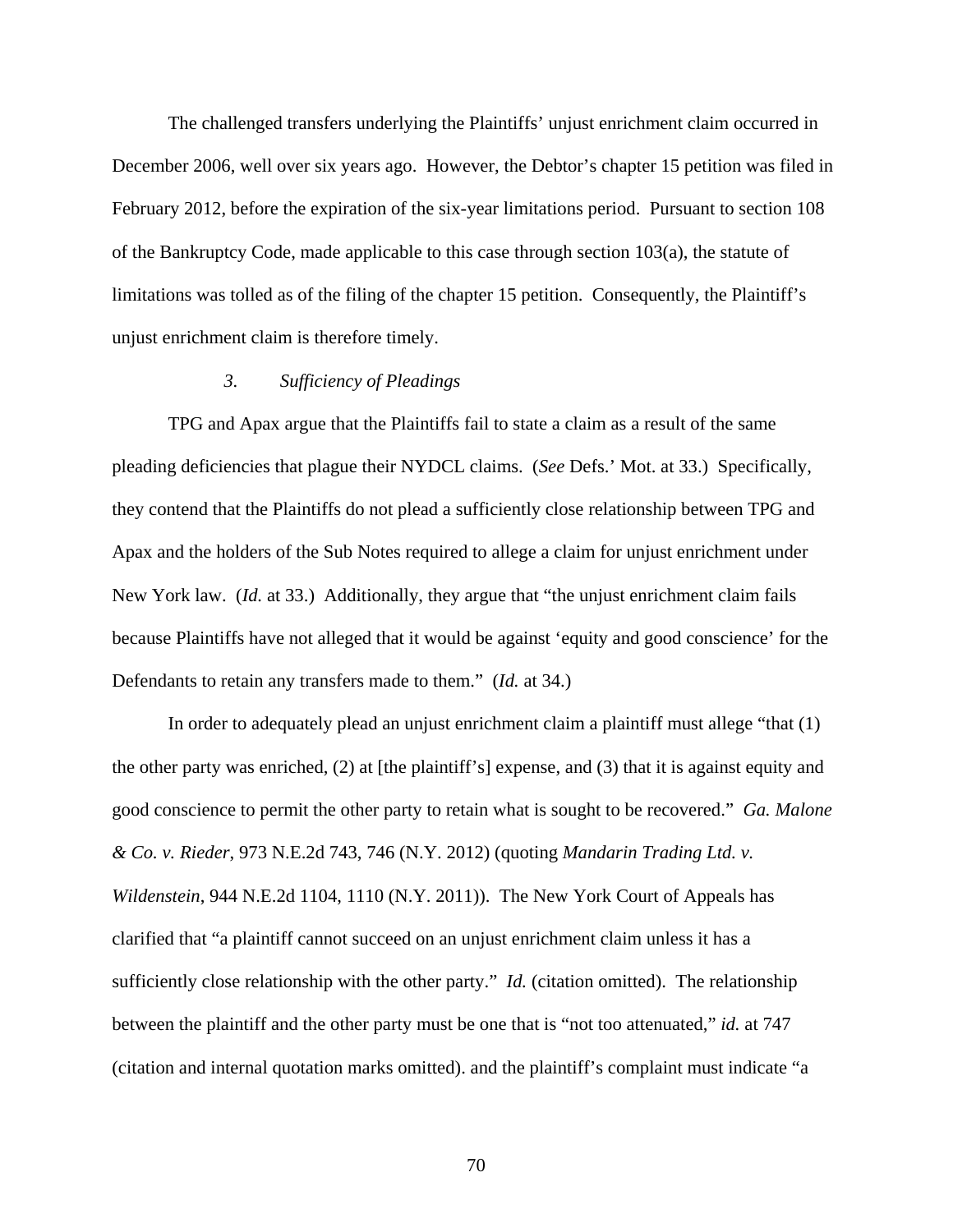relationship between the parties that could have caused reliance or inducement," *id.* (quoting *Mandarin*, 944 N.E.2d at 1111) (internal quotation marks omitted).

Here, the Plaintiffs have adequately alleged that a sufficient relationship exists between TPG and Apax, on the one hand, and Hellas II, on the other.<sup>44</sup> Indeed, the Complaint sets forth that "[b]y their wrongful acts, statements and omissions, and through the wrongful diversion and receipt of proceeds from the December 2006 Transaction, the December 2006 CPEC Redemption, and the Consulting Fees Transfer, TPG and Apax have unjustly retained benefits that belong to the Company, and their retention of those benefits violates fundamental principles of justice, equity and good conscience." (Compl. ¶ 170.) The Plaintiffs need not allege that privity exists between Hellas II and TPG and Apax, nor do they need to allege that TPG and Apax were the direct transferees of the diverted funds. "[T]he fact that money was transferred directly from [plaintiff's possession] to [defendant's] (albeit by a third party) is enough to sustain a claim for unjust enrichment." *T.D. Bank, N.A. v. JP Morgan Chase Bank, N.A.*, No. 10-CV-2843 (JG), 2010 WL 4038826, at \*5 (E.D.N.Y. Oct. 14, 2010) (quoting *Newbro v. Freed*, No. 06-1722-CV, 2007 WL 642941, at \*2 (2d Cir. Feb. 27, 2007)).

 $44$ The Defendants appear to argue that the relevant relationship must be alleged between TPG and Apax and Hellas II at times, and between TPG and Apax and holders of the Sub Notes at other times. Because the Plaintiffs purport to bring their unjust enrichment claim on behalf of the Debtor, the Defendants' relationship with Hellas II is the applicable focal point.